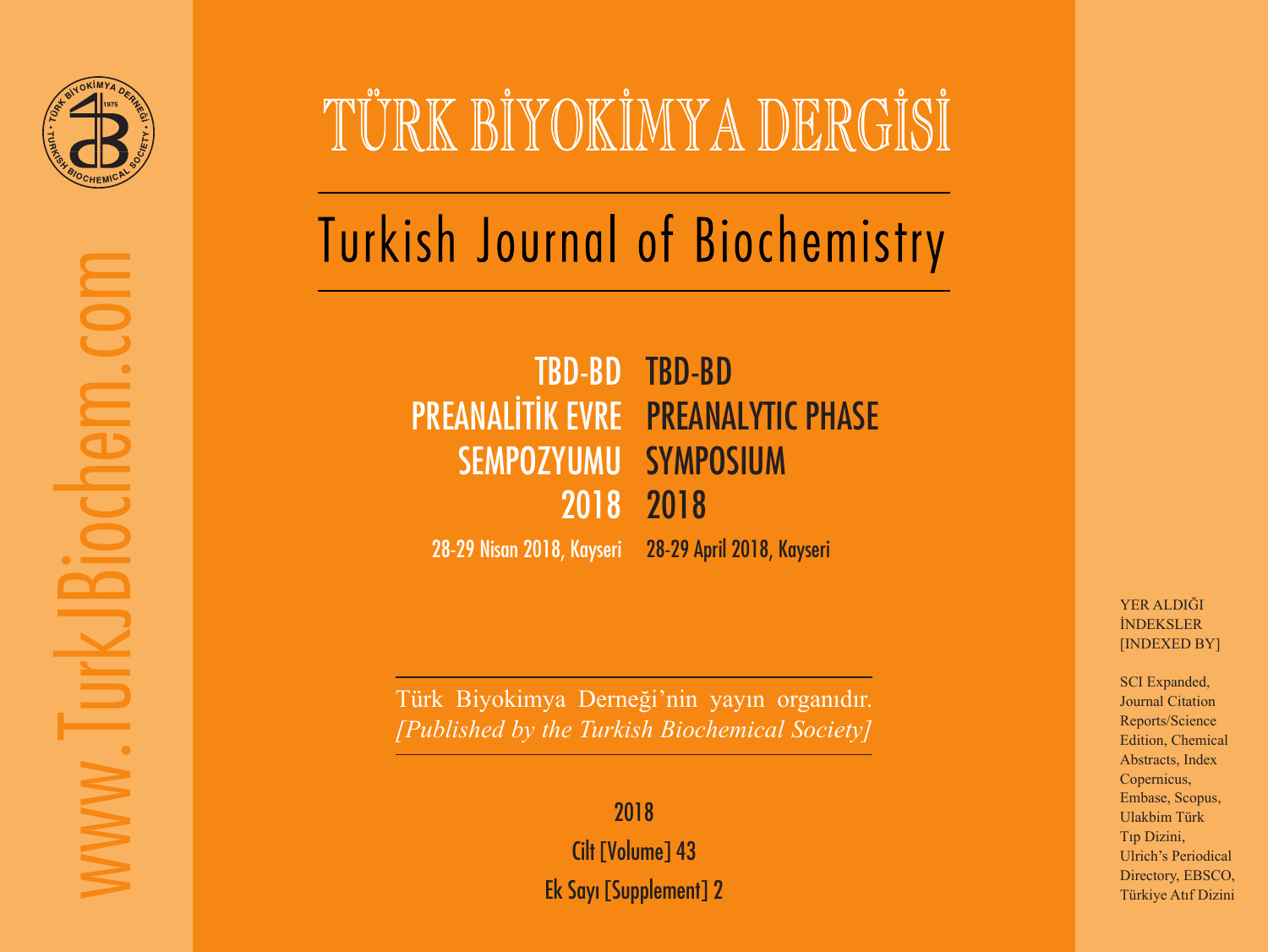

2018. VOLUME 43. SUPPLEMENT ISSUE 2

## **TURKISH JOURNAL OF BIOCHEMISTRY** TÜRK BİYOKİMYA DERGİSİ

**OFFICIAL JOURNAL OF THE TURKISH BIOCHEMICAL SOCIETY**

**EDITOR IN CHIEF [BAŞ EDİTÖR] EDITOR IN CHIEF Yahya Laleli, Ankara, TR [BAŞ EDİTÖR]** Yahya Laleli, Ankara, TR

#### $E$ **DITORIAL BOARD N. Leyla Açan, Ankara, TR [EDİTÖRLER KURULU]**

**A. Kevser Pişkin Özden, Ankara, TR** N. Leyla Açan, Ankara, TR **Ergun Karaağaoğlu, Ankara, TR** A. Kevser Pişkin Özden, Ankara, TR Ergun **Sreeparna Banerjee, Ankara, TR** Karaağaoğlu, Ankara, TR **Emine Bayraktar , Ankara, TR** Sreeparna Banerjee, Ankara, TR **Serenay Elgün Ülkar, Ankara, TR** Emine Bayraktar, Ankara, TR **Çetin Kocaefe, Ankara, TR** Serenay Elgün Ülkar, Ankara, TR **Muhittin Serdar, Ankara, TR** Muhittin Serdar, Ankara, TR **Aylin Sepici Dinçel, Ankara, TR** Aylin Sepici Dinçel, Ankara, TR Çetin Kocaefe, Ankara, TR

## **SECTION EDITORS EK SAYI EDİTÖRLERİ [BÖLÜM EDİTÖRLERİ] [SUPPLEMENT ISSUE EDITORS]**

Ferhan G. Sağın, İzmir, TR **N. Leyla Açan , Ankara, TR** Mehmet Şeneş, Ankara, TR **Ebru Bodur, Ankara, TR** Aylin Sepici Dinçel, Ankara, TR **Özlem Dalmızrak , Nicosia, TRNC** Ali Ünlü, Konya, TR **Aylin Sepici Dinçel, Ankara, TR** Z. Günnur Dikmen, Ankara, TR Gül sevim Saydam, Ankara, TR Oytun Portakal, Ankara, TR **Alaattin Şen, Denizli, TR** Suat H. Küçük, İstanbul, TR Doğan Yücel, Ankara, TR

**SECTION EDITORS [BÖLÜM EDİTÖRLERİ] Biochemistry [Biyokimya]**

**Clinical Biochemistry**  N. Leyla Açan, Ankara, TR **[Klinik Biyokimya]** Ebru Bodur, Ankara, TR Özlem Dalmızrak, Nicosia, TRNC **Ergun Karaağaoğlu, Ankara, TR** Aylin Sepici Dinçel, Ankara, TR **Yahya Laleli, Ankara, TR** Semra Koçtürk, İzmir, TR **Gül Saydam, Ankara, TR** Ebru Saatçi, Kayseri, TR **Muhittin Serdar, Ankara, TR** Alaattin Şen, Denizli, TR Önder Şirikçi, İstanbul, TR **Molecular Genetics (Medical)**  Serenay Elgün Ülkar, Ankara, TR Süha Yalçın, İstanbul, TR Hamdi Uysal, Ankara, TR

**Clinical Biochemistry Cell and Molecular Biology** Murat Bolayırlı, İstanbul, TR **[Kli̇ni̇k Bi̇yoki̇mya]**

**[Hücre Biyolojisi ve Moleküler**  Ergun Karaağaoğlu, Ankara, TR **Biyoloji]** Yahya Laleli, Ankara, TR **A. Kevser Pişkin Özden, Ankara, TR** Gül Saydam, Ankara, TR **Sreeparna Banerjee, Ankara, TR** Muhittin Serdar, Ankara, TR Doğan Yücel, Ankara, TR

**Molecular Genetics (Medical) Emine Bayraktar, Ankara, TR [Moleküler Genetik (Tıbbi)] Melek Özkan, Gebze, TR** Ajlan Tükün, Ankara, TR

**Cell and Molecular Biology Çağdaş Son, Ankara, TR [Hücre Biyolojisi ve Moleküler Biyoloji] Ayşe Ergüven, Ankara, TR** A. Kevser Pişkin Özden, Ankara, TR Sreeparna Banerjee, Ankara, TR Çetin Kocaefe, Ankara, TR

**Biotechnology [Biyoteknoloji]**  Emine Bayraktar, Ankara, TR Melek Özkan, Gebze, TR

#### $\text{Bioinformatics}$  [Biyoinformatik]

**Erdal Coşgun, Redmond, WA, USA** Çağdaş Son, Ankara, TR Ayşe Ergüven, Ankara, TR

## **Jale Karakaya , Ankara, TR STATISTICS EDITORS**

Erdal Coşgun, Redmond, WA, USA **(DİL EDİTÖRLERİ)** Ergun Karaağaoğlu, Ankara, TR Sevilay Karahan, Ankara, TR *Birsen Can Demirdö* **ğ***en***, Ankara, TR** Jale Karakaya, Ankara, TR **[İSTATİSTİK EDİTÖRLERİ]**

## **LANGUAGE EDITORS**  $\frac{1}{2}$ *DIL EDITÖRLERİ*

**CORRESPONDENCE [YAZI İŞLERİ]** Birsen Can Demirdöğen, Ankara, TR *Nermin* **Ş***ahan***, Ankara, TR** Elvan Laleli Şahin, Dallas, US Tülin Bayrak, Ordu, TR Z. Onur Uygun, İzmir, TR

### **CORRESPONDENCE [YAZI İŞLERİ]**

Nermin Şahan, Ankara, TR

**DE GRUYTER**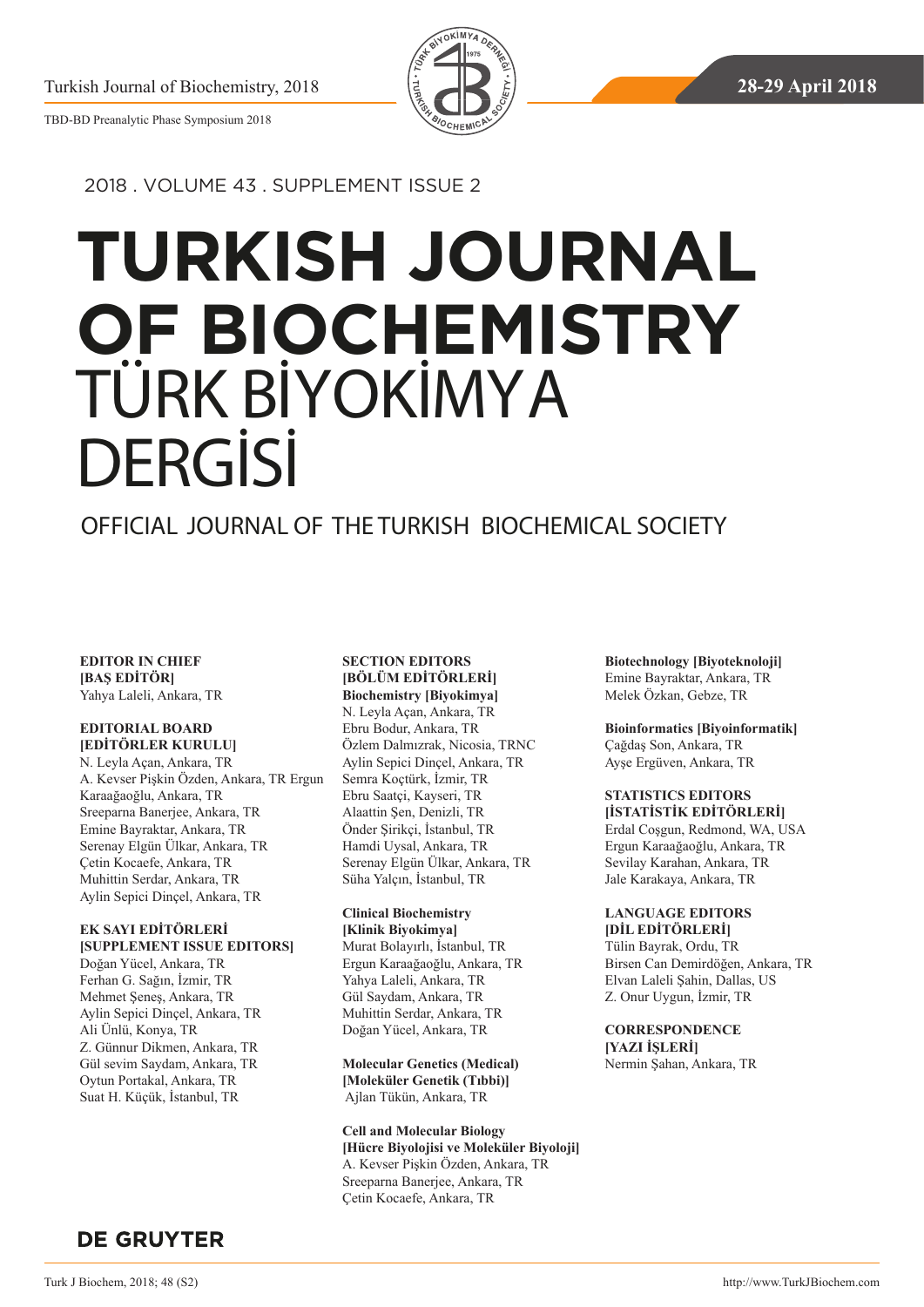

#### **SCIENTIFIC ADVISORY BOARD [BİLİMSEL DANIŞMA KURULU]**

*Khosrow Adeli***, Molecular Medicine, Research Institute, The Hospital for Sick Children, University of Toronto, Toronto, Ontario, CANADA** *Diler Aslan***, Department of Biochemistry, Faculty of Medicine, Pamukkale University, Denizli, TURKEY** *Ebubekir Bakan***, Department of Biochemistry, Faculty of Medicine, Atatürk University, Erzurum, TURKEY** *Nursabah Başcı***, Department of Analitical Chemistry, Faculty of Pharmacy, Hacettepe University, Ankara, TURKEY** *Cumhur Bilgi***, Özel Koru Hastaneleri, Department of Biochemistry, Ankara, TURKEY** *Anyla Bulo-Kasneci***, Laboratory Department, University Hospital Center "Mother Teresa", Tirana, ALBANIA** *Füsun Can***, Department of Clinical Microbiology, School of Medicine, Koç University, İstanbul, TURKEY** *Orhan Değer***, Department of Medical Biochemistry, Faculty of Medicine, Karadeniz Technical University, Trabzon, TURKEY** *Elif Demirkan***, Department of Biology, Faculty of Arts & Sciences, Uludağ University, Bursa, TURKEY** *Z. Günnur Dikmen***, Department of Biochemistry, Faculty of Medicine, Hacettepe University, Ankara, TURKEY** *Miral Dizdaroğlu***, National Institute of Standards and Technology, Gaithersburg, MD, USA** *Mustafa B. A. Djamgoz***, Department of Life Sciences, Faculty of Natural Sciences, Imperial College, London, UNITED KINGDOM** *Figen Erkoç***, Department of Biology Education, Faculty of Gazi Education, Gazi University, Ankara, TURKEY** *Goncagül Haklar***, Department of Medical Biochemistry, School of Medicine, Marmara University, İstanbul, TURKEY**

*Gökhan Hotamişlıgil,* **Department of Genetics and Complex Diseases, Harvard School of Public Healt, Boston, USA**

*Ivan G. Ivanov***, Institute of Molecular Biology, Bulgarian Academy of Sciences, Sofia, BULGARIA**

*Turgut İmir***, Health SciencesInstitute, Near East University, Nicosia, TRNC** 

*Mehmet Kesimer***, Department of Pathology and Laboratory Medicine, Marsico Lung Institute, University of North Carolina at Chapel Hill, NC, USA**

*Suat Hayri Küçük***, Department of Biochemistry, Bağcılar Education and Research Hospital, İstanbul, TURKEY**

*İrfan Küfrevioğlu***, Department of Chemistry, Faculty of Art & Sciences, Atatürk University, Erzurum, TURKEY**

*Nada Majkic-Singh***, Institute of Medical Biochemistry, Pharmaceutical Faculty and Clinical Centre of Serbia, Belgrade, SERBIA**

*İ. Hamdi Öğüş***, Department of Medical Biochemistry, Faculty of Medicine, Near East University, Nicosia, TRNC**

*Yeşim Özarda,* **Department of Medical Biochemistry, Faculty of Medicine, Uludağ University, Bursa, TURKEY**

*Tomris Özben***, Department of Medical Biochemistry, Faculty of Medicine, Akdeniz University, Antalya, TURKEY**

*Nazmi Özer***, Department of Medical Biochemistry, Faculty of Medicine, Near East University, Nicosia, TRNC**

*İsrael Pecht,* **Department of Immunology, Weizmann Institute of Science, Rehovot, ISRAEL**

*Mario Plebani***, Department of Medical Sciences, University of Padova, Padova, ITALY**

*Oytun Portakal***, Department of Medical Biochemistry, Faculty of** 

**Medicine, Hacettepe University, Ankara, TURKEY**

*Demetrios Rizos,* **Hormonal and Biochemical Laboratory***,* **Aretaieio Hospital, University of Athens, Athens, GREECE**

*George Russev***, Bulgarian Academy of Sciences, Institute of Molecular Biology, Sofia, BULGARIA**

*Fahri Saatçioğlu***, Department of Biosciences, University of Oslo, Oslo, NORWAY**

*Ferhan Girgin Sağın***, Department of Medical Biochemistry, Faculty of Medicine, Ege University, İzmir, TURKEY**

*Aziz Sancar***, Department of Biochemistry and Biophysics, University of North Carolina School of Medicine, Chapel Hill, NC, USA**

*Praveen Sharma***, All India Institute of Medical Sciences, Jodhpur, INDIA** 

*Emin Sofic,* **Department of Chemistry, Faculty of Science, Sarajevo University, Sarajevo, BOSNIA AND HERZEGOVIA**

*Mehmet Şeneş***, Department of Biochemistry, Ankara Education and Research Hospital, University of Health Sciences, Ankara, TURKEY** *Abdullah Tuli***, Department of Medical Biochemistry, Faculty of Medicine, Çukurova University, Adana, TURKEY**

*Ali Ünlü***, Department of Biochemistry, Faculty of Medicine, Selçuk University, Konya, TURKEY**

*Sedef Yenice***, Department of Clinical Chemistry, Group Florence Nightingale Hospitals, İstanbul, TURKEY**

*Turkish Journal of Biochemistry* (TJB), official journal of Turkish Biochemical Society, is issued electronically every 2 months. Research articles, reviews, short communications, technical reports, case presentations, opinions, and letters to the editor, that have not published elsewhere, on biochemistry, clinical biochemistry, molecular biology, molecular genetics, biotechnology, bioinformatics, bioengineering, and their educational disciplines are published in the journal.

The main aim of the journal is to support the research and publishing culture by ensuring that every published manuscript has an added value and thus providing international acceptance of the "readability" of the manuscripts published in the journal.

#### e-ISSN 1303-829X

All information regarding notes for contributors, subscriptions, Open access, back volumes and orders is available online at www.degruyter.com/view/j/tjb.

**RESPONSIBLE EDITOR** Doğan Yücel PhD, Assoc Professor of Biochemistry, Department of Medical Biochemistry, Ankara Training and Research Hospital, University of Health Sciences, 06340, Ankara, Turkey, Tel: +90312 595 321, Email: doyucel@yahoo.com

**JOURNAL MANAGER** Alexander Görlt, De Gruyter, Genthiner Straße 13, 10785 Berlin, Germany. Tel.: +49 (0) 30 260 05–234, Fax: +49 (0) 30 260 05–250, Email: alexander.goerlt@degruyter.com

**RESPONSIBLE FOR ADVERTISEMENTS** Claudia Neumann, De Gruyter, Genthiner Straße 13, 10785 Berlin, Germany. Tel.: +49 (0) 30 260 05–226, Fax: +49 (0) 30 260 05–264, Email: anzeigen@degruyter.com

**TYPESETTING** Compuscript Limited, Shannon, Ireland

© 2018 Walter de Gruyter GmbH, Berlin /Boston

Download Date | 5/1/18 10:50 PM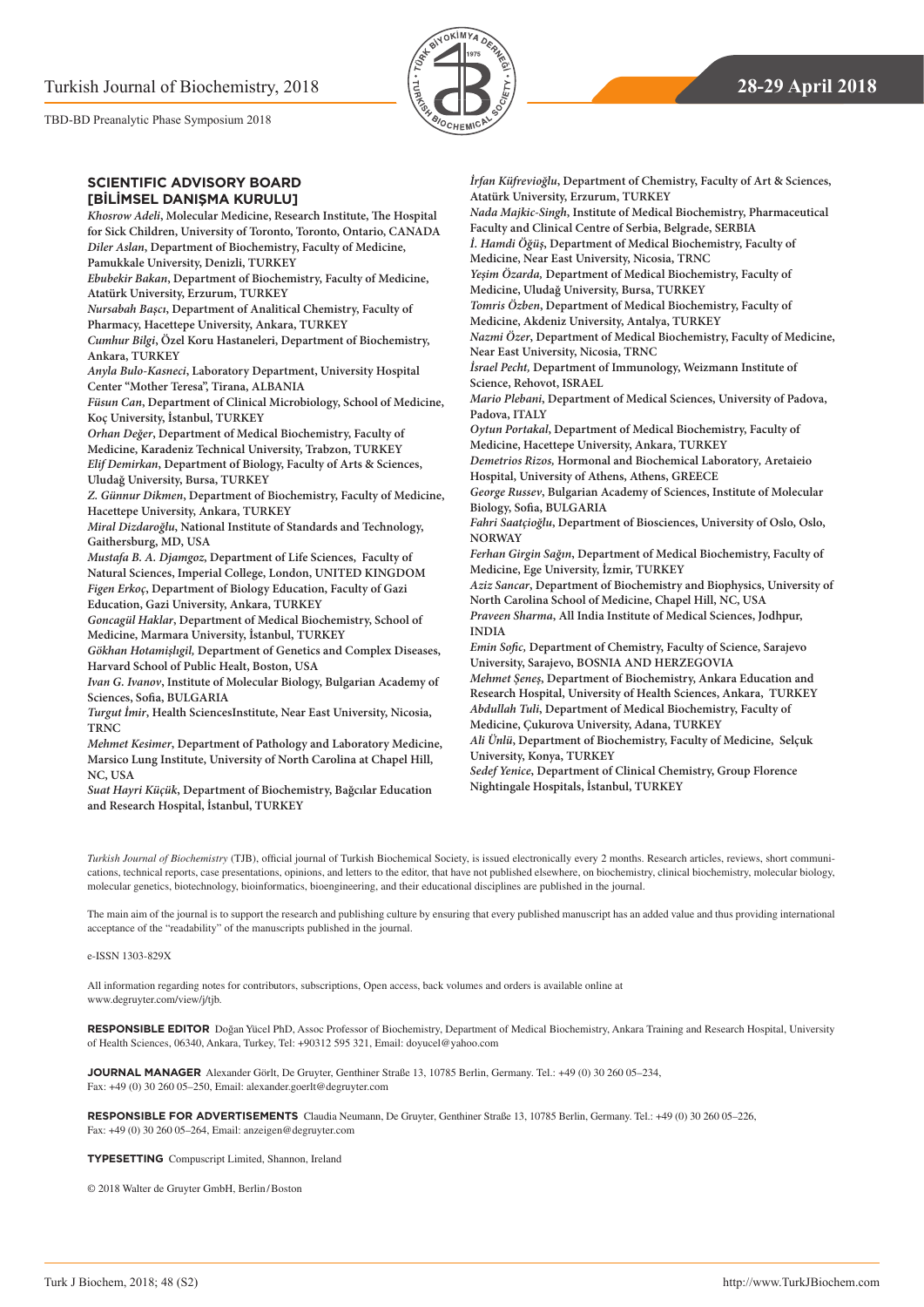

## **CONTENTS**

- [Welcome](#page-4-0) Message
- [Committees](#page-4-0)
- [Scientific Program](#page-5-0)
	- [28 April 2018, Saturday](#page-5-0)
	- [29 April 2018, Sunday](#page-6-0)
- Invited Speakers Abstracts
- [Oral Presentations Abstracts](#page-14-0)
- [Poster Abstracts](#page-17-0)

## **SUPPORTING ORGANISATION**

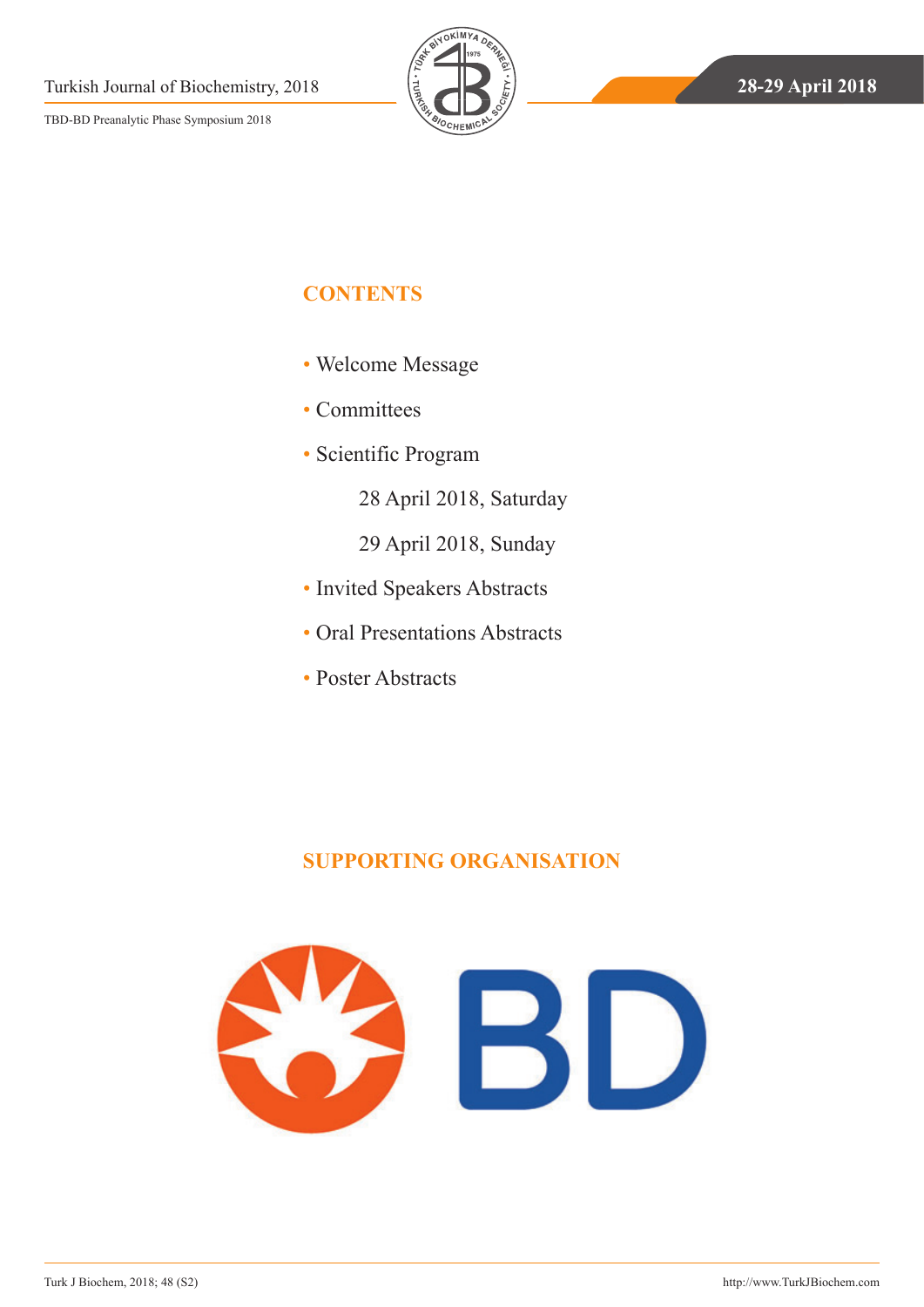## <span id="page-4-0"></span>**WELCOME MESSAGE**

Dear Colleagues,

Thank you for coming.

This year, we are performing **TBS-BD Preanalytical Phase Symposium** with the support of colleagues from Kayseri, at Kayseri Hilton, 28-29 April 2018.

Many important problems of preanalytical phase will be discussed at the meeting as well as education and training addressing preanalytical phase and practice at the city hospitals, the newly established big hospitals in different provinces of Turkey. The scientific program of the symposium is very rich. The most important ones will be presented by colleagues from Ministry of Health: Monitoring errors of preanalytical phase at the National Safety Reporting System, and on a MoH Project, the Project of Rational Utilisation of Medical Laboratory.

Other important topics such as effects of posture and exercise on test results, centrifugation and preanalytical errors, validation and verification of blood collection tubes, difference between serum and plasma samples, the importance of equipment and pipetting, pneumatic systems, preanalytical phase of hematology and hemostasis testing, preanalytical phase in immunochemical analyses, blood gas analysis, therapeutic drug monitoring and drugs of abuse, mass spectrometry and atomic absorption spectrometry, by competent colleagues at these areas.

There are about 150 participants from different provinces of Turkey and 30 of them are speakers. These attendants will present 70 poster and oral presentations at the meeting. All presentations will be published in the **Turkish Journal of Biochemsitry**, a SCI-E indexed national laboratory journal.

We thank very much to BD and friends from BD-Turkey for their close and sincere collaboration and support. We thank also to IFCC and EFLM for their auspices. Of course, we thank very much to colleagues from Kayseri. I wish a productive and successful syposium.

Best regards, Dr. Doğan Yücel TBS President

## **ORGANIZING COMMITTEE SCIENTIFIC COMMITTEE**

Doğan Yücel (President) Ferhan Girgin Sağın (Vice President) Z. Günnur Dikmen (Secretary) Mehmet Şeneş (Treasurer) Ali Ünlü Aylin Sepici Dinçel Oytun Portakal Gülsevim Saydam Suat Hayri Küçük Muhittin Serdar Sabahattin Muhtaroğlu Çiğdem Karakükçü Cevat Yazıcı Nahide Ekici Günay Nedim Albayrak İpek Çınaroğlu

- Canan Yılmaz Funda Güçel Güzin Aykal Cihan Coşkun Pınar Eker Bağnu Orhan İpek Çınaroğlu Z. Günnur Dikmen Berrin Berçik İnal Didem Barlak Keti Fehime Benli Aksungar Çiğdem Karakükçü Cevat Yazıcı
- Çiğdem Sönmez Alper Gümüş Koza Murat Fatma Taneli Mesude Falay Sabahattin Muhtaroğlu Mehmet Şeneş Aylin Haklıgör Damla Kayalp Fazıla Erkal Ayfer Çolak Esin Avcı Çiçek

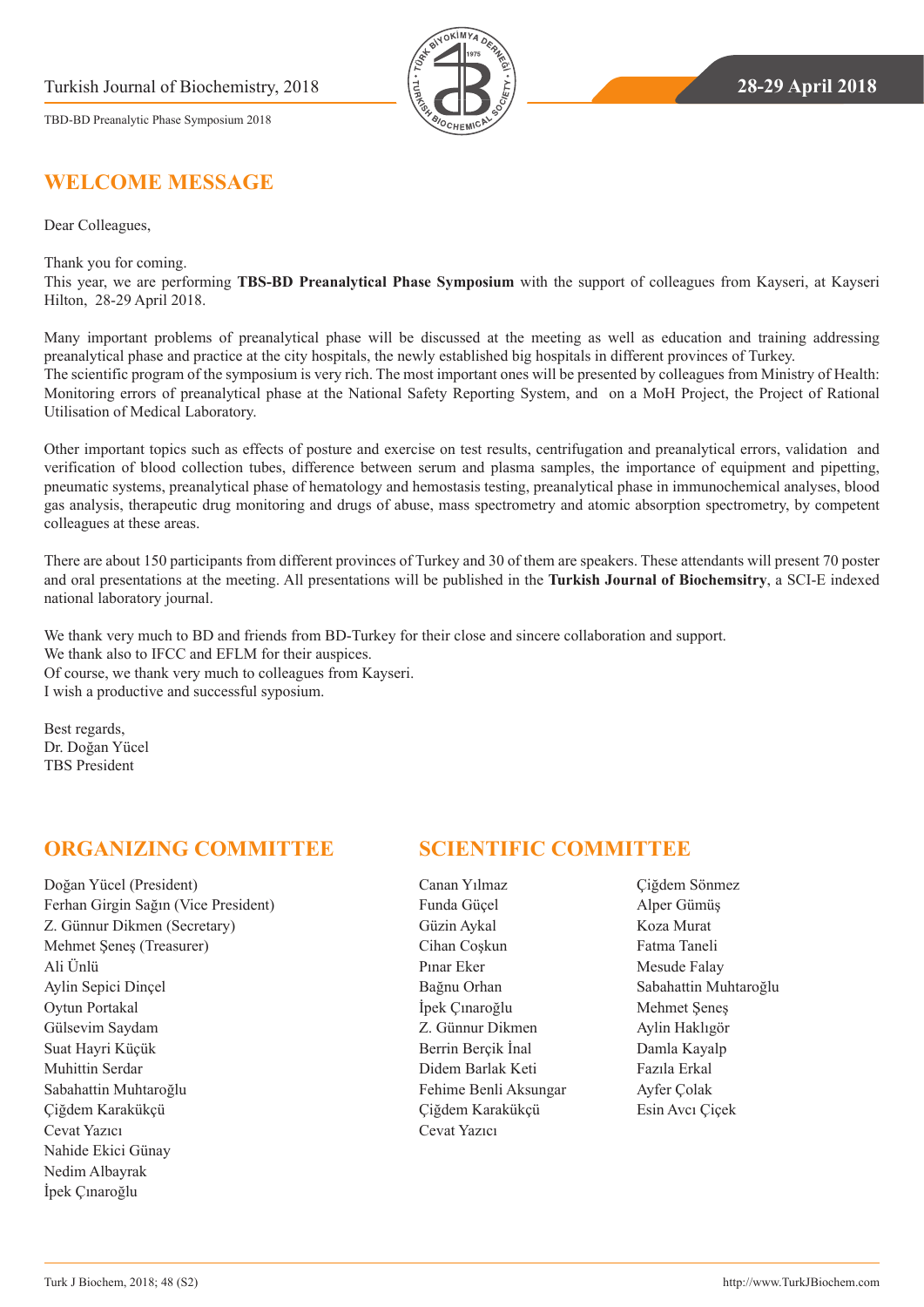

## <span id="page-5-0"></span>**SCIENTIFIC PROGRAM**

| 28 April 2018, Saturday |                                                                                                                                              |
|-------------------------|----------------------------------------------------------------------------------------------------------------------------------------------|
| $09:00 - 13:00$         | <b>Registration</b>                                                                                                                          |
| $12:00 - 13:00$         | Lunch                                                                                                                                        |
| $13:00 - 13:30$         | <b>Opening Ceremony</b>                                                                                                                      |
| $13:30 - 14:30$         | Chairpersons: Fatma Meriç Yılmaz, Ali Ünlü                                                                                                   |
| $13:30 - 14:00$         | Monitoring of laboratory preanalytical process errors in national safety reporting system<br>Dilek Tarhan                                    |
| $14:00 - 14:30$         | Akılcı Laboratuvar Kullanımı Projesi<br>Ferzane Mercan                                                                                       |
| $14:30 - 15:00$         | <b>Break</b>                                                                                                                                 |
| $15:00 - 16:40$         | Chairpersons: Ferhan Sağın, Yavuz Siliğ                                                                                                      |
| $15:00 - 15:20$         | Quantity control and quality assurance at preanalytical phase<br>Canan Yılmaz                                                                |
| $15:20 - 15:40$         | Preanalytic stage quality indicators and reporting<br>Funda Güçel                                                                            |
| $15:40 - 16:00$         | <b>Risk Management in the Preanalytical Phase</b><br>Güzin Aykal                                                                             |
| $16:00 - 16:20$         | LBYS and HBYS in monitoring of the preanalytical process<br>Cihan Coşkun                                                                     |
| $16:20 - 16:40$         | EFLM working group of preanalytical phase activities<br>Pınar Eker                                                                           |
| $16:40 - 17:00$         | <b>Break</b>                                                                                                                                 |
| $17:00 - 19:00$         | Chairpersons: Muhittin Serdar, Oytun Portakal                                                                                                |
| $17:00 - 17:20$         | The importance of education in the preanalytical phase<br>Bağnu Orhan                                                                        |
| $17:20 - 17:40$         | Pediatric blood drawing and blood drawing from iv lines<br>İpek Çınaroğlu                                                                    |
| $17:40 - 18:00$         | Plasma or serum? Effects on analytes and turnaround time<br>Günnur Dikmen                                                                    |
| $18:00 - 18:20$         | Validation and verification of blood collection tubes<br>Berrin Berçik İnal                                                                  |
| $18:20 - 18:40$         | Use of plasma tubes in urgent samples<br>Ebubekir Bakan                                                                                      |
| $18:40 - 18:47$         | OP-001 The effects of two different blood collection tubes and different storage conditions on<br>ammonia concentrations<br>Halef Okan Doğan |
| $18:47 - 18:53$         | OP-002 Sample stability and other preanalytical factors in ACTH measurement<br>Oytun Portakal                                                |
| $18:53 - 19:00$         | OP-003 Insufficient sample volume of vacuum tubes effect on biochemical parameters<br>Özlem Doğan                                            |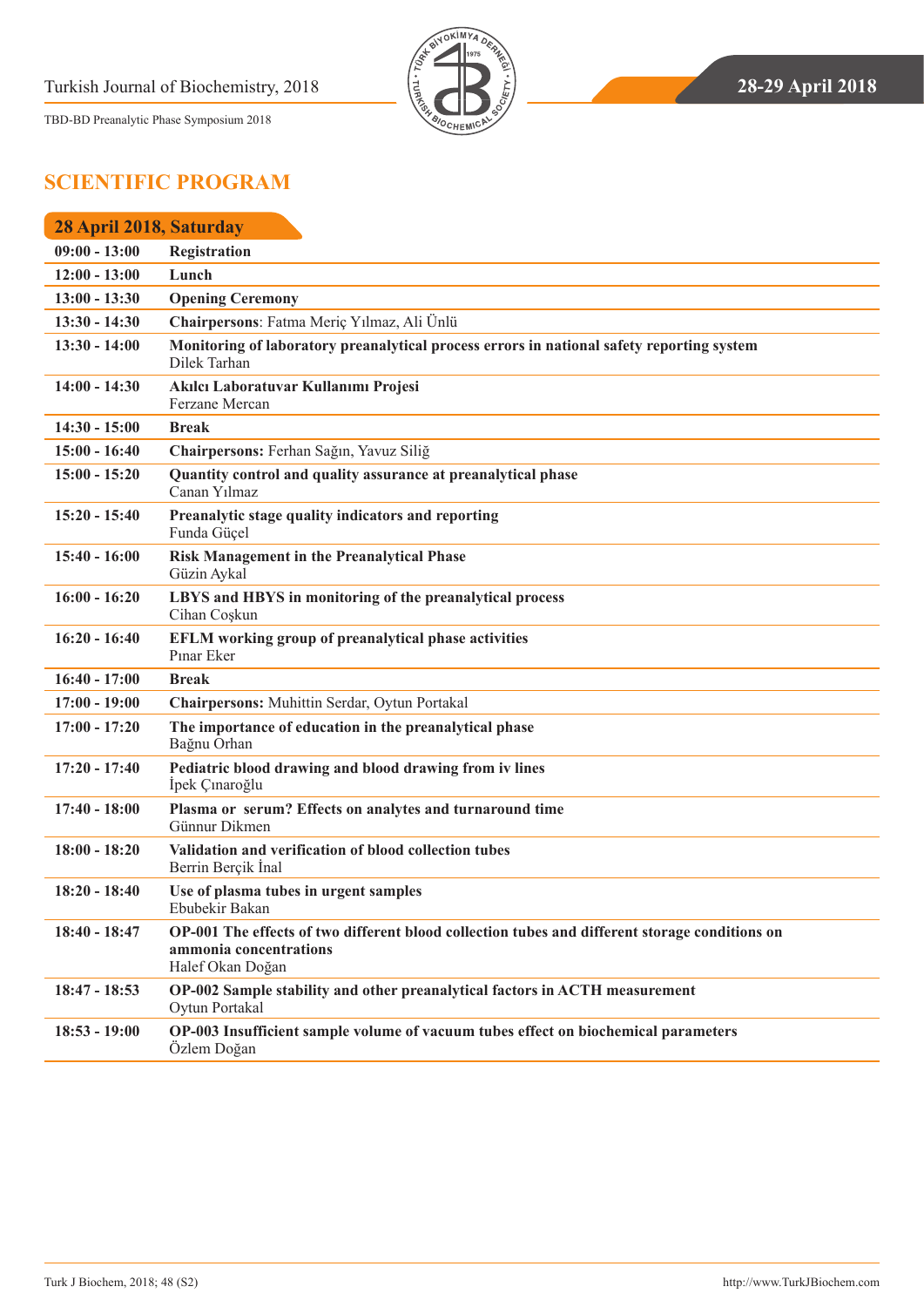

## <span id="page-6-0"></span>**SCIENTIFIC PROGRAM**

| 29 April 2018, Sunday |                                                                                                                                              |
|-----------------------|----------------------------------------------------------------------------------------------------------------------------------------------|
| $09:00 - 10:40$       | Chairpersons: Sedef Yenice, Erdinç Devrim                                                                                                    |
| $09:00 - 09:20$       | Preanalytic phase in immunochemistry<br>Didem Barlak Keti                                                                                    |
| $09:20 - 09:40$       | Preanalytic phase in advanced systems<br>Fehime Benli Aksungar                                                                               |
| $09:40 - 10:00$       | The importance of preanalytical phase in therapeutic drug monitoring and drug abuse tests<br>Çiğdem Karakükçü                                |
| $10:00 - 10:20$       | Preanalytic phase related to blood gas and ph test<br>Cevat Yazıcı                                                                           |
| $10:20 - 10:27$       | OP-004 The use of luer adapter in emergency departments on the hemolysis index<br>Hüseyin Kurku                                              |
| $10:27 - 10:33$       | OP-005 Stability of full blood count parameters under different storage conditions<br>Müjgan Ercan                                           |
| $10:33 - 10:40$       | OP-006 The effect of education and a 4-year experiment of a state hospital in the evaluation of preanalytic process<br>Mehmet Fatih Alpdemir |
| $10:40 - 11:00$       | <b>Break</b>                                                                                                                                 |
| $11:00 - 12:40$       | Chairpersons: Abdurrahman Coskun, Melek Demir                                                                                                |
| $11:00 - 11:20$       | Pneumatic systems: features and importance on stage preanalytical<br>Çiğdem Sönmez                                                           |
| $11:20 - 11:40$       | Centrifugation and preanalytic errors, reflections on biochemical tests<br>Alper Gümüş                                                       |
| $11:40 - 12:00$       | Importance of sample preperation in preanalytic phase : equipment and pipetting<br>Koza Murat                                                |
| $12:00 - 12:20$       | Case reports in preanalytical phase-1<br>Fatma Taneli                                                                                        |
| $12:20 - 12:27$       | OP-007 Assesment of sample reduces according to six sigma methodology in Bilecik Central Public Health Laboratory<br>Saadet Çelik            |
| $12:27 - 12:33$       | OP-008 A quality adventure in a private hospital<br>N. Yasemin Ardıçoğlu Akışın                                                              |
| $12:40 - 14:00$       | <b>Lunch Break</b>                                                                                                                           |
| $14:00 - 15:20$       | Chairpersons: Süleyman Demir, İlhan Yaylım                                                                                                   |
| $14:00 - 14:20$       | Preanalytic phase in flow cytometric and complete blood count samples<br>Mesude Falay                                                        |
| $14:20 - 14:40$       | The prenalytical process in hemostasis laboratory<br>Sabahattin Muhtaroğlu                                                                   |
| $14:40 - 15:00$       | TBD preanalytical phase working group prenalytical phase in coagulation tests - survey results<br>Mehmet Senes                               |
| $15:00 - 15:07$       | OP-010 The effect of diurnal variation on erythrocyte sedimentation rate<br>Muammer Yücel                                                    |
| $15:07 - 15:13$       | OP-011 How to overcome the effect of delayed analysis on hematocrit results: corrected Hct values<br>Deniz İlhan Topçu                       |
| $15:13 - 15:20$       | OP-012 An evaluation of preanalytical errors in coagulation tests<br>Elmas Öğüş                                                              |
| $15:20 - 15:40$       | <b>Break</b>                                                                                                                                 |
| $15:40 - 17:30$       | Chairpersons: Zeki Arı, Serpil Turhan                                                                                                        |
| $15:40 - 16:00$       | Preanalytic stage in city hospitals<br>Aylin Haklıgör, Damla Kayalp                                                                          |
| $16:20 - 16:40$       | Preanalytic processes and error resources in public health care laboratories<br>Fazila Erkal                                                 |
| $16:20 - 16:40$       | Effects of posture and exercise on laboratory tests<br>Ayfer Çolak                                                                           |
| $16:40 - 17:00$       | <b>Preanalytical case reports-II</b><br>Esin Avei                                                                                            |
| $17:00 - 17:30$       | <b>Closing</b>                                                                                                                               |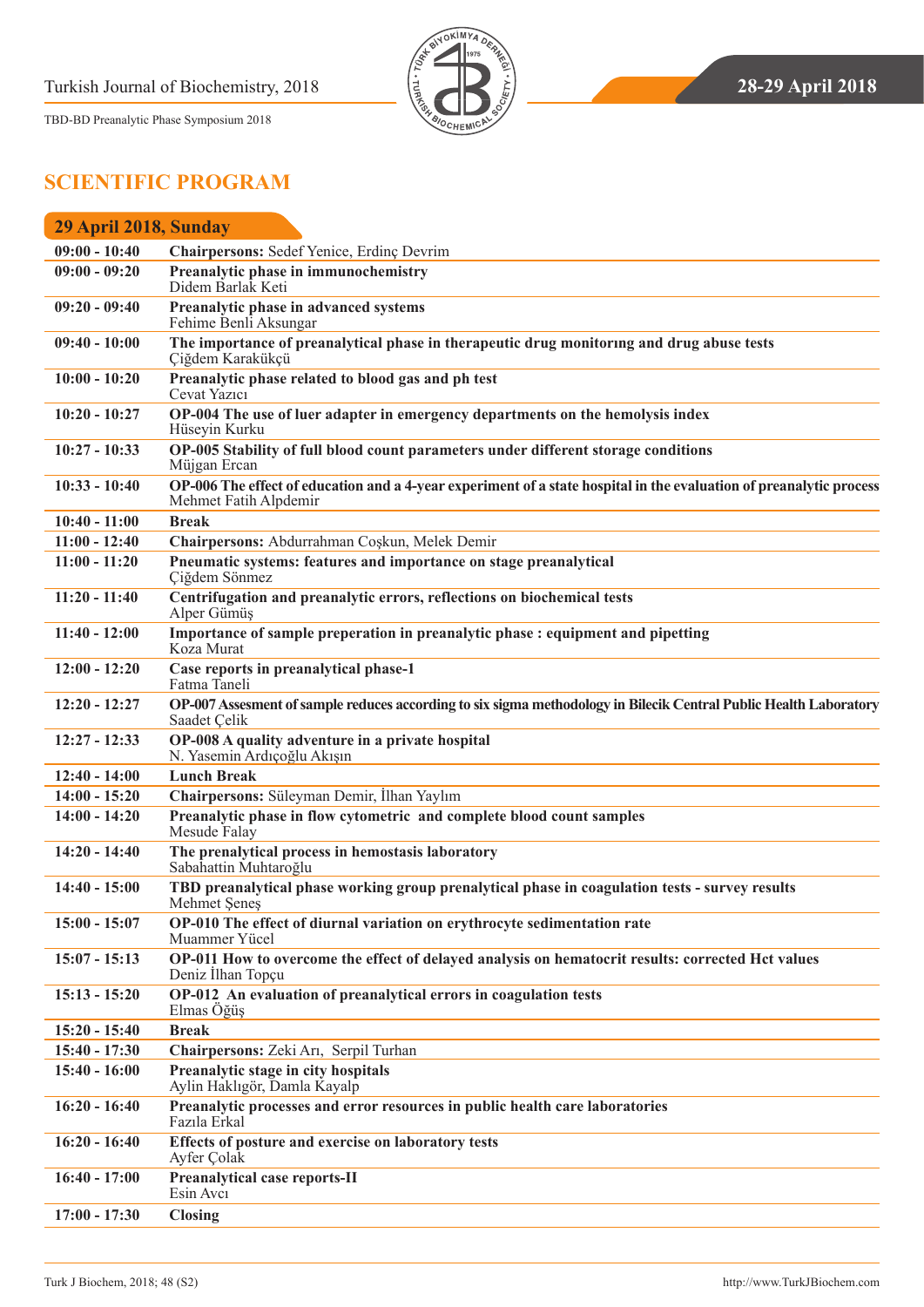

## **INVITED SPEAKERS ABSTRACTS**

#### **MONITORING OF LABORATORY PREANALYTICAL PROCESS ERRORS IN NATIONAL SAFETY REPORTING SYSTEM**

Dilek Tarhan

General Directorate of Health Services Department of Health Care Efficiency, Quality and Accreditation, Ankara

Prevention of errors that occurred during health care has become the most important agenda of today's health service providers. As stated in the 1999 report "To Er is Human" published by the Institute of Medicine (IoM), millions of people die or suffer from medical errors every year. In addition, medical errors have also shown significant damage to countries' economies. After the report, the prevention of medical errors has been on the agenda for more and more countries' health care policies. In the "Improving Diagnosis in Health Care" report published by the same institute in 2015, it was stated that most of the mistakes were experienced during the diagnosis process.

The joint solution proposal, which is carried out by IoM and WHO in patient safety trials, is the development of a malpractice learning practice. In our country, attention has been paid to report of medical errors and culture of learning from mistakes within the scope of Turkey Quality System in Health since 2005. "Safety Reporting System" was created at the level of the health facility. Also in 2014, the "National Safety Reporting System (GRS)" has been established.

The "National Safety Reporting System" is a system developed specifically for Turkey, which aims to classify the adverse events occurring in the health facilities by a coding system by considering them in the categories of patient safety, laboratory safety, surgical safety, drug safety and employee safety. With a similar set of applications in the world, this system has a wider scope and content and appeals to a much larger population.

Notifications to the system can be reported immediately by GRS's reporting capabilities. In order to make guidance for the activities of health facilities' actions against the error risks and to make the health workers more conscious about the common mistakes, important reports are shared openly for everyone. In addition, all reports on errors are used with the aim of improving Health Quality Standards, thus avoiding errors related to health care processes.

Under GRS, the "Laboratory Error Classification System (LHSS)" has been developed, with the aim of systematically analyzing errors that may threaten patient safety in the laboratory. Using this systematic, both in-laboratory and interlaboratory analyzes of errors are provided and a standard language association is provided for comparison.

According to the LHSS error process, 10704 errors (5.84%) were reported for the analytical process, 6151 errors (3,35%) for the postanalytical process and 166447 errors (90,80%) for the preanalytical process. The first 10 errors reported are "hemolyzed sample, clotted sample, inadequate sample, improper test request, improperly sampled sample, failure to record sampling time, incorrect sampling vessel / tube, regulation of pathology request form, (The results of laboratory errors based on the instantaneous reports from GRS notifications. Which are received on 17.04.2018).

The reports of the system can be found at https://grs.saglik.gov.tr/Default.aspx. Further analyzes of GRS reports have not yet been undertaken. Detailed analyzes should be carried out in the academic frame by using the data of the Ministry and the results of the national GRS should be compared with the evidence based studies carried out at the institutional level. There is also need for studies to compare GRS data with national and international academic literature results.

It should also be used to improve the healthcare system of our country and to improve patient and employee safety, as well as the use of the results of the current outcomes and detailed analyzes to provide scientific contributions to the national and international literature.

#### **QUALITY CONTROL AND QUALITY ASSURANCE AT PREANALYTICAL PHASE**

Canan Yılmaz

Gazi University Medical Faculty, Department of Medical Biochemistry, Ankara

Quality control is the whole of the verification activities, methods and instruments that are performed to check the conformity of the laboratory service to the specified standards and requirements. Quality control is an application to check if the service meets the expectations and it aims to prevent possible mistakes and deficiencies by examining and testing with appropriate methods before presenting the service to the patient. Quality control aims to keep the quality under continuous control.

Service provided in laboratories should have certain standards. The point we reached today is "quality assurance" which is a patient-focused concept. Securing the quality is a legal and ethical obligation in laboratories. Quality assurance for clinical laboratories mean that the reliability of laboratory tests, productivity and clinical use are continuously improving, measurable and traceable. It is the whole of planned and systematic activities that are applied to ensure sufficient confidence that a product or service fulfills the requirements stated in the quality. On the basis, it aims to protect the quality through which the product or service passes at the planned level by using minimum resources at all stages such as

instructions, duties, responsibility definitions, authentication, training and raising awareness about quality of employees etc. It should not be forgotten that it is important to focus on the target, not the fault in the process. Even if preventing faults before occurring is ideal, it is not always possible. It is aimed correcting the fault and prevent repeating, not ignoring. Quality assurance applications are used in laboratory service to determine the causes of deviations from standards and to provide process standardization; it includes quality planning and error prevention approaches. In this way, all of the laboratory processes are handled as a whole, and the continuity and improvement of the quality is ensured. Therefore quality and the continuity and improvement of the quality is ensured. assurance is an indication of reliability of the presented service. It simplifies the scope of quality control by securing the quality. It saves time and money, minimizes labor and material losses, and ensures the highest efficiency at the lowest cost. It increases motivation of the employees. It encourages to improve product and service quality. It protects the foundation's reputation. It increases the satisfaction of the customer and gives confidence the customer. It provides competition advantages.

There are some fundamental differences between quality control and quality assurance. The main difference is that quality control is based on examination, the quality assurance is based on prevention. The main goal of quality control is to provide the benefits that will help to correct the current processes in the laboratory. In other words, quality control is focused on the detection of faults. These determinations (evaluation of performance, comparison of performance with standards, etc.) are carried out through the controls performed during the laboratory processes. In the quality control, the target is determining the error, sorting and classifying it according to predetermined standards. The majority of the methods applied during these procedures are statistical methods.

At quality assurance, work performed with quality control is being carried to the next level. The main objective of quality assurance is to secure the continuity of control and verify it. It is a matter of taking precautions to prevent large losses in quality assurance. These precautions include early warning systems. The results obtained with quality assurance are gain not only for the laboratory in the production/service process but also for the patient and the hospital. The target in quality assurance systems is complying to the specifications of products/services through the use of methods such as assessing compliance with procedures and statistical process control. In quality assurance, institutions aim to establish a system that will control if the work is adequate for both design and conformity aspects.

#### **PREANALYTIC STAGE QUALITY INDICATORS AND REPORTING**

#### Funda Güçel

Ankara Etlik Zübeyde Hanım Gynecology Education and Research Hospital Biochemistry Laboratory, Ankara

The importance of laboratory data is great in the medical decision-making phase. Since the presence of laboratory errors will cause medical errors, avoiding laboratory errors will reduce medical errors. Medical laboratory errors come into play in preanalytical, analytical and postanalytical stages. Preanalytical phase faults make up a large part of the total faults.We need procedures that are objective, measurable, continuously improveable so that we can reduce lab errors. These indicators are quality indicators.Quality indicators are system improvement tools and can be corrected, neutral and quantitative.The quality indicators are also one of the conditions required by the TS EN ISO 15189 standard.

Regarding quality indicators, there are documents and studies carried out at international level. Quality indicators are mentioned in CLSI-QMS12-A Guideline. In addition, a working group called "Laboratory Errors and Patient Safety" was created by the IFCC. In the consensus conference organized by this working group, the quality indicators were determined and scored according to the significance scores. 28 preanalytic indicators have been defined. Of these, 22 are obligatory indicators.

Quality indicators for medical laboratories are also defined in the Health Quality Standards and Indicator Management Guide organized by the Ministry of Health. The preanalytical indicators stated in the indicator management guide are two. The number of rejected samples and the number of lost samples.

Reporting stage is important in indicator management. At this stage, indicator cards should be arranged. The calculation method, target value, data source, data collection period, data analysis period must be specified on these cards. Identified targets must be realistic. At least 6 months of data collection is required retrospectively.If the specified goal has not been achieved, then root-cause analysis is performed. To reach the target; data should be evaluated, comparison between results should be made, corrective preventive activities should be initiated if necessary, information should be given to relevant units and trainings should be organized.In indicator management, targets must be sustainable and improvement must be continuous. In addition, harmonization between laboratories and determination of quality specifications,and even regulation of external quality control programs related to quality indicators is the process of supporting the reporting phase.

Key Words: Quality indicator, preanalytic phase.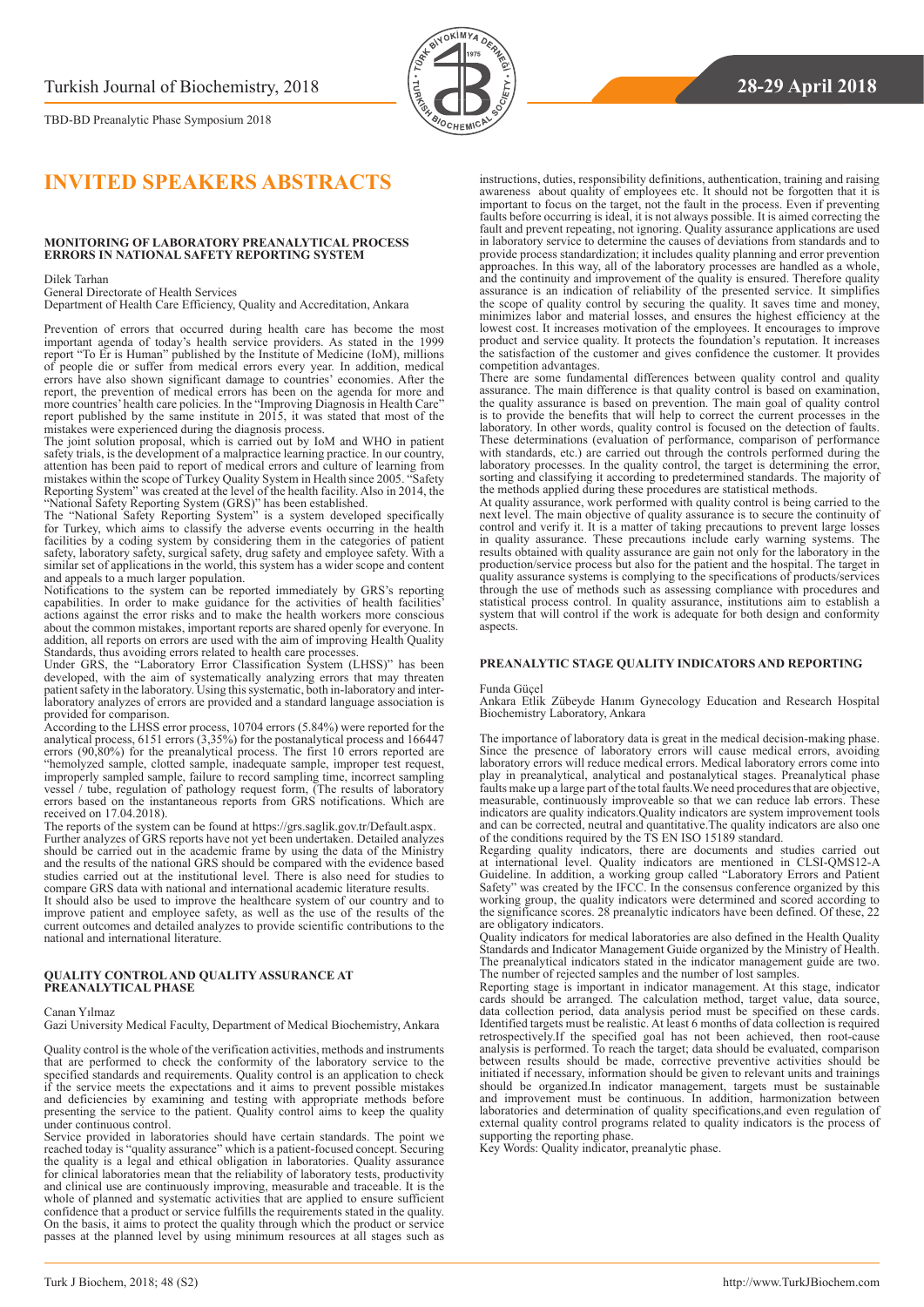

#### **RISK MANAGEMENT IN THE PREANALYTICAL PHASE**

#### Güzin Aykal

University of Health Sciences, Antalya Training and Research Hospital, Clinical Chemistry Laboratory, Antalya

Risk: Combination of the probability of occurrence and the severity of harm. Risk analysis: Systematic use of available information to identify hazards and to estimate the risk. Risk evaluation: Process of comparing the estimated risk against given risk criteria to determine the acceptability of the risk. Risk management: Systematic application of management policies, procedures, and practices to the tasks of analyzing, evaluating, controlling, and monitoring risk.

1- Risk identification is the first and the most important step in the risk management. Every preanalytical step carries varied risks and may require varied control measures.

1.1. Process mapping: This tool is used to analyze a particular preanalytical process by breaking it down into small steps from start to finish.

1.2. Fishbone diagram: A fishbone diagram outlines the cause and effect of a testing process.

1.3. Risk identification table is a simple table that lists all the errors identified in the different testing phases for a specific test.

2. The risk assessment matrix is constructed and interpreted according to the acceptabilty of the risk.

3. Risk mitigation: For any risk that is deemed unacceptable, the lab should identify ways to reduce the probability of harm, using prevention and detection methods, in order to bring the risk down to an acceptable level.

3.1. Determine a monitoring plan.

3.2. The risk assessment will be used to develop an Iaboratory QC Plan.

The implementation of the preanalytical risk management may seem daunting and certainly time consuming, but the process, if performed diligently, will increase laboratory quality and patient safety.

#### **LBYS AND HBYS IN MONITORING OF THE PREANALYTICAL PROCESS**

#### Cihan Coşkun

Istanbul Haseki Training and Research Hospital, Istanbul

Information system is an arrangement of data, processes, human and information technologies and these elements are in constant mutual interaction in order to collect, process, store and provide information required for supporting an organization. Health Information Systems (HIS) basically comprise of two main factors: administrative and clinical information systems. The first applications of HIS come across in developed countries such as the United States of America. Developments in this area have gained a momentum by means of some organizations such as "Healthcare Information and Management Systems Society" that was founded in 1961 with the aim of improving healthcare quality, safety, cost-effectiveness, and access, through the best use of information technology and management systems. However, early HIS applications were generally administrative-oriented due to health policies applicable in the United States in the 1960s. With the introduction of healthcare reforms based on patient safety and quality in healthcare services and the accelerated development in information technology in subsequent years, practices for clinical HIS have also become widespread. While the use of computers in healthcare institutions started in the mid-1990s in our country, especially in the beginning of the 2000s, the number of software for HIS increased with the incentives from the Ministry of Health. "Health-Net Project" launched in 2009 by the Ministry of Health in order to collect data from healthcare institutions has been accelerated the use of HIS across the country and the integration efforts among HIS. In addition, the Ministry of Health has made mandatory to use Hospital Information Management Systems (HIMS) and Laboratory Information Management Systems (LIMS) in certain preanalytical processes conducted by laboratories in accordance with "Health Quality Standards". Conducting of preanalytical processes performed outside or inside the laboratory such as patient record, test request, and collecting, barcoding, aliquoting, sorting of samples with supporting of HIMS and LIMS reduced the errors in the preanalytical phase, which is responsible for a major part of errors in the total testing process. In addition, the use of preanalytical automation systems integrated with HIS has contributed to reducing the errors in the preanalytical phase. Conclusionally, the HIS used in the preanalytic phase helps to shortening of turnaround time and improvement of the quality of the health service offered. On the other hand, not fully standardized HIS applications, existing integration problems and the failure to provide adequate technical support by the HIS firms prevent the HIS from being used at the desired efficiency. Finally, it should be remembered that the problems that may arise during and after a new HIS is installed in any healthcare institution can be minimized by the cooperation among all stakeholders.

#### **EFLM WORKING GROUP OF PREANALYTICAL PHASE ACTIVITIES**

#### Pınar Eker

Istanbul Provincial Health Directorate Chairman of Public Hospital Services-2 Central Lab -2 Biochemistry Director, Istanbul

European Federation of Clinical Chemistry and Laboratory Medicine Working Group for Preanalytical Phase (EFLM WGPRE) was established to lead in standardization and harmonization of preanalytical policies and practices at a European level. Main goals: To promote the importance of the quality of the preanalytical phase of laboratory medicine; To define the best practices and provide recommendations for some critical activities in the preanalytical phase; by questionnaires to conduct with the aim to assess the current pre-analytical practices;

Working group of preanalytical phase in standardization and harmonization of the preanalytical phase in Europe activities based on published papers are these: Survey of national guidelines, education and training on phlebotomy in 28 European countries; Standardization of collection requirements for fasting samples; Preanalytical quality improvement; Compliance of blood sampling procedures with the CLSI H3-A6 guidelines: An observational study; Patient identification and tube labelling – a call for harmonisation; Local validation of blood collection tubes in clinical laboratories; standardization and harmonization of the preanalytical phase; Blood Glucose Determination: Effect of Tube Additives; Practical recommendations for managing hemolyzed samples in clinical chemistry testing.4 Conferences had been established on Preanalytical Phase first in Parma, 1-2 April 2011,second in Zagreb, 1-2 March 2013; and third in Porto, 20-21 March 2015 and last in Amsterdam 24-25 March 2017. Venous Blood Sampling Guideline is on progress. EFLM Webinars for the spring is arranged. EFLM-AACC Conference 2019 is scheduled for on November 8-9 2019, location is Washington D.C. 5th EFLM-BD European Conference on the Preanalytical Phase will be on March 22-23 2019.

Key words: Preanalytic, activities, working group, EFLM

#### **THE IMPORTANCE OF EDUCATION IN THE PREANALYTICAL PHASE**

Bağnu Orhan

Istanbul Training and Research Hospital, Istanbul

Laboratory test result is necessary and effective in many medical decisions such as detection, classification, treatment and follow-up of the disease. It is important for patient safety to report accurate and timely test results.

Laboratory test process comprises of preanalytical, analytical and postanalytical phases. It is also possible to add pre-preanalytic and post-postanalytic phases.

Preanalytic phase is the phase taking place before the analysis and covers the process from requesting the test appropriate for the patient to taking sample, its transport and preparation for analysis.

The majority of laboratory errors (60-70%) occur in the preanalytical phase. Most of these errors originate from humans.

Although automated systems and the developments in information management systems are effective in reducing errors in the preanalytical phase, many errors still occur.

In the preanalytical phase, procedures such as test request, patient identification, preparation of the patient, taking samples and transport, centrifugation and storage of samples are carried out. Errors based on these procedures may be: failure to request the appropriate test, errors in preparing the patient, errors in patient description, errors in taking the samples, holding the tourniquet for periods that are more than necessary, errors in taking samples, failure to observe the order of taking blood tubes and transfer-related problems etc.

In the preanalytical phase, the current condition must first be determined; then the process should be improved. One of the most important components of process improvement is training.

In addition to providing training to new beginners, other employees should also refresh their training. There are a high number of studies showing that continuous training is effective in preventing errors. A good communication and cooperation between laboratory and other medical departments will reduce the errors in the total test process and especially, in the pre-analytical phase.

Healthcare professionals such as physicians, nurses and others, transportation personnel and laboratory technicians from various training levels and professions play a key role in the preanalytical phase. When training is given, it is necessary to organize the training according to the professions and roles of such people, to refresh their knowledge at regular intervals and to measure the effectiveness of such training.

Consequently training has a great importance in reducing the preanalytical errors that constitute a large part of laboratory errors during the total test process.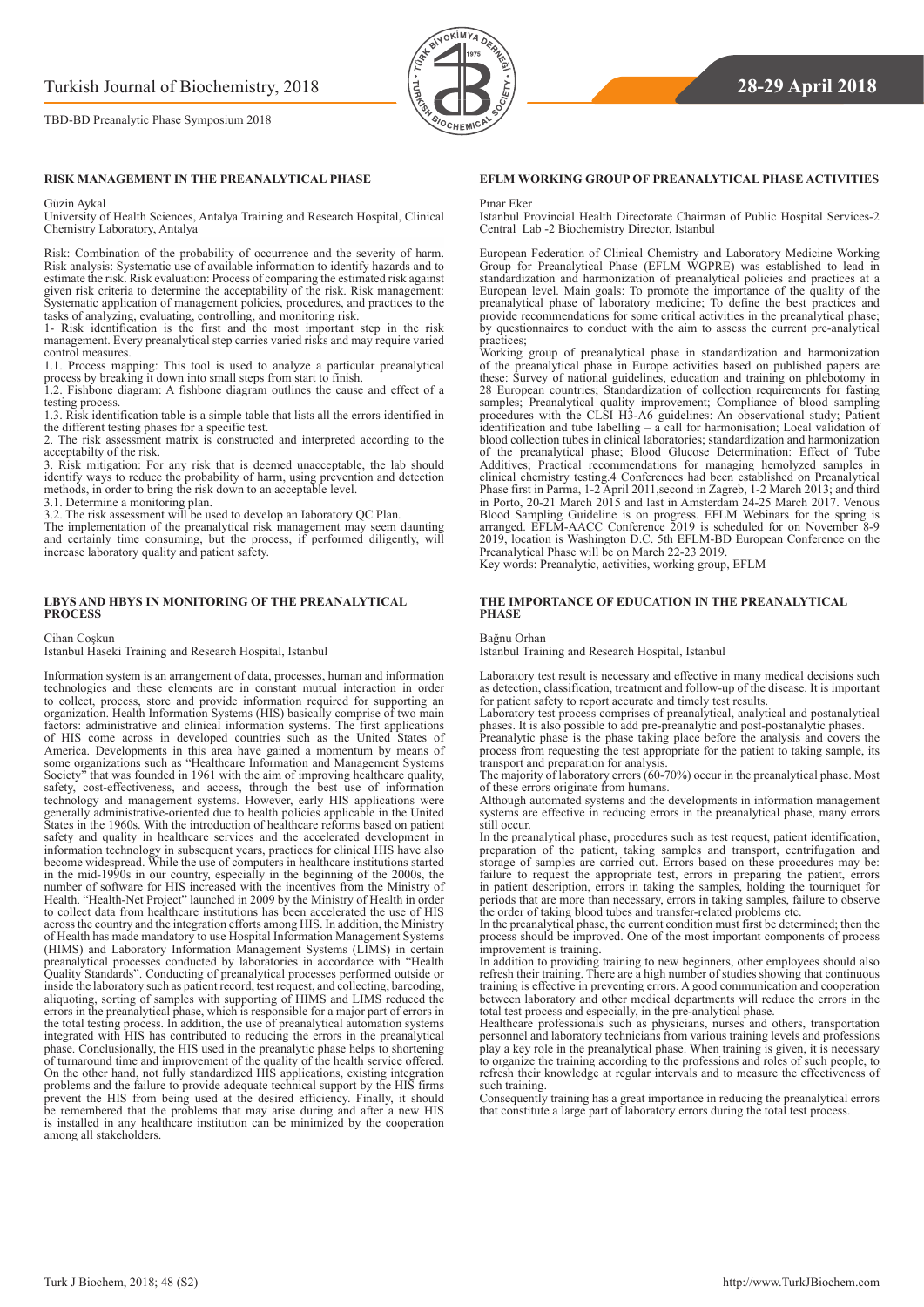

#### **PEDIATRIC BLOOD DRAWING AND BLOOD DRAWING FROM IV LINES**

#### Ipek Cinaroglu Becton Dickinson, Istanbul

Pediatric patients in difficult vascular access group, and blood collection procedures differ from adults. Different equipment for venous and capillary blood collection have been defined in the WHO and CLSI guidelines for quality sample handling and pain reduction. Therefore, before drawing blood; technique, site, proper equipment selection and the amount of blood to be drawn should be determined.

While the equipment differs depending on the site preference, age and weight for the venous collection, in capillary collection the depth and width of the incision and the amount of blood required is determinative. Where safety is very important, uncontrolled use of materials, can lead to very vital risk situations such as osteomyelitis or iatrogenic anemia.

In addition, increasing the blood flow by heating the site, scalp blood collection, use of incision device and determining the maximum amount of blood to be used in accordance with the patient weight is also important.

It may be necessary to draw blood from patients who are interfering with the catheter. It is a source of infection as it increases the number of catheter accesses. Therefore, the appropriateness of the procedure is very important to control the risk of infection, preventing catheter occlusion and providing sample quality.

There are many articles, guidelines on different aspects of catheter disinfection, appropriate washing solutions, syringe sizes, lumen choice, duration of infusions, amount of waste blood, equipment, and transferring sample to the tubes. Defining the most appropriate to create the most suitable, standard institutional procedures from these views is important.

Key words: Safe blood drawing, pediatric blood drawing, capillary blood drawing, difficult vein access, catheter blood drawing References:

1. WHO Guidelines on Drawing Blood: Best Practices in Phlebotomy; Pediatric and neonatal blood sampling.Geneva: World Health Organization; 2010.

2. Ernst, D.J. (2007): Applied Phlebotomy. Difficult draws, alternative sites, pediatric venipuncture. Lippincott Williams & Wilkins,Sacremento, CA.page 118-125.

3. Children's & Women's Health Centre of British Columbia (N/A). Pediatric Draw Volume Guidance. Retrieved from: [http://www.cfri.ca/docs/reb-policies/](http://www.cfri.ca/docs/reb-policies/pediatric-blood-draw-guidance.pdf?sfvrsn=0) [pediatric-blood-draw-guidance.pdf?sfvrsn=0](http://www.cfri.ca/docs/reb-policies/pediatric-blood-draw-guidance.pdf?sfvrsn=0)

4. The Feinstein Institute for Medical Research (N/A). Maximum blood draws limits. Retrieved from: [http://www.feinsteininstitute.org/wp-content/](http://www.feinsteininstitute.org/wp-content/uploads/2013/02/Maximum-Blood-Draw-Limits.pdf) [uploads/2013/02/Maximum-Blood-Draw-Limits.pdf](http://www.feinsteininstitute.org/wp-content/uploads/2013/02/Maximum-Blood-Draw-Limits.pdf)

5. Ernst, D.J. (2007): Applied Phlebotomy. Difficult draws, alternative sites, pediatric venipuncture. Lippincott Williams & Wilkins,Sacremento, CA.page 118-125.

6. Austin Community College (N/A). Pediatric procedures. Retrieved from: [http://](http://www.austincc.edu/kotrla/public_html/PHBLec9PediatricProceduresSpring08.pdf) www.austince.edu/kotrla/public\_html/PHBLec9PediatricProceduresSpring08. [pdf](http://www.austincc.edu/kotrla/public_html/PHBLec9PediatricProceduresSpring08.pdf)

7. UC Health Laboratory (N/A). Venipuncture Pediatric phlebotomy.Retrieved from: [http://laboratory.uchealth.com/files/2012/08/SC027.2-Venipuncture-](http://laboratory.uchealth.com/files/2012/08/SC027.2-Venipuncture-Pediatric-website.pdf)[Pediatric-website.pdf](http://laboratory.uchealth.com/files/2012/08/SC027.2-Venipuncture-Pediatric-website.pdf)

8. Hefler.L, Grimm, C., Leodolter, S., Tempfer, C. (2004). To butterfly or To needle: The Pilot Phase. Annals of Internal Medicine, June 2004, Vol 140, Number 11, 935-936.

9.<http://ebn.bmj.com/content/2/1/10.full>

10.<http://ebn.bmj.com/content/2/1/10.full.pdf+html> 11. BD White Paper VS9100

12. CLSI. H4-A6 Procedures and Devices for the Collection of Diagnostic Capillary Blood Specimens: Approved Standard – 6th Edition, 2008

13. Infusion Nurses Society (INS). Journal of Infusion Nursing: Infusion Nursing Standards of Practice, 2016. Philadelphia: INS; 2016.

14. Infusion Nurses Society (INS). Journal of Infusion Nursing: Infusion Nursing Policy and Procedures, 2016. Philadelphia: INS; 2016.

15. Medway NHS Foundation Trust, National Health Service (NHS) in England. Guidelines for the prevention of infections associated with the insertion and maintenance of central venous devices. 2013. Available from: [http://www.](http://www.medway.nhs.uk/EasysiteWeb/getresource.axd?AssetID=144818) [medway.nhs.uk/EasysiteWeb/getresource.axd?AssetID=144818](http://www.medway.nhs.uk/EasysiteWeb/getresource.axd?AssetID=144818).

16. National Health Service Greater Glasgow and Clyde (NHS GG&C). Care and maintenance of central venous catheter devices. 2008.

#### **PLASMA OR SERUM ? EFFECTS ON ANALYTES AND TURNAROUND TIME**

#### Z. Günnur Dikmen

Hacettepe University, Faculty of Medicine, Department of Medical Biochemistry, Ankara

Turnaround time (TAT) is the time interval which begins when a clinician orders a test and ends in the clinician obtaining the result of that particular test and is crucially important for emergency laboratories. To give glucose test results within 1 hour was the goal of our emergency laboratory to improve the laboratory quality strategies. In order to reduce our TAT, we planned to use BD Barricor™ tubes in the emergeny department.

BD Barricor™ tubes containing lithium heparin as additive, uses a mechanic

elastomer separator resting on top of the tube. The separator moves to a proper position during centrifugation, stretches, and channels are created around the separator which allow blood cells to sediment out of the plasma throughout the 3 minutes of centrifugation. When the centrifuge slows, the elastomer returns to its original shape, forms a seal between the plasma above and blood cells below creating a stable barrier.

We compared the results of blood tests (myoglobin, CK-MB, cTnI, glucose, total protein, creatinine, cholesterol, triglycerides, UIBC, ALP, amylase, calcium, BUN, HDL, CK, AST, GGT, Mg, Na, K, Cl, P, bilirubin, albumin, LDL, Fe, ALT, LDH, uric acid, folic acid, fT4, fT3, ferritin, TSH, vitB12) simultaneously taken into SST and Barricor tubes. In this study, we also evaluated our TATs after using BD tubes in emergency department. When using SST tubes, we were able to give only 65-70 % of glucose test results in 1 hour. After starting to use BD Barricor™ tubes, this ratio increased up to 88-90 %. BD Barricor™ tubes provided a plasma sample with less cellular contamination, no gel globules or fibrin due to insufficient clotting mainly observed with SST and reduced our TAT in the emergency laboratory, improving patient care and enabling faster treatment decisions.

Key words: Turn around time, Barricor™ tubes

## **VALIDATION AND VERIFICATION OF BLOOD COLLECTION TUBES**

#### Berrin Bercik Inal

University of Health Sciences Istanbul Training and Research Hospital, Medical Biochemistry, Istanbul

The Clinical and Laboratory Standards Institute (CLSI) published guideline, GP34-A, Validation and Verification of Tubes for Venous and Capillary Blood Specimen Collection; Approved Guideline is a guideline for manufacturers of venous and capillary blood collection tubes and users of blood collection tubes for serum, plasma, and whole blood testing.

Verification is confirmation, through the provision of objective evidence, that specified requirements have been fulfilled (ISO 9000).

Validation is confirmation, through the provision of objective evidence, that requirements for a specific intended use or application have been fulfilled (ISO 9000).

Validation is initially a manufacturer's responsibility to ensure that design goals are met and performance claims are stated. Verification is an end-user (clinical laboratory) responsibility to confirm that manufacturer's claims are met on the specific device in its hands, and also that medical needs are met.

Laboratory tests can be affected by numerous preanalytical variables, including the material used to manufacture the blood collection tube. Blood collection tubes are not inert containers for blood but have several constituents, including anticoagulants, surfactants, and lubricants for rubber stoppers, clot activators, and separator gels that can potentially interfere with assays.

Steps for verification:

Select groups of subjects to test (Samples from particular patient populations; such as dialysis patients, healthy subjects, emergency testing etc. or mixed group). The subjects must be adults  $($  > 18 years old, one half of the participants should be women and one half should be men).

Select measurands of interest for testing. "Spiking" of samples may be necessary to achieve the needed analytical measurement range of each measurand. The subjects are chosen to cover a clinically meaningful range for the analyte.

Consider whether any visual observation of the sample is recorded such as serum yield, gel barrier formation, fibrin, and hemolysis.

Select the instrument(s) and method(s) for use in testing.

You can use single or dublicate tubes, with single tube, one can determine whether the mean difference between the control and evaluation is acceptable and ideally within predefined criteria.

Randomization is an important scientific primeval that applies to all aspects of evaluations.

Preanalytical variables must be standardized for all tubes collected and blood samples analyzed.

Determine the number of subjects required. For statistical significant, about 20 to 30 subjects are sufficient for most measurands. Some institutions provide guidance on this, such as the US Food and Drug Administration (FDA) and the World Health Organization (WHO), where 40 subjects are the norm. Ethics committee approval must be received at the institution.

For within-tube precision, perform duplicate analyses on each type of comparative and evaluation tube. This can be achieved using specimens from a minimum of 20 subjects or by performing duplicate testing in the accuracy study. Results can be evaluated by EP Evaluator.

Determine the clinical acceptance limit (CAL) for the selected measurands. CALs can be generated based on: Evaluation of data using the formula for imprecision of replicates, biological variation for a measurand and published data.

Perform linear regression analysis, Bland-Altman plots and a two-sided confidence interval paired t-test.

Laboratories should demonstrate that blood collection tubes do not interfere with measurement or that they have not effects on analysis.

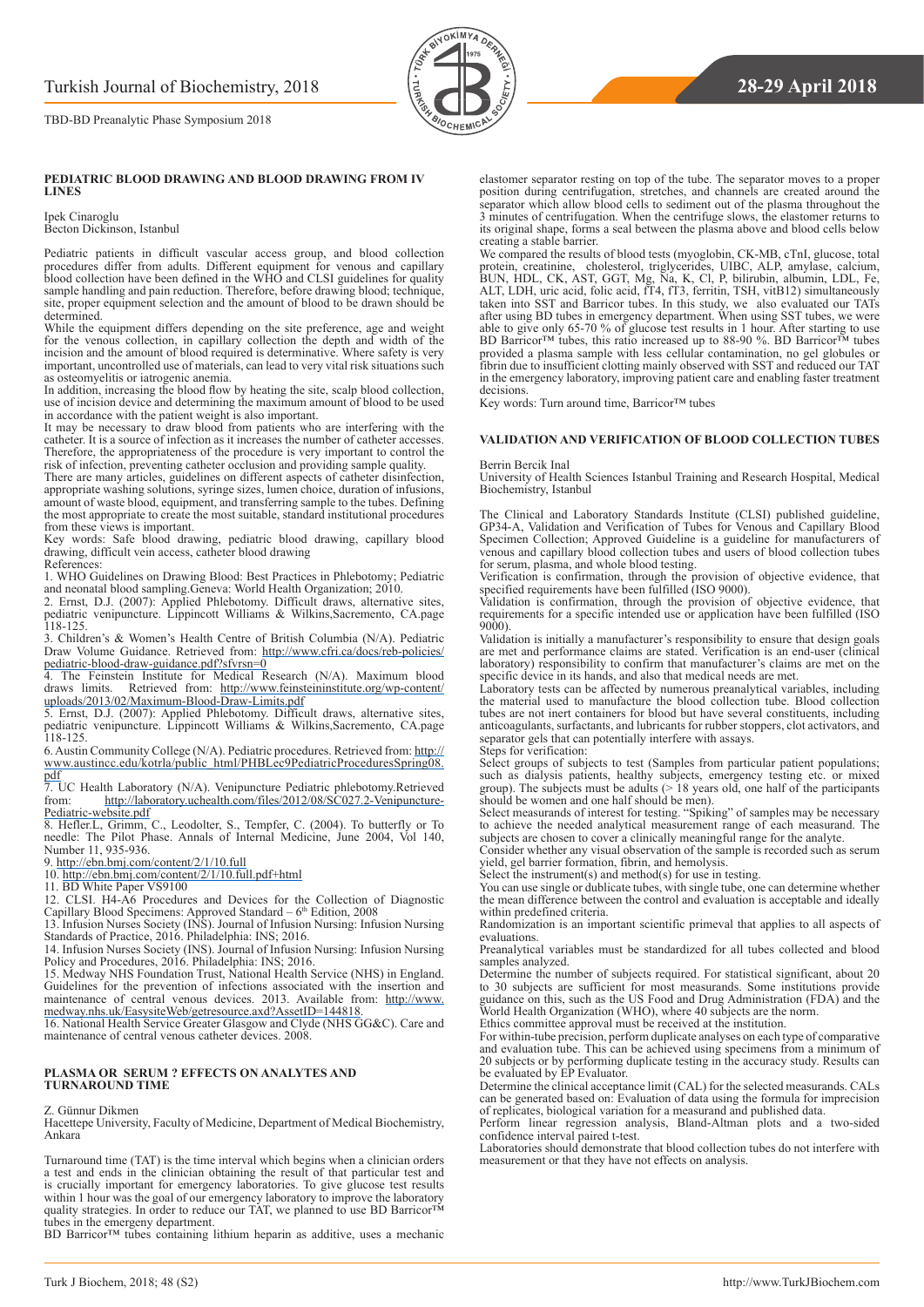

#### **USE OF PLASMA TUBES IN URGENT SAMPLES**

Ebubekir Bakan<sup>1</sup>, Nurcan Kilic Baygutalp<sup>2</sup>

<sup>1</sup> Department of Medical Biochemistry, School of Medicine, Ataturk University, Erzurum

2 Department of Biochemistry, School of Pharmacy, Ataturk University, Erzurum

Objectives: In this study, comparative analyses of serum and plasma specimens of some routine analytes in our laboratory, processing the plasma tubes in preanalytical systems, recommendations and practices about the usage of plasma tubes in specific patient groups are studied.

Materials and Methods: BD Vacutainer® Barricor™ Plasma Blood Collection Tube (BD Barricor™) and BD Vacutainer® SST™ serum Tubes (BD SST™) were assessed simultaneously for the selected analytes in routine clinical chemistry and immunoassays using Beckman Coulter AU 5800 and Beckman Coulter DXI 800.

Results: Statistical comparisons of the analytical performances of BD Barricor™ tubes and BD SST™ serum tubes showed that the results were acceptable and the tubes can be used interchangeably. TAT was improved about 30-40 minutes by using BD Barricor™ tubes. Thanks to the different cap color of BD Barricor<sup>™</sup> tubes, they can be automatically recognized by the inspector as "urgent" and thus BD Barricor™ tubes can be used in samples requiring priority, which can be send from emergency department, intensive care and daily chemotherapy clinics. Additionally, when we analyzed a number of Barricor™ tubes samples/day for about 6 months, it was observed for the tubes processed in pre-analytical system that the centrifugation process in pre-analytical system was sufficient for getting down the mechanical separator by centrifugation, and no problem was observed in decapping and recapping processes in preanalytical system.

Conclusions: It was concluded that BD Barricor™ plasma tubes can easily be used in on-line pre-analytical and post-analytical systems for emergency patients as well as using in manual centrifugation and in stand-alone analytical systems for emergent sample analyses.

Keywords: BD Barricor™ plasma tubes, pre-analytical, stat samples

#### **PREANALYTIC PHASE IN IMMUNOCHEMISTRY**

#### Didem Barlak Keti

Department of Biochemistry, Faculty of Medicine, Erciyes University, Kayseri

In spite of the improvements in laboratory medicine, the pre-analytical phase is still the main responsible for laboratory errors. Immunoassay is an important part of the diagnostic process. Because of the relatively low concentrations of analyte being measured and the complexities of the antigen-antibody interaction, this technique is relatively susceptible to interferences. There are many possible reasons for false results to be obtained during an immunoassay procedure. Interferences in immunoassay fall in to two broad categories: analyte-independent and analyte-dependent.

Analyte-dependent interferences

○Cross reacting substances (lack of specificity)

○Endogenous antibodies

 Antireagent antibodies (heterophile, HAAA, RF) Antianalyte antibodies-autoantibody (macro complexes)

○Hook effect

Analyte-independent interferences

○ Inadequate centrifugation with microclots

○ Hemolysis, lipemia, icterus ○ Specimen collection tubes, transport, stability and storage

○ Disease states

The ways of becoming aware of possible interferences and the investigation them Discordant results

Clinical interaction

High index of suspicion

Exclude pre-analytical problems

Repeat analysis on another instrument from a different manufacturer

Treatment with heterophilic blocking reagents

PEG precipitation Serial dilutions

Check using a different matrix e.g. urine for hCG

Selective removal of immunoglobulins

Chromatography

Tandem-mass spectrometry

Falsely high or falsely low results due to interferences endogenous to the specimen present a particular risk to patient care because they (a) are not detectable by normal laboratory quality control procedures, (b) are reproducible within the test system, (c) are often clinically plausible and (d) are relatively rare.

The mechanism of interference and its severity depend both on assay design (two-site; one step) and on the nature of the interfering antibody.

It is important to recognize that interfering antibodies may be present only transiently in a patient's serum, and that their characteristics and reactivity may vary, such that no immunoassay can be considered to be completely robust to all possible interference. Therefore it is important to inform clinicians and activate the consultation process between the departments. References

1. Greg Warda, Aaron Simpsonb, Lyn Boscatoc, Peter E. Hickman. The

investigation of interferences in immunoassay. Clin Biochem 2017; 50: 1306- 13 11.

2. Catharine M Sturgeon and Adie Viljoen. Analytical error and interference in immunoassay: minimizing risk Ann Clin Biochem 2011; 48: 418-432. 3. Ellen Anckaert and Johan Smitz, Interferences in ImmunoassaysJohan

Schiettecatte, Laboratory Clinical Chemistry and Radioimmunology, Belgium

#### **PREANALYTIC PHASE IN ADVANCED SYSTEMS**

#### Fehime Benli Aksungar

Acıbadem University, School of Medicine, Department of Biochemistry Acıbadem Labmed Clinical Laboratories, Advanced Tests and Metabolism Section, Istanbul

Diagnostic medical branches such as clinical biochemistry, clinical microbiology, pathology and radiology, keep pace with technology in a faster way than other medical areas. In the last 15 years, with the emergence of electrospray ionisation (ESI) method especially for the ionization of molecules, mass spectrometry finds place in routine laboratories. All analyse methods have three common stages: Isolating the particular analyte from a complex matrix, determining the concentration and reporting the result in proper units. Mass spectrometers (MS) determine analyte concentrations more accurately than the other systems. Especially therapeutic drug concentrations, biologic amins and steroid hormon measurements are more sensitive in MS measurements. Today, in routine laboratories, small molecule (metabolite) analyzes are shifting towards mass spectrometers. High-precision measurement of modern MS systems means that chemical contamination is also measured. Hence, preanalytical errors can lead to serious errors in these systems. In the clinical laboratories, in addition to the pre-analtytical phase of routine biochemistry and hormone systems, preanalytical phase of MS systems must be evaluated and unfortunately the process has to be re-examined from the very beginning. Sample collecting time, sex, age, fasting state, sample types, tubes and sample containers should be re-examined for MS systems. The preferred sample type for blood analysis in MS systems is plasma. In addition, dried blood spot (DBS) is accepted to be an alternative sample for MS measurements. Plasma and serum metabolic profiles are different. Metabolism of the cells in serum continues until coagulation has occurred. In particular, platelets are active from the moment they are removed out from the body, and secrete many metabolites during coagulation eg. lipids and proteases. It is important that the plazma or whole blood can be placed directly in ice. Preanalytic stage standardization in MS systems:

1. Before validating the method, evaluation should be done for any contamination from water, equipment used: tubes, pipette tips

2. Hemolytic specimens must be handled carefully and clarify the interaction with the analyte

3. As soon as samples are collected, precautions must be taken to quickly start the cooling process

4. Cells from plasma/serum should be separated as quickly as possible and samples should be transferred to secondary tubes

5. Samples to be stored for analysis should be stored at -20 ° C and then at -80 ° C 6. Repeated thawing-freezing is not acceptable

7. A standardized / validated SOP should be prepared for sample pretreatment prior to analysis

8. An SOP is also required for each new method, containing sample collection, separation, transport, storage and sample preparation steps.

Metal analyzes have been performed by Atomic Absorption Spectrometry (AAS) or Atomic Emission Spectrometry (AES) methods from the early 1900's. In the last 20 years, Inductively Coupled Plasma-Mass Spectrometry (ICP-MS) has been developed to measure simultaneous and highly precise measurement of multiple heavy metals in a single run Whole blood, serum, urine and CSF heavy metals can be analyzed by these systems. Contamination may be a problem during sample collection and analysis. Hence special equipment and training are required for the sample collection.

#### **THE IMPORTANCE OF PREANALYTICAL PHASE IN THERAPEUTIC DRUG MONITORING AND DRUG ABUSE TESTS**

Cigdem Karakukcu

Saglik Bilimleri University, Kayseri Education and Research Hospital, Department of Biochemistry, Kayseri

Therapeutic drug monitoring (TDM) is defined as measuring serum concentrations of a drug in a single or multiple time points in a biological matrix after a dosage. The purpose of therapeutic drug monitoring is to individualize the dosage to achieve maximum efficacy of a drug and at the same time minimize adverse drug reactions and toxicity risk. Drug abuse tests (DAU) are usually categorized as a part of drug tests and defined as the excessive and persistent use, usually by selfadministration, of any drug, licit or illicit, which may lead to adverse physical or psychological consequences. Examples of drugs of abuse include depressants (opioids, barbiturates, benzodiazepines, alcohol), stimulants (amphetamines, cocaine), hallucinogens (LSD, mescaline, phencyclidine), and cannabinoids (marijuana). The laboratory plays a central role in the detection of DAU and quantitating therapeutic drug concentrations in different human specimens.

Preanalytical phase is as critical as the analytical phase for accurate results during TDM and analysis of DAU tests. Identification of sources of error can take under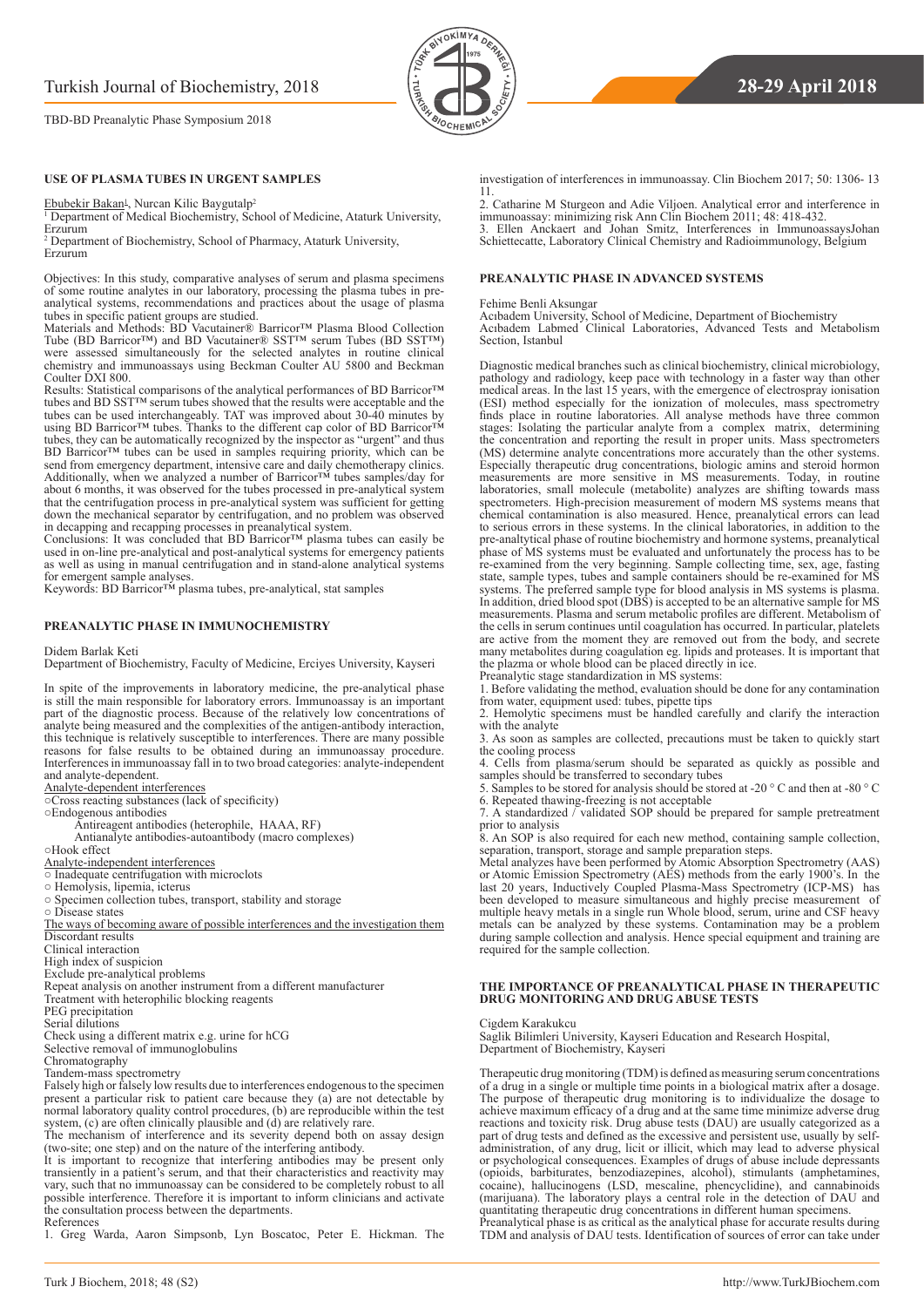

control. One of the most important aspects to this phase is the knowledge of the time at which the sample was collected and its relationship to the time of dosing or ingestion. These pieces of information are absolutely necessary for interpretation of the results. In addition, samples must be collected using the proper devices and processed or stored under conditions that minimize alterations to the drug concentration. Bilirubin, hemolysis, lipemia, drug/nutrition interactions, systemic disease that the patient have (such as liver, thyroid, cardiovascular, kidney disorders), the change of protein binding ratio (pregnancy) and in vitro drug stability are other important pre-analytical factors that influence interpretation of the analytical results. Patient related factors such as pharmacogenomics and pharmacokinetics, those change the metabolism of drugs individually must be taken in consideration in TDM to calculate the accurate dosage of drug or when

toxicity is suspected. In addition to TDM, DAU tests can include some more pre-analytical error sources for urine specimens which are the most preferred sample type. For the assurance of no substitution, adulteration or dilution made, specimen integrity tests including urine temperature, specific gravity, creatinine, pH and oxidants must be applied before the analytical procedures. Also direct observation of sample collection and proper documentation are important variables in addition to other pre-analytical factors for all laboratory tests.

Laboratories should establish their own TDM procedures by considering various factors such as specimen type, tube, pharmacokinetic and pharmacodynamic effects.

Keywords: therapeutic drug monitoring; drug abuse tests; pre-analytical phase

#### **PREANALYTIC PHASE RELATED TO BLOOD GAS AND PH TEST**

#### Cevat Yazici

Erciyes University Faculty of Medicine Department of Medical Biochemistry, Kayseri

The term "blood gas analysis" (BGA) is used for all laboratory tests related to the patient's acid-base balance and oxygenation status. BGA is an important factor for intensive care medicine. Current analyzers measure not just blood gas parameters but electrolytes (sodium, potassium, chloride, ionized calcium, ionized magnesium) and metabolites (glucose, lactate, bilirubin, creatinine). BGA is exposed to risks of errors caused by improper sampling, transport and storage conditions. The Clinical and Laboratory Standards Institute (CLSI) generated documents with recommendations for avoidance of potential errors caused by sample mishandling. Two main documents related to BGA issued by the CLSI are GP43-A4 (former H11-A4)-"Procedures for the collection of arterial blood specimens" approved standard – 4<sup>th</sup> ed., and C46-A2-"Blood gas and pH analysis and related measurements" approved guideline–2nd ed. Although many laboratories use state of the art analyzers, still many preanalytical procedures remain unchanged. Continuous efforts to optimize workflow, improve safety for the staff and avoid preanalytical mistakes are important and should reflect quality management standards. It is necessary to begin to describe the concept of "preanalytical error" in the first class and as soon as possible. Because preanalytical error is a cultural issue. It takes a lot of time to place it.

#### **PNEUMATIC SYSTEMS: FEATURES AND IMPORTANCE ON STAGE PREANALYTICAL**

#### Çiğdem Sönmez

Director-Central Laboratory-Ankara Provincial Health Directorate, Ankara

"Modern Laboratories now provide transfer of samples with pneumatic systems." In clinical laboratories, there are three phases in the total test process: preanalytical, analytical and post-analytical.

Pre-analytical phases consist of intra-laboratory and extra-laboratory processes. The total laboratory error rate of this period, including collecting and transfer of the sample, is up to 70% of total.

Sample transport has great prominence in the management of clinical laboratories. The durationof the transfer period has a direct impact on the turnaround time. The safety and cost of this process is a major precaution in terms of management of **laboratories** 

Pneumatic is derived from the Greek language word "pneuma" which means "breathing" in Greek. In healthcare, pneumatic applications started after 1950. Thanks to the transfer of pneumatic tube systems, rapid and safe sample transfer are ensured.

Pneumatic Tube Carrying Systems are called as systems which transmit between two or more units with suction and blowing logic within a closed circuit established with plastic pipes, stations, and directors. Pneumatic systems are the systems that carry blood tubes, medicines, documents safely. With the pneumatic systems, 6-8 m/sec distance can be moved.

The most common error seen in pneumatic systems is hemolysis. The most affected parameters are LDH and Potassium. Samples and blood components move at a controlled rate and maintain a certain temperature to prevent hemolysis and preserve the integrity of blood components. The acceleration they are exposed to, can cause changes in the laboratory results. For this reason, there are many studies in the literature comparing the test results of both the pneumatic system and transfered by a porter.

Effective use of pneumatic systems is one of the most straight forward methods that enable laboratories to produce fast results. On the other hand, validation of the system and effective follow-up of preanalytic error rates should be among the quality indicators of laboratory experts.

#### **CENTRIFUGATION AND PREANALYTIC ERRORS, REFLECTIONS ON BIOCHEMICAL TESTS**

#### Alper Gümüş

Başakşehir State Hospital, Medical Biochemistry Laboratory, Istanbul

Centrifugation is basically a separation method. Particles within the sample are separated by their shape, dimensions and density using the centrifugal force obtained from the rotational motion. Although used for analytical purposes, centrifuges are a pre-treatment tool used mostly in the preparation of serum, plasma, urine specimens in medical laboratories. For this reason, centrifugation is one of the important steps of the pre-analytical phase.

Knowing the working principle of the centrifuge, recognize the tools used and knowing the behavior of the tubes used in the sampling in the centrifuge will prevent many mistakes in practice. Tubes should be waiting for recommended time and hold in perpendicular position. Tubes should be always capped and paced in the centrifuge in balanced. Daily cleaning and periodical maintenance of centrifuges should be performed and training should be given about how to deal with inappropriate situations that may arise.

Centrifuges should be well recognized by the laboratory workers and preanalytical effects should be known well. Related information can be found dispersedly in guidelines issued by international organizations such as the World Health Organization (WHO), Clinical Laboratory Standards Institute (CLSI), in user manuals of the manufacturer as well as in research studies focused on special subjects. The Guideline for Centrifuge Usage in Medical Laboratories prepared by the Turkish Biochemical Society for the purpose of providing a compact and useful resource and has been presented to the use of laboratory staff and researchers.

#### **IMPORTANCE OF SAMPLE PREPERATION IN PREANALYTIC PHASE: EQUIPMENT AND PIPETTING**

Koza Murat

Ankara Keçiören Education and Research Hospital, Ankara

The sample preparation stage affects the analysis results in a significant way, thus it is being investigated in the scope of laboratory process within the preanalytical phase. Nowadays, sample preparation is required and some tests analyzed in chromatograph laboratories and autoanalysers. This preparation is an important step in the analysis, sometimes it can go up to 60% of the analysis time. For this reason, a careful sample preparation stage is very important for the correct result of the analysis and finally the all equipment in use must be operated efficiently and correctly.

Equipment: In clinical laboratories, borosilicate or aluminum silicate glass materials resistant to high temperatures and plastic equipment made of polystyren, polyproplene, polycarbonate and polyvinylchloride are used. Glass equipments used in the laboratory are grouped in two, namely volumetric and non-volumetric. Volumetric ones (pipettes, measurements, burette, balloon jojobs etc.) are preferred for preparing standard solutions whereas nonvolumetric apparatus (beaker, erlenmayer, test tubes etc.) are preferred for boiling, mixing and titration. Since glass or plastic equipments are in contact with biological material, they should be decontaminated and cleaned according to appropriate protocols if they are planned to be reused.

Other equipments used in sample preparation include centrifuge, vortex, magnetic<br>stirrer and precision scale. Within the quality management system, equipment<br>management is very important. Thus, operating and maintenance in of all equipment must be kept available; and periodic maintenance, repairs and calibrations should be recorded regularly.

Pipetting: In clinical laboratories, pipettes are used during the dilution of patient samples and preparation of reagents, controls and calibrators. Although laboratories use a wide variety of pipettes ranging from manual pipettes to multichannel automated pipettes, semiautomatic or automatic pipettes are the most commonly used pipette types with features such as more stability, ease of use and less need for cleaning. One should note that calibrated pipette use will affect the analysis and the accuracy therefore accuracy of the pipettes must be checked and recorded periodically during and after the first use. In laboratories, 30% of pipetting errors were due to pipetting, tips and calibrations while 70% of the pipetting errors were user-driven. For this reason, it is very important to train the laboratory staff on correct pipette usage techniques.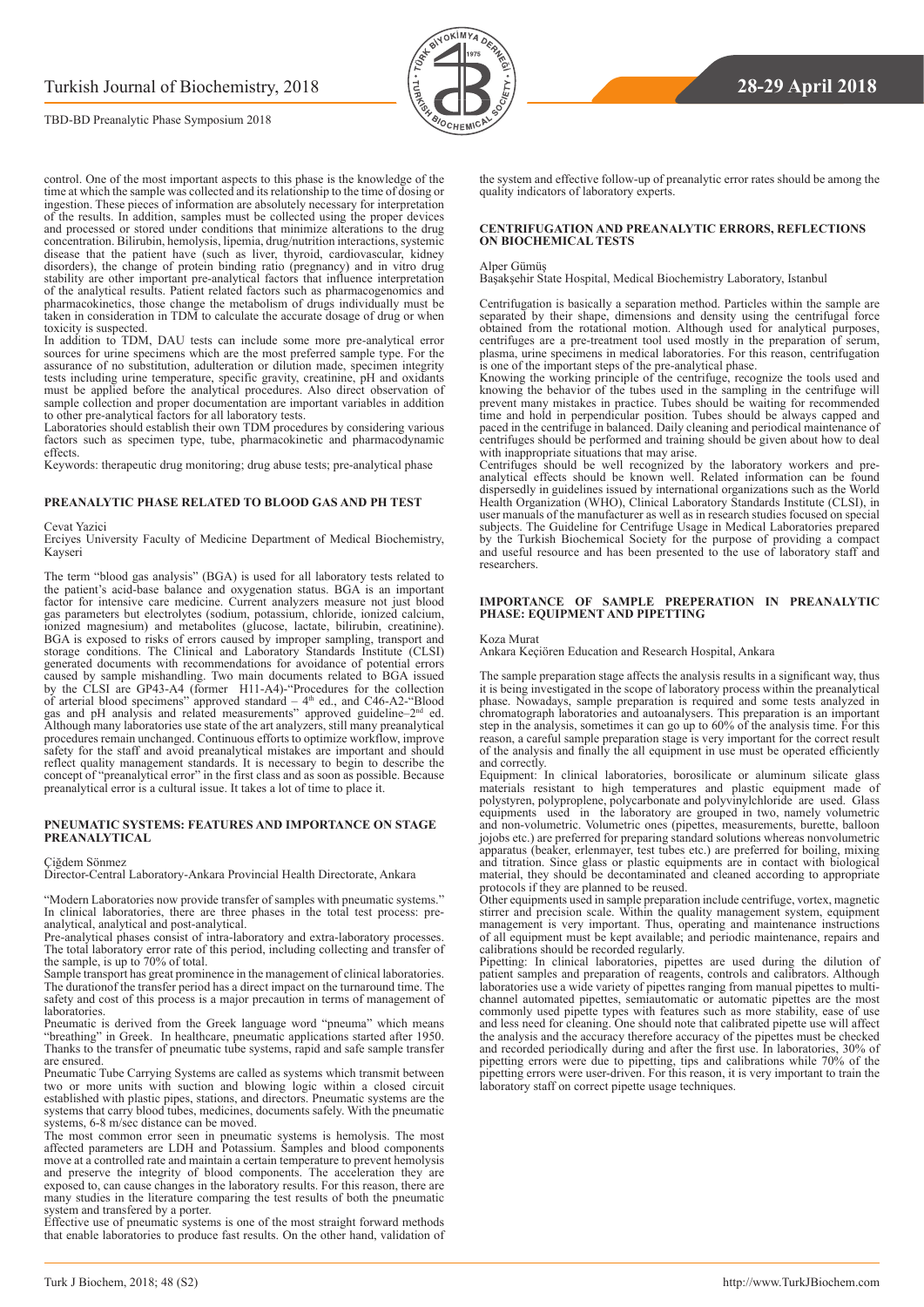

#### **CASE REPORTS IN PREANALYTICAL PHASE-1**

#### Fatma Taneli

Manisa Celal Bayar University Faculty of Medicine Department of Clinical Chemistry, Manisa

Preanalytical phase is the most important phase of laboratory work flow process. It has been demonstrated that errors especially in the sample collection, identification, transportation to the laboratory steps result in misdiagnosis of the patients. Poor quality of samples such as hemolysed, lipemic or icterus is approximately 5-10-fold higher than the other preanalytical conditions that lead to the suppression of the test results. Breakdown of the eritrocytes and the release of hemoglobin and other intracellular components to serum results in chemical and spectrophotometric interferences and laboratory errors. Visual in the model of hemolysis should be avoided because it cannot be standardized and it is subjective. Systematic automated assessment of hemolysis index in serum should be performed to maintain patient safety. If the automated hemolysis index measurement is unavailable visual colored charts comparing the serum color should be advised to minimize errors. Hemolysis index values should be stored in laboratory information systems and be given in the patient test reports. Hemolysis index values should be standardized g/L units for harmonization. Test specific hemolysis index critical values should be identified and algorithms for the hemolysis index should be described in the laboratory for standardization. The laboratory report procedure for high levels of hemolysis index should be defined in algorithms. Descriptions should be clear on the suppression of hemolysis specific test, all tests and the hemolysis index values in laboratory reports. Analytical assessments of hemolysis, bilirubin and lipemic samples should be performed by internal and external control materials. Case reports on preanalytical phase will be discussed in the lecture.

#### **PREANALYTIC PHASE IN FLOW CYTOMETRIC AND COMPLETE BLOOD COUNT SAMPLES**

Mesude Falay

Ankara Numune Hospital, Ankara

The blood collection site, shape, and the diagnosis and treatment status of the patient should be well known to prevent preanalytical errors in whole blood counts and flow cytometry specimens. In full blood count; blood samples should be taken with the purple capped K2EDTA tubes. (Hemoglobinemia, hyperlipidemia, hyperbilirubinemia, dysproteinemia) and blood sampling (insufficient in young infants) due to abnormalities in hematological values of the patient (hyperlococytosis, erythrocyte agglutination, erythrocyte fragmentation, hemolysis, cold agglutinins and platelet clusters) or fetal blood collection) are the preanalytical factors affecting blood count results. Blood should be processed within 2-6 hours at the latest. While the study period is delayed, caloric leukocytosis, low neutrophilia, and lymphocyte excess are waiting in the room temperature, while they can be stored at + 4° C for a maximum of 24 hours. After 24 hours, neutrophil excess and low lymphocyte are observed, unlike the tube waiting in the room heat. For flow cytometric analysis, peripheral blood samples as well as bone marrow apical / biopsy specimens, lymph nodes, solid tissue cerebrospinal fluid (CSF), bronchoalveolar lavage (BAL), pleural fluid, acid mai, available. The disadvantage of using EDTA for AS is that the light scattering properties (FSC, SSC) are more rapidly deteriorated as blood stays, while the advantage is that mature myeloid cells cause less sticking to the wall of the tube. The EDTA sample is preferred if spreading is also performed for morphological evaluation of the incoming sample. If samples of body fluids (pleural, acid fluid etc.) are sent for leucemia-lymphoma phenotyping, samples should be taken to contain 10 units / mL of heparin without preservatives and should be transported at 2-8 ° C by adding cell medium to the medium. EDTA / heparin / can be used for other body fluids. Carrying should be done at room temperature. As soon as possible, samples should be processed as soon as possible. Samples can be stored at  $+4$  ° C in cases where expectation is obligatory

#### **THE PRENALYTICAL PROCESS IN HEMOSTASIS LABORATORY**

Sabahattin Muhtaroğlu

Erciyes University, Faculty of Medicine, Medical Biochemistry, Kayseri

Hemostasis is a process to prevent hemorrhage by arresting and keeping the blood within the damaged vessel walls. Hemostasis is a complex process that is contingent on the complex interaction of platelets, plasma coagulation cascades, fibrinolytic proteins, blood vasculatures and cytokine mediators.

Routine haemostasis testing and determination of coagulation factors are influenced by many pre-analytical variables. These variables include sample collection, sample processing, sample storage conditions (whole blood, centrifuged plasma maintained in the original sodium citrate tube or aliquoted centrifuged plasma), storage time and temperature, reagents and system used to analyse the sample.

The main causes of unsuitable samples is the presence of interfering substances. Haemolysis, icterus and lipaemia (HIL) in specimen may affect the reliability of coagulation test results. This possible interference can be influenced by several factors including the level of interfering substance in plasma, the assay principle and the end-point detection system, that is optical versus mechanical detection.

In former times, checking sample quality by visual inspection was the most common way to check for interferences. Today, a number of coagulation analysers allow a systematic assessment of interference by optical measurement using different wavelenghs. Understanding the potential impact of these variables on laboratory results is of great importance. Results affected by pre-analytical errors can have a significant impact on patient outcomes, such as diagnosis or treatment.

The clinical and Laboratory Standards Institute (CLSI) guidelines (Document H21-A5) state that whole blood samples or plasma samples, stored at room temperature (RT), for routine haemostasis tests or determination of coagulation factors should be analysed within 4 hours after sample collection, with exception of prothrombin time (PT) testing with stability up to 24 hours. However, for many coagulation parameters, acceptance of a longer storage time at RT is described. This information can be interesting, for example, when additional coagulation tests are requested or when laboratories have to outsource coagulation tests to a laboratory at distance from the place of sample collection.

#### **TBS PREANALYTICAL PHASE WORKING GROUP PRANALYTICAL PHASE IN COAGULATION TESTS - SURVEY RESULTS**

#### Mehmet Şeneş

University of Health Sciences, Ankara Health Training and Research Center Department of Medical Biochemistry, Ankara

Preanalytical phase quality, which begins with test request and includes patient preparation, sample collection, handling, transport, processing and storage, is very important for coagulation tests. This phase, based on a variety of manual activities, is the most vulnerable part of the total testing process and is a major component of the reliability and validity of results in coagulation tests and constitutes the most important source of erroneous or uninterpretable results. This phase is not standardized and is responsible for the most errors. The accurate standardization of preanalytical phase is of pivotal importance for achieving reliable results for coagulation tests. A few international guidelines are available for the management of the preanalytical phase. A survey was created by the Turkish Biochemical Society-Preanalytical Phase Working Group to determine the status of standardization of the preanalytical phase in the coagulation laboratories in our country and to emphasize the importance of the preanalytical phase for these tests. The survey was consisted of a total of 28 questions and included almost all steps of the preanalytical phase. The survey results showed that we need a national guideline for standardisation of preanalytical phase for coagulation tests, and training should be improved.

#### **PREANALYTIC STAGE IN CITY HOSPITALS**

Aylin Hakligor<sup>1</sup>, <u>Damla Kayalp</u>²<br><sup>1</sup>Adana City Hospital, Central Laboratory, Adana 2 Yozgat City Hospital, Central Laboratory, Yozgat

The preanalytical phase begins with the test request, the identification and preparation of the patient, the retrieval of the samples, and the transfer to the laboratory until analysis. The main phases of the pre-analytical process are correct and timely sampling in the clinical laboratories as well as recording and delivering the sample to the relevant laboratory without delay. Although the main goal in the development of laboratory medicine is to reduce analytical errors, it has been shown that about 60-80% of all errors are due to preanalytic phase. City Hospitals provide services through a public-private cooperation protocol that enables a facility to be financed by the private sector, designed, constructed, rented for a certain period of time, allows some of the goods and services on the leased premises to be partially or wholly operated by t Hospitals are going through the process, we aimed to share our experiences in terms of preanalytic stage. Turkey's first city hospital, Yozgat City Hospital has a 475 beds capacity. Adana City Hospital is the 4th hospital with a bed capacity of 1550 and meet the features as a training and research hospital.

In the Public-Private Partnership model, the Company provides all necessary technical resources staff (except for Nursing and Medical Services) and support activities to the Administration to study all the laboratory tests specified in Annex A of the current Health Practice Statement.

We assess the preanalytical process arrangements, precautionary activities related to the sources of error we predicted before moving, and preanalytical phase faults we have detected after relocation in Adana and Yozgat City Hospitals. We dealt with the predicted and detected preanalytical phase errors and the activities performed to prevent them or inadequate activities in terms of 2 different hospitals.

We hope that sharing our experiences will shed light on the planning of the preanalytical universe to the colleagues who will join the City Hospitals. Keywords: City Hospital, Preanalytical Phase, Preanalitycal Error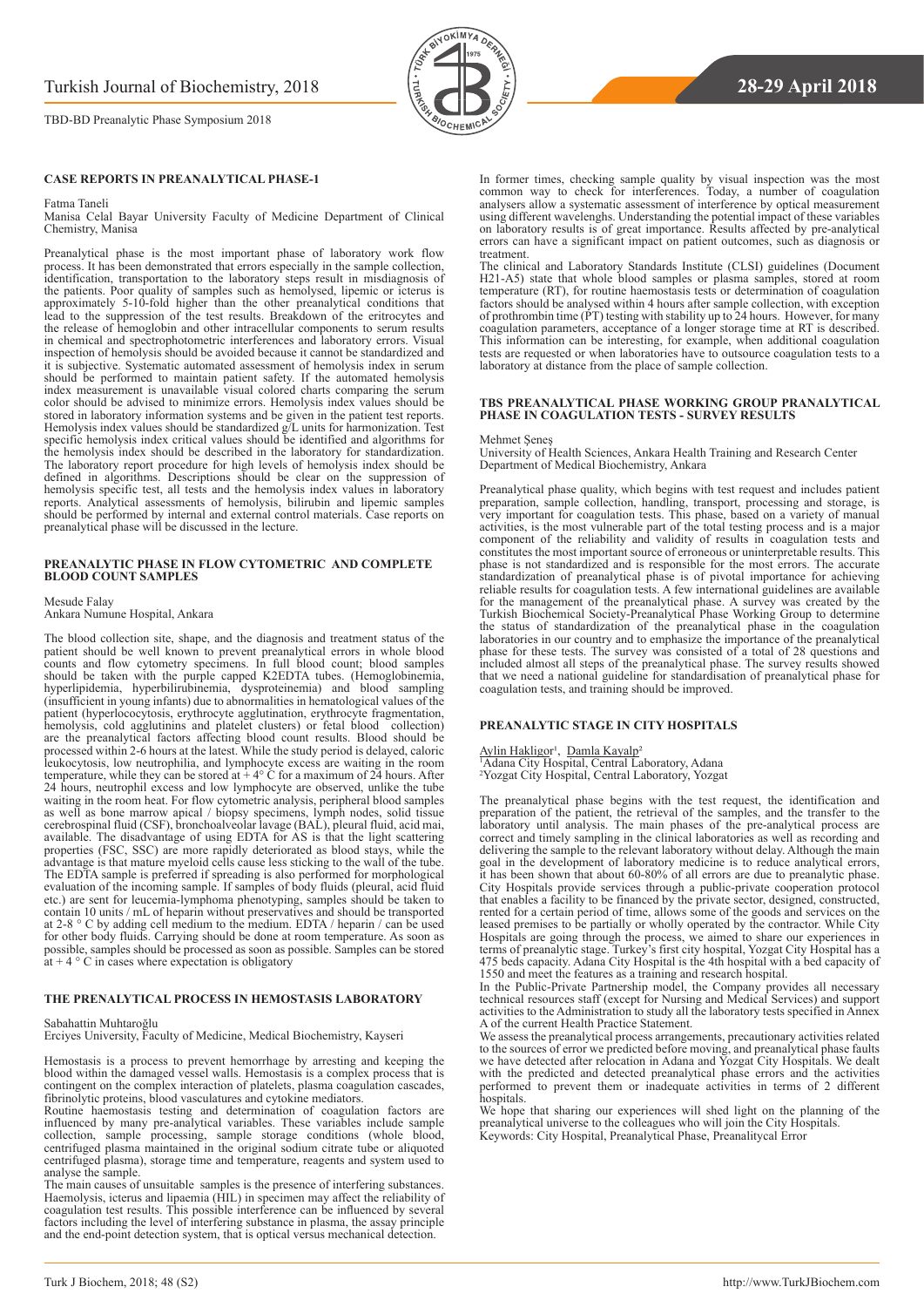

#### **PREANALYTIC PROCESSES AND ERROR RESOURCES IN PUBLIC HEALTH CARE LABORATORIES**

Fazıla Erkal

Antalya Public Health Care Laboratory, Antalya

Preanalytical errors are one of the most important problems in Public Health Care Laboratories (PHCL) as other laboratories.

Antalya PHCL is one of the 83 PHCL in Turkey, has of two main units which are medical laboratory and water analysis laboratory.

In the medical laboratories family physicians are served, in some cities patient applications are also accepted. In APHCL routine biochemistry, hormone, hemogram, sedimentation, Hb A1c, blood group and thalassemia analyzes are performed.

Antalya provide services to 780 family physicians in 240 family health centers. The samples of eastern district are studied in the Alanya Laboratory and the samples of the central and western district are studied in the Central Laboratory. Test requests are made by family physicians, and samples are centrifuged after taken by family members. Collected samples are sent to laboratories and taken to the relevant units for analysis.

Preanalytical phase consists of prepreanalytical and "real" preanalytical phase. Pre-preanalytical phase involves suitable test selection and sampling, labeling and transportation phases and preanalytical phase involves sample acceptance, centrifugation, aliquotting, dilution steps.

Especially in PHCL which serves to family physicians cause prepreanalytical and some preanalytical processes are not under the control of the laboratory and intervened only after samples reach to the laboratory makes it difficult to follow up and results in higher error rates. In addition, the excess number of centers and the change of staff over time make process management difficult.

Pre-preanalytical errors observed in APHCL are samples came to laboratory but doesn't have record in Laboratory Information Management System (LIMS) and recorded to LIMS but samples does not arrive to laboratory. Preanalytical errors in PHCL are, Hemolysis / Icterus / Lipemic Samples, Clotted Samples, Incorrect Recordings (Identification Error), Erroneous Test Requests, Inadequate Samples and Inappropriate Results.

In order to manage the preanalytical processes more controllably barcoding, sample transport arrangements and education programs to family physicians, family health workers and carrier are planned in the next procurement period. Key words: Public Health Laboratory, Pre-preanalytical error, Preanalytical error

#### **EFFECTS OF POSTURE AND EXERCISE ON LABORATORY TESTS**

Ayfer Çolak

University of Health Sciences, Tepecik Training and Research Hospital, Medical Biochemistry Department, Izmir

Postural change during venous blood collection is a major source of bias in clinical chemistry testing. Blood volume in an adult decreases about 10% with changing position from supine to standing upright. For this reason concentration of many large molecular weigth analytes (proteins and protein-bound analytes) increases relatively. Postural change increases catecholamine, aldosterone, angiotensin II, renin and antidiuretic hormone secretion. Serum epinephrine and norepinephrine may increase twofold in 10 minutes but their urinary excretions do not change. Thirty minutes after standing upright a significant rise in potassium level occurs. Prolonged bed rest leads to fluid retention and serum proteins and albumin concentrations may decrease 3-5g/L on average respectively. Also protein bound particle concentrations decline. Ionized calcium levels rise with mobilization of calcium from bone. Urinary excretion of nitrogen, calcium, sodium, potassium, phosphate and sulphate rises.

Laboratory tests changes depending on exercise type, intensity and duration. Moderate intensity regular exercise shows opposite effects compared to vigorous exercise. Previous studies revealed that vigorous exercises increase free radical formation and regular exercises strengthen antioxidant defense. Exercise decreases plasma volume and results in hemoconcentration. Hemoglobin rises because of reduced fluid volume which leads to increased oxygen carrying capacity. Leukocytes rapidly increases. Serum glucagon, cortisol and growth hormone rises during acute exercise. Transient proteinuria is common after exercise.

Regular exercise has beneficial effects on lipid levels. Decrease in total cholesterol and increase in HDL is observed. Regular exercise leads to augmentation of macrophage functions, it enhances neutrophil functions slightly and natural killer cell functions markedly. Additionally, as activated partial thromboplastin time, platelet aggregation, tissue plasminogen activator antigen, anti-hemophilic factor A levels decrease tissue plasminogen activator activity increase, prothrombin time is not altered.

Exercise reduces cellular adenosine triphosphate leading to increased cellular permeability. Increased cellular permeability causes to a slight increase in serum levels of skeletal muscle originated enzymes including CK, LDH, AST and aldolase. Serum CK increases may be permanent in regular exercise. As a result considering all biochemical parameters, experimental researches shows that regular exercise has beneficial effects whereas acute exercise shows opposite effects. Patients with increased or decreased laboratory test results and unclear signs should be asked if they were physically active during testing phase. Also physical exercises should be avoided 48 hour prior to blood collection.

#### **PREANALYTICAL CASE REPORTS-II**

Esin Avci

Pamukkale University, Faculty of Medicine, Department of Medical Biochemistry, Denizli

Medical Biochemistry Laboratories should inform the clinician in a timely and reliable period with the most accurate form of patient results. Before reporting patient results in post analytical phase, to be sure the results are accurate, preanalytical and analytical phases should be complete with minimal error. Studies about laboratory quality show that laboratory errors originate from the

preanalytical phase. It is about %60-75. It is effective to determine errors under quality indicators for evaluating preanalytical errors frequency all around the world. Some quality indicators can

- be calssified as:<br> $\checkmark$  samples lost samples lost-not received
- $\checkmark$  samples collected in inappropriate container
- $\checkmark$  hemolyzed samples<br> $\checkmark$  clotted samples
- $\checkmark$  clotted samples
- $\checkmark$  insufficient sample volume
- $\checkmark$  inadequate sample-anticoagulant ratio  $\checkmark$  samples damaged in transport
- $\checkmark$  samples damaged in transport  $\checkmark$  samples improperly labelled
- samples improperly stored

Although classification of errors under quality indicators is effective in terms of standardization and classification, patient-centered evaluations are at the forefront.

#### For example;

A 45‑year‑male with kidney transplant from an outside hospital came to a laboratory for 24 h urine protein estimation. On testing, the 24 h urine protein estimation came out to be 18,000 mg/dl. A repeat test was done, and the value remains unaltered. On close examination of the sample received, it was found that the urine sample was sent in a formalin container which was reused after washing. Strong formalin odor was present in the sample. The literature search was done to study the effect of formalin contamination in urine protein estimation resulting in markedly protein estimation.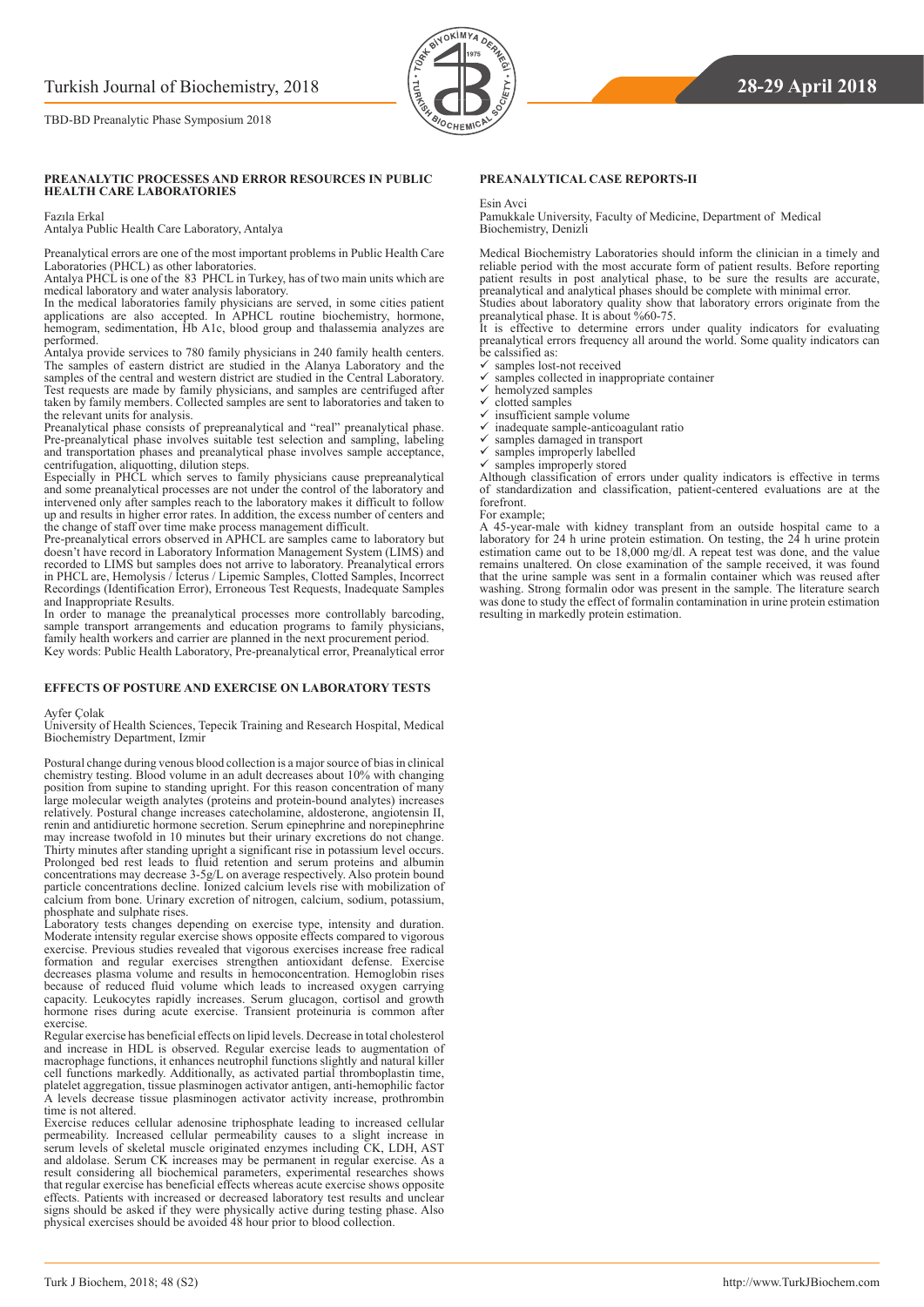

## <span id="page-14-0"></span>**ORAL PRESENTATIONS ABSTRACTS**

#### **OP-001**

#### **THE EFFECTS OF TWO DIFFERENT BLOOD COLLECTION TUBES AND DIFFERENT STORAGE CONDITIONS ON AMMONIA CONCENTRATIONS**

Halef Okan Doğan

University of Cumhuriyet, Faculty of Medicine, Department of Medical Biochemistry, Sivas

Objectives: We aimed to evaluate the effects of two different blood collection tubes (Barricor ™, Lithium heparin [Beckton Dickenson]) on blood ammonia concentrations and also to evaluate the effects of different storage conditions on blood ammonia concentrations collected in Barricor ™ tubes.

Materials and Methods: 15 healthy subjects were included in the study. We draw blood samples into one lithium heparin tubes and three Barricor  $TM$  tubes from every participants. The blood collected in lithium heparin and Barricor ™ tube ammonia concentrations were immediately measured and then these tubes were stored at  $+ 4 \degree C$  and the ammonia concentrations were measured again at  $4<sup>th</sup>$ ,  $24<sup>th</sup>$ and 48<sup>th</sup> hour. Besides, one of the remaining two Barricor<sup>™</sup> tubes were stored at -20  $\degree$ C and the other tube were stored at -80  $\degree$ C and then ammonia concentrations were measured at 4th, 24th and 48th hour. Ammonia concentrations were measured with spectrophotometric method using biochemistry autoanalyser.

Results: No differences were observed between lithium heparin and Barricor ™ tubes at zero point in terms of ammonia concentrations  $(p = 0.089)$ . We also observed no differences between Barricor  $^{TM}$  tubes stored at -20  $^{\circ}$ C (p = 0.570)  $-80$  °C'de (p = 0.256) and zero point

Conclusions: Barricor TM tubes can be used routine analysis. The stability of samples collecting in Barricor TM tubes at -20 °C and -80 °C until 4th hours determined as an advantage.

Keywords: Lithium heparin, BarricorTM, Ammonia

#### **OP-002 SAMPLE STABILITY AND OTHER PREANALYTICAL FACTORS IN ACTH MEASUREMENT**

Oytun Portakal, Ayten Malikova, Aslı Pınar

Hacettepe University Faculty of Medicine, Department of Medical Biochemistry, and Hacettepe University Hospitals, Central Laboratory, Ankara

Objective: ACTH is a 39-amino acid peptide hormone, with diurnal rhythm. Plasma ACTH is important in the differential diagnosis of hypo/hypercorticolism. It is usually measured along with cortisol or under stimulation/suppression tests. Preanalytical conditions during blood sampling, transport to laboratory, processing and storage may affect laboratory results. In this study, the effect of preanalytical factors on ACTH measurement was investigated.

Materials and Methods: Prospective and retrospective studies were conducted. First, all ACTH requests made at our hospital between December 2017-April 2018 were reviewed, retrospectively. Test request, sampling, laboratory acceptance and result/approval times were determined. Then the stability test was performed. Plasma ACTH pools were prepared at three-different concentrations, and plasma samples were stored at 2-8 0C and at -80 0C for up to 72 hours after ACTH measurement. Plasma ACTH levels were repeated.

Results: In the retrospective study, 84.6% of the laboratory admissions for the ACTH test were observed to be done until 10:30 in the morning. In total 62.2% of samples were taken in the first 30min after the request, and 64% in the first 60 min. Laboratory acceptance was found in 29.9% of the samples in the first 30 min and 61.6% in the first 60 min. It was determined that 20.1% of all specimens were transported to the emergency laboratory first and then to the central laboratory, and the mean waiting time was 13.45 hours at 2-8 0C after plasma were separated, The stability test showed a decrease of 3%, 11% and 15.3% at low, medium and high concentrations at 2-8 0C, respectively. The decrease in samples stored at -80 0C was less.

Conclusion: Ensuring proper analytical stability at the preanalytical stage is important for obtaining accurate/ reliable results. The results show that samples for ACTH measurement should be transported directly to the hormone laboratory in our hospital.

Key words: ACTH, diurnal rhythm, stability, preanalytical variables

#### **OP-003 INSUFFICIENT SAMPLE VOLUME OF VACUUM TUBES EFFECT ON BIOCHEMICAL PARAMETERS**

#### Ozlem Dogan

Ankara University Faculty of Medicine Department of Biochemistry, Ankara

Objective: Incorrect results are one of the most important sources of medical error. Hemolysis occurs when blood is taken in an insufficient amount of vacuum tubes. It has been known for many years that hemolysis is a source of errors in laboratory tests for a variety of reasons, such as the release of erythrocytes

outside the cell, dilution, interference with tests on similar wave lengths. In this study, it was aimed to observe the effect of hemolysis on biochemical parameters in blood samples taken in missing volumes.

Materials and Methods: Venous blood samples were taken from 32 patients who had two gel seperator tubes (Biochemistry and Cardiac Panel) at the same time in the Central Laboratory of Cebeci the University of Ankara Medical School. When taking samples from these patients, 5 mL tube was filled completely so that no vacuum was left, and ml of blood was withdrawn as the second tube remained vacuum. The samples were centrifuged at 2500 RPM for 10 minutes. 31 biochemical parameters from both samples were studied in the Beckmann Coulter 5800 autoanalyzer with serum indices.

Results: Cholesterol, LDH, total protein, AST, iron, RF were significantly higher  $(p \le 0.05)$ , Glucose, total protein, Na values were significantly lower in the vacuum remaining tubes. When the % change rates were examined, all tests were below the CLIA and biological variation total allowable error values (glucose (%1,39), cholesterol (%0,75), T. Protein (%0,83), LDH (%11,6), AST (%4,6), iron (%2,17), RF (%12,12), Na (%0,42)). There was no difference in hemolysis index as well as no visible hemolysis in the samples.

Conclusions: This study was observed that hemolysis did not make a difference affecting hemolysis index but statistically significant differences were found in hemolysis affected parameters. It should not be forgotten that the % change values in the affected parameters will increase the total error rate even though the CLIA and the biological variation are below the total allowable error values. Keywords: Insufficient sample volume, hemolysis, CLIA, biological variation

#### **OP-004**

#### **THE USE OF LUER ADAPTER IN EMERGENCY DEPARTMENTS ON THE HEMOLYSIS INDEX**

#### Hüseyin Kurku

Health Sciences University, Konya Training and Research Hospital, Medical Biochemistry, Konya

Objective:Frequently encountered insamples of Emergency Department,hemolysis is one of the most important preanalytic errors affecting the laboratory test results and quality. The aim of this study is to investigate the effect of using Luer Adapter (LA) during blood-letting in Emergency Department on thehemolysis index.

Materials and Methods: In the study, luer tipped (like an injector tip) LAs were distributed to the personnel drawing blood in the Emergency Service on27 February 2018 and they were asked to use LA needles (BD) instead of injectors. By choosing the dates before LA (5-25February 2018) and LA (5-25March 2018) and the Hemolysis indices of samples that came from the emergency service and were placed in a biochemistry device were taken from the LIS to be analyzed. LIH levels weresemi-quantitatively measured in theBeckman Coulter AU 5800 device with the original kit and the results were reported in the interval of normal - +5 positive.

Results:Throughout the study; the number of samples that came for biochemistry analysis was 5971 (51.7%) before LA, 5587(48.3%) after LA, and 11.558 in total. Regarding the distribution according to age and gender; there was no difference before LA (age:47.3±21.2, M:47.7%, W:52.3%) and after LA(age:46.2±20.9, M:47.8%, W:52.2%). The rate of samples with hemolysis was 48.9% before LA and 38.9% after LA, which was found to be significantly low (Chi-square test, p<0.0001). Lipemia was determined respectively as 10% and 8.2% before and after LA; whereas icterus was determined as 3.5% and 1.8%. Comparing the degree of hemolysis; a decrease was observed in all levels of hemolysis index after LA; however, this result was not observed in lipemia and icterus.

Conclusion:In order to enhanceespecially the quality of sampling, it is required to increase the cooperation between the laboratory and the relevant unit in units like emergency department where there is a great density of patients. By considering the features of units to which the laboratory renders service; it is recommended to makeerror proofing plans jointly. It is also recommended to discuss the procedure of blood-letting from the vascular access.

Keywords:Sampling, Preanalytic error, Hemolysis index, Luer Adapter

#### **OP-005**

#### **STABILITY OF FULL BLOOD COUNT PARAMETERS UNDER DIFFERENT STORAGE CONDITIONS**

#### Müjgan Ercan

Bozok University Faculty of Medicine, Biochemistry Department, Yozgat

Objectives: In this study, we aimed to evaluate the stability of complete blood count in response to changes in different storage conditions and also evaluated acceptability according to clinical decision levels

Materials and Methods: Thirty-six volunteers were included in this study. Two K2EDTA blood samples from each volunteer were taken. Randomly both tubes were analyzed within 15 minutes on the Sysmex XN-1000 CBC analyzer (the results were accepted as basal values). After the analysis, one of the two EDTA blood samples were stored at room temperature; 24 hours, and the second blood

sample was stored at 2-8 °C for 24 and 48 hours until reanalysis. The difference between test results were compared by the paired t-test and the Wilcoxon signed rank sum test. Clinical decision levels were calculated using total allowable error (TEa)

Results:The difference between the baseline and the at room temperature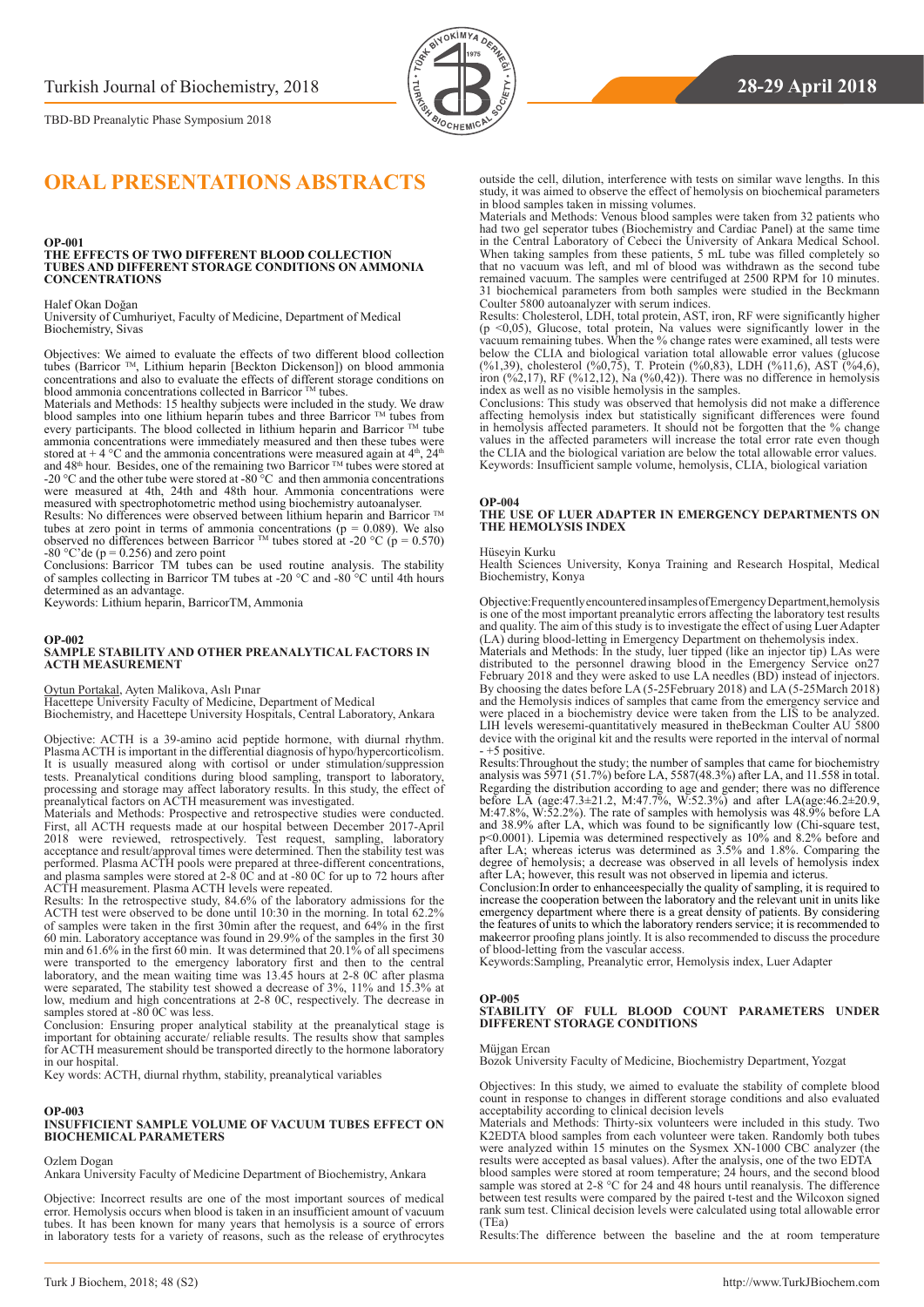

results of WBC, Hb and PLT were not statistically significant (p> 0.05) with the exception of RBC (p=0.002). There was statistically significant difference between the baseline results and the values at 24. and 48. hours (refrigerated at 2-8 ° C) (all p <0,05) with the exception of WBC (24 hour refrigerator  $\bar{p} = 0.410$ ) No significant difference was found in the test results which were examined in terms of clinical decision level.

Conclusions: There was no significant difference in terms of clinical decision level; WBC results seem to be stable both at room temperature and in the refrigerator (24 hour) whereas the results of RBC, Hb and PLT were not stable. Key words: Stability, CBC, Temperature

#### **OP-006**

#### **THE EFFECT OF EDUCATION AND A 4-YEAR EXPERIENCE OF A STATE HOSPITAL IN THE EVALUATION OF PREANALYTIC PROCESS**

Mehmet Fatih Alpdemir

Balıkesir State Hospital, Department of Clinical Biochemistry, Balıkesir

Objective: Preanalytical errors have an important ratio in all laboratory processes. To reduce laboratory errors, the IFCC Working Group on Laboratory Errors and Patient safety (WG-LEPS) developed laboratory quality indicators (QIs) for the preanalytical process. The purpose of this study is to evaluate QIs of the preanalytical process over a 4-year period and show the effect of education. Materials and Methods: In this study, Balikesir State Hospital biochemistry laboratory were retrospectively reviewed for rejected samples for four years between 1 January 2014 - 31 December 2017 (2014, 2015, 2016 and 2017 years). We examined QIs for preanalytical processes such as; misidentification errors (QIs-5), inintelligible test requests (QIs-6), lost-not received samples (QIs-7), incorrect container (QIs-9), samples hemolyzed (QIs-10), sample clotted (QIs-11), insufficient sample volüme (QIs-12), incorrect sample type (QIs-13), unsuitable transportation (QIs-14) and improperly labelled tube (QIs-15). In our hospital, regular training is given to hospital staff and laboratory staff at least twice a year for sample taking, specimen storage and transfer training, as well as laboratory staff, laboratory processes and management of improperly sample. Results: In our study, the preanalytical phase error frequency was 0.64%, 0.63%, 0.58% and 0.76% for all years respectively. It is seen that the most frequent error is clotted sample (0.31%, 0.32%, 0.27% and 0.37% respectively).

Conclusion: According to the QIs we assessed during 4-year study, our results were well and below the optimum values recommended by IFFC-WG-LEPS. This shows the importance of regular in-service training in our hospital to prevent preanalytical errors.

Key Words: Laboratory errors, quality indicators, laboratory process, laboratory error classification, laboratory error management

#### **OP-007**

#### **ASSESMENT OF SAMPLE REDUCES ACCORDING TO SIX SIGMA METHODOLOGY IN BILECIK CENTRAL PUBLIC HEALTH LABORATORY**

Saadet Celik

Bilecik Public Health Laboratory, Bilecik

Objectives: Preanalytical process is the most common source of laboratory errors. The frequency of preanalytical errors; depends on fault definition, possibilities, detection system and sample type. According to Six Sigma Methodology, "efficiency sigma level" is an indication of efficiency and cost effectiveness<br>and provides a holistic view of the process. Process sigma levels are calculated<br>according to pre-analytical process errors. In this study, we performance of the preanalytic process according to the Six Sigma Methodology. Materials and Methods: July 2017-December 2017 preanalytical quality indicator markers (inadequate sample, cohort sample, hemolyzed sample, inadequate tube, incorrect barcode, inadequate sample, false sample, overexposed sample, inappropriate sample container, lipemic sample) were examined retrospectively. Monthly process sigma levels were calculated in the six sigma calculator using Westgard site for every type of error. 4 sigma level target performance level was selected.

Results: For each error type, the process sigma level; It was over the target for six months. The highest error rates; "insufficient sample" ranked first, "clotted sample" second ranked for July, August, September, October; the "clotted sample" ranked first in November and the "insuffcient sample" ranked second, the error rates for both are equal in December.When we look at total error rates, the lowest error rate was in July (%0,06) and the highest error rate was december  $(*60,16).$ 

Conclusions: With our work, low process sigma level faults can be detected in our laboratory; these errors can be evaluated as a whole with analytical and postanalytical processes. The frequency of reported preanalytical errors is mostly in the sample intake phase.

The preanalytic process performance evaluation based on the six sigma approach and the analysis of the frequency of errors can be done in universal dimensions to provide corrective, preventive actions with low sigma level. Key Words: Six Sigma, Error Rates, Preanalytical process

#### **OP-008**

#### **A QUALITY ADVENTURE IN A PRIVATE HOSPITAL**

N. Yasemin Ardıçoğlu Akışın

TOBB ETÜ Faculty of Medicine, Department of Biochemistry, Ankara

Objectives : We want to evaluate the quality indicators of our laboratory between 2006 and 2017.

Materials and Methods: Between 2006 and 2017, the quality indicators were determined due to the standards of Clinical and Laboratory Standards Institute (CLSI), Joint Comission International (JCI), ISO 15 189 and Quality Standards in Health in Mesa Hospital/ TOBB ETU Hospital/ TOBB ETU Faculty of Medicine laboratory and analysed monthly. Data analysis was performed according to the contents of these indicators for preanalytical, analytical and postanalytical phases and the results were expressed in percentage.

Results: The indicators evaluated in January 2006 were The percentage of Wrong/ Inappropriate Samples and Incorrect/Repeated Test. In October 2009, The percentage of Panic Value Notification Time, in January 2010 The percentage of Reports Delivered Outside Specified Time, in May 2017 The percentage of Missed Samples and finally in July 2017 The percentage of Inappropriate Performances in Internal/External Quality Controls were added. The target values were determined and updated annually. For the results above target value, corrective and preventive actions were initialized. By giving theoretical and practical education to the staff or by changing materials used, improvement in the indicator ratios was provided.

Conclusions: The results of medical laboratories affect 60% to 70% of the critical decisions to be made during the patient follow-up. Therefore, incorrect laboratory results can lead to medical errors. In order to have accurate and reliable test results, measurable, objective and continuously renewable quality indicators are needed to evaluate the potential errors and to prevent their repetition. Key Words: Medical Laboratory, Quality, Indicators

#### **OP-010**

#### **THE EFFECT OF DIURNAL VARIATION ON ERYTHROCYTE SEDIMENTATION RATE**

<u>Muammer Yücel</u>', Alperen İhtiyar<sup>2</sup>, Mehmet Köseoğlu'<br><sup>1</sup> Katip Çelebi University, Atatürk ERH, Biochemistry Laboratory, İzmir<br><sup>2</sup> Selahaddin Eyyübi State Hospital, Diyarbakır

Objective: Despite the fact that some laboratory tests show diurnal variations, studies in this area are inadequate in the literature. Erythrocyte sedimentation rate (ESR) is one of the most frequently used parameters to evaluate acute phase response. ESR increases after 24 hours from the onset of inflammation and may last up to one month. There is a limited number of literature on ESR's diurnal variation. In this study we examined diurnal variation of ESR.

Materials and Methods: Blood samples were taken from 12 volunteers (8 males, 4 females) between 18-50 years of age into 3.8% sodium citrate tubes at 09:00, 12:00, 15:00, 18:00 and 24:00 hours. The ESR was studied by Westergren method. The samples taken at 09:00 were accepted as basal. The samples taken at 12:00, 15:00, 18:00 and 24:00 were compared with the baseline level. Statistical analyzes were performed in the SPSS 15.0 package program and Bonferroni correction was performed, and  $p \le 0.0125$  value (0.05  $\sqrt{4} = 0.0125$ ) was considered statistically significant.

Findings: The mean age of the volunteers was  $34.4 \pm 5.79$  (mean  $\pm$  standart deviation) years old. The rate of erythrocyte sedimentation from volunteers was found to be lowest at 09:00 [5.5 (3.92-9.8)] [median (25.percentil – 75. percentil)] and the ESR of the samples taken at 12:00 and 24:00 hours were found to be statistically and significantly higher than the baseline levels  $[7.8 (4.3 – 11.5)$  and 6.6 (5.1 – 8.8); p values of 0.002 and 0.009, respectively].

Conclusion: We found that ESR had diurnal variation in our study, and was at the lowest level at 09:00 am. We therefore think that the change of ESR in patients during the day should be taken into consideration.

Keywords: Erythrocyte sedimentation rate, diurnal variations, variance

#### **OP-011**

#### **HOW TO OVERCOME THE EFFECT OF DELAYED ANALYSIS ON HEMATOCRIT RESULTS: CORRECTED HCT VALUES**

Deniz İlhan Topcu, Merve Sibel Güngören, Cevdet Züngün Düzen Laboratories Group, Ankara

Objectives: It is a well-known fact that there may be some changes in results of complete blood count (CBC) analysis due to excess waiting time of EDTA whole blood samples. The aim of this study is to determine a correction formula estimating the initial value from measured hematocrit with duration of delay in cases of delayed analysis by using linear regression which is the methods of machine learning.

Materials and Methods: We designed training and test data sets to determine correction formula. Training set includes 10 K2 EDTA whole blood samples from 10 healthy volunteers analyzed at 0th,1st,3rd,5th,7th,11th,15th,24th and 30th hours. Test set includes 20 samples analyzed at 0th,2nd,4th,6th,8th,24th,27th and 30th hours. All samples were analyzed for CBC with Sysmex XN-1000 hematology analyzer. Both simple and multiple linear regression (SLR, MLR)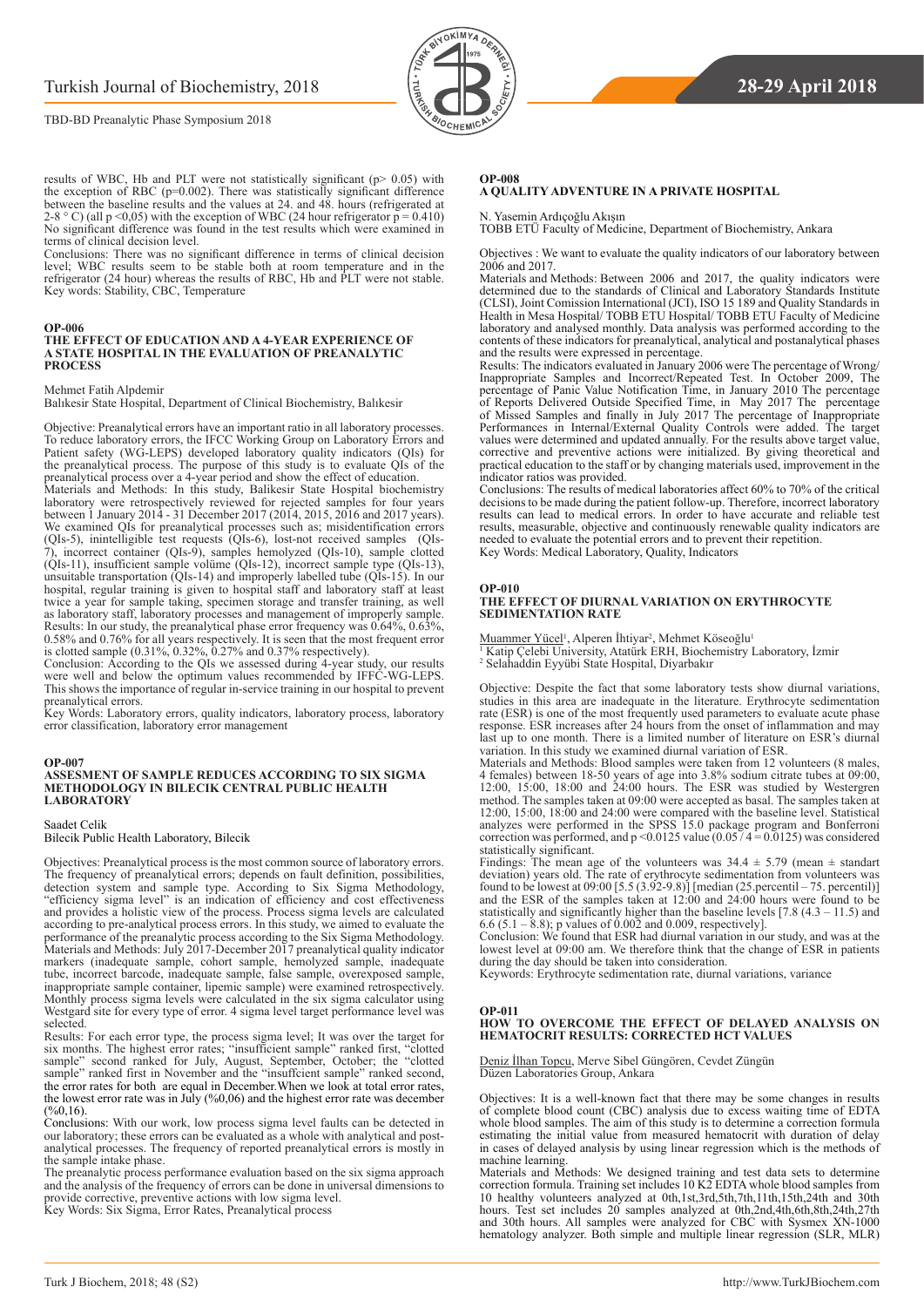



studies were conducted to obtain correction formula. Only time was used as prediction parameter in SLR whereas hemoglobin, and erythrocyte were included along with time in MLR. The predictions were tested by using test set. R 3.4.3 (R Working Group, Vienna, Austria) was utilized for statistical analyses.

Results: Our training data showed us that time is not the only component for prediction. MLR model with time, hemoglobin and erythrocyte presented more compliant results with measurements than SLR model (R2=0.93, F=364.4 and R2=0.33, F=42.5, respectively). Correction formula for Hct was found as: Htc\_ pred=Hct\_meas  $(0.00294*time(min)-0.78*RBC+0.12*Hb+0.36)$ 

Conclusion: Prolonged waiting time prior to analysis is a subject of concern especially for samples collected during occupational screenings. Although the best way to overcome this problem is to obtain new samples, a correction formula may be a useful solution when resampling is not an available option.

Keywords: Linear regression, hematocrit, complete blood count, correction formula, machine learning

#### **OP-012**

#### **AN EVALUATION OF PREANALYTICAL ERRORS IN COAGULATION TESTS**

Elmas Öğüş, Sema Nur Ayyıldız, Pınar Koyuncu, Doğan Yücel Department of Medical Biochemistry, Ankara Training and Research Hospital, Health Sciences University, Ankara

Objectives: Coagulation tests in biochemistry laboratories are important. In coagulation tests, it is a priority to give accurate results with short turnaround time. Aim of study was to retrospectively investigate the causes of rejected coagulation samples in routine and emergency biochemistry laboratories in coagulation tests.

Materials and Methods: Between 1 July 2017-1 March 2018, the number of samples that rejected in emergency and routine biochemistry laboratories and delayed test results were obtained from the laboratory information management system (LIMS) and retrospectively reviewed. Rejected samples were classified by error sources, error percentages were calculated and sigma values were found. Results: Number of samples for emergency laboratory coagulation tests was 28356 and total number of rejections was 339 (1.12%). Error rates were found as insufficient volume 139 (41.0%), inappropriate specimen container 108 (31.9%), clotted sample 70 (20.6%) and other causes 22 (6.5%). Number of samples for coagulation tests in the routine laboratory was 34513 and total number of rejections was 896 (2.59%). Error rates were inappropriate specimen container 630 (70.3%), insufficient volume 220 (24.6%) and clotted sample 46 (5.1%). The sigma values for preanalytical errors in the coagulation tests were 3.78 in emergency laboratory and 3.44 in routine laboratory.

Conclusions: To minimize the most common preanalytical errors in laboratories is necessary for accurate and timely results for accurate patient. In the case of these preventive plans, training of the blood collection staff is important, especially in order to reduce the rejected sample rates.

Keywords: Coagulation, preanalytical error, patient safety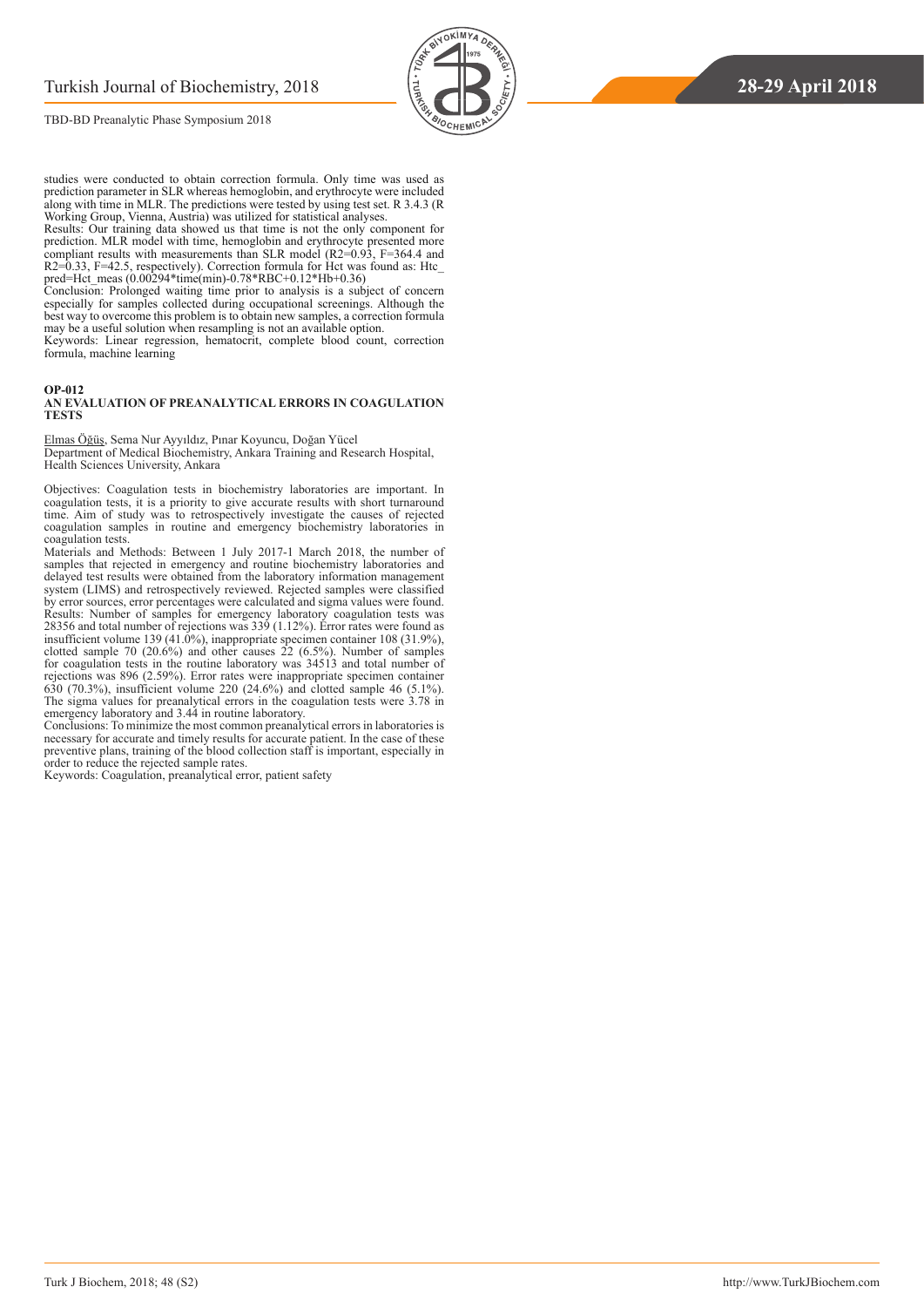

## <span id="page-17-0"></span>**POSTER PRESENTATION ABSTRACTS**

#### **PP-003 ARE GEL SEPARATOR TUBES SUITABLE FOR ANALYSIS OF TRACE ELEMENT?**

Neslihan Sungur, Hümeyra Acıkan, Didem Barlak Keti, Sabahattin Muhtaroğlu Erciyes Universty Medical Faculty, Department of Medical Biochemistry, Kayseri

Objective: Preanalytical factors are now the most important cause of faulty trace elements results in biological fluids. In blood, there is less than 1% of total body zinc and copper levels. For this reason, analysis of trace elements requires precise measurements. One of the most important points that cause preanalytical errors the use of appropriate materials to ensure accurate results when working in biological fluids and preserving samples while increasing sensitivity. Studies have shown that in tubes containing gel, a portion of zinc and copper; does not pass to the serum by attaching to the pores of the gel and it shows that some loss of element have occurred. Despite being the ideal gel-free tube for trace element analysis, different tube types are sometimes used. The aim of this study is, to investigate effectively the zinc and copper levels of different tube types.

Materials and Methods: Blood samples collected from 24 volunteers were gelfree, to gel separator and heparinized tubes. Centrifuged at 1500 g for 5 minutes, and serum and plasma were obtained. Serum and plasma copper and zinc levels were measured by Atomic Absorption Spectrometer (AAS).

Results: The levels of zinc [60 (54-62)  $\mu$ g/dL; (69 (61-81), p <0.001] and copper [64 (54-71  $\mu$ g/dL), (66 (60-76), p = 0.012] in gel separator and gel-free tubes were found to be statistically different, respectively it was seen that the lowest zinc and copper levels were found in plasma samples. There was a significant difference  $(p<0.001)$  between the levels of serum and plasma.

Conclusion: If serum and plasma are used replace each other for trace elements, the appropriate reference intervals for plasma or serum should be taken as basis. For serum zinc and copper measurements it is suitable to take samples in gel-free tubes. Key Words: Blood collection tubes, Trace Elements, Atomic Absorption Spectrometer

#### **PP-005 OUR PATIENT-SPECIFIC EXPERIENCE ON HOSPITAL INFORMATION MANAGEMENT SYSTEM**

Ömer Kaya, Hüseyin Kurku

Health Sciences University, Konya Training and Research Hospital, Medical Biochemistry, Konya

Objective: Preanalytical phase errors begin at the point of requesting lab tests by clinicians and it is quite difficult to standardize them because they arise not only from the lab but also from the units out of lab and the patients. As a result of 32-75% of Total Error (TE) is in the pre-analytical phase, it is important to focus on pre-analytical phase for reducing TE. Very high serum total protein levels are observed in patients with Multiple Myeloma (MM). In lab practice, this subject results in that serum blood clot are not separated from each other in serum separator tubes (SSTs) which we usually use. This problem can be solved by using Lithium-Heparine (Li-H) added blood collection tubes (BCTs) (except serum lithium levels). We investigated the effect of the personal regulation of the Hospital Information Management System (HIMS) on the collection of sample to correct BCT in such patients.

Materials and Methods: Personal definition applied on HIMS for the patients diagnosed with MM. When a test for which should be collected in SSTs requested, a warning message appears on the computer to the corresponding users thus, the sample is being collected into Li-H BCT in the direction of warning.

Results: Serum separating problem in patients with MM has been solved after this personal definition.

Conclusion: Personalizing the HIMS by editing special definitions at the different levels e.g., patient, diagnosis, corresponding user will allow us to arrange special regulations. Finally, we consider that arranging special definitions in HIMS may reduce pre-analytical phase errors.

Keywords: Preanalytic error, HIMS, serum separation, Lithium-Heparine

#### **PP-007 EFFECT OF PNEUMATIC TRANSPORT SYSTEM ON HEMOLYSIS RATES**

Samet Çam, İsmail Aytaç Acar, Hüseyin Kayadibi

Hitit University School of Medicine, Department of Clinical Biochemistry, Çorum

Objective: The use of pneumatic transport systems in clinical laboratories has resulted in decrease of turnaround time and reduction in the work force requirement. However, it may cause hemolysis, and therefore preanalytical errors due to the physical stress brought on blood specimens. In this study, we aimed to compare the hemolysis rates of blood samples before and after the establishment

of pneumatic transport system in our hospital.

Materials and Methods: Using our hospitals laboratory information management system, monthly hemolysis rates of 12 months before the establishment of pneumatic transport system, and 6 months after the use of pneumatic transport system were obtained. Mann-Whitney U test was performed to compare groups.  $P < 0.05$  was considered statistically significant.

Results: The mean monthly hemolysis rates before and after the use of pneumatic transport system were 0.42±0.156% and 0.38±0.042%, respectively. The difference between the groups was not statistically significant ( $P = 0.820$ ).

Conclusion: It is known that, possibility of hemolysis and breakdown of the erythrocytes will increase as the level of physical stres increases. In our study, it was concluded that the pneumatic transport system of our hospital does not cause physical stress at high levels, therefore hemolysis rates did not increase. It was considered that the pneumatic transport system could be a reliable method to reduce the turnaround time in clinical laboratories.

Keywords: Hemolysis, pneumatic transport system, preanalytical error

#### **PP-008**

#### **EFFECTS OF REGULATION CHANGES ON ETANOL ASSAY SAMPLE TRANSFER AND REJECTION RATES IN BLOOD**

Yasemin Tuba Sutaşır<sup>ı</sup>, Cemal Kazezoğlu<sup>2</sup>, Mürvet Algemi<sup>1</sup> <sup>1</sup> Istanbul Health Sciences University, Kanuni Sultan Suleyman Training and

Research, Biochemistry Laboratory, İstanbul 2 Istanbul Health Sciences University, Kanuni Sultan Suleyman Training and

Research Central Laboratory, İstanbul

Objective: With the Department of Laboratory Services of the Ministry of Health entering into force with the general rule no. 2017/12, corrective actions were taken in the preanalytical, analytical and postanalytical processes related to the regulation of ethanol in the hospital and laboratory. The aim of this study is to evaluate the effect of changes in the preanalytical process determined by the circular on the sample acceptance / rejection rates in addition to the safety of the forensic sample.

Materials and Methods: After the circular, a locked bag was prepared for the transport of the requested samples of ethanol test. From July, before the circular, the retroactive 7month period between 01.01.2017 - 01.08.2017, after the circular, the ethanol test reject statistic was scanned retrospectively from September, 01.09.2017 - 01.04.2018 over the laboratory information system Results: In the period before the circular; Hemolysis rate, number: 1.003, 16. After the circular Hemolyzed sample rate: 2.766%, 41. The hemolyzed sample rate and number were found to increase significantly ( $p \le 0.001$ ).

Conclusion: After the circular, it was concluded that hemolytic index should be evaluated for the ethanol test in plasma as well as the hemolytic index evaluation in our other biochemical tests as the result of the increase in the rate of hemolyzed samples resulting from the application of the locked bag which we started with the name of safe transfer in sample transfer. By showing the application example of our hospital, it has been shown that different effective applications can be made for certain conditions.

Key Words: Ethanol, Transfer, Hemolysis

#### **PP-009**

#### **COMPARISON OF CK MB ACTIVITY AND MASS MEASUREMENT METHODS**

Gülsen Şener<sup>1</sup>, Tülin Bayrak<sup>2</sup>, Ahmet Bayrak<sup>2</sup>, Vesile Örnek Diker<sup>1</sup> Gülsen Şener<sup>1</sup>, Tülin Bayrak<sup>2</sup>, Ahmet Bayrak<sup>2</sup>, Vesile Örnek Diker<sup>1</sup><br><sup>1</sup> Istanbul, Mehmet Akif Ersoy Education and Research Hospital of Thoracic<br>and Cardiovascular Surgery, Department of Biochemistry, Istanbul<br><sup>2</sup> Ordu

Objective: CK-MB is a test with high diagnostic value in AMI. Immunoinhibition, which is still widely used in the routine laboratories for CKMB activity measurement, may result in misdirect of the clinician while reducing the specificity of the test by giving results above the reference intervals in healthy people without myocardial necrosis. The aim of this study is to compare CK-MB mass and activity measurement and examine the effect of hemolysis on these parameters.

Materials and Methods: In February-March 2018, a total of 187 patients who were admitted to the emergency room with complaints of chest pain and 36 of whom were diagnosed with AMI, CK-MB activity and hemolysis index measurements were performed in the Roche Cobas 6000 autoanalyzer C501 module using the Roche Diagnostic kit using the immunoinhibition method, CK-MB mass measurement was performed in the Roche Cobas 6000 autoanalytical-E601 module with the Roche Diagnostic kit by electrochemiluminescence method.

Results: In patients with AMI, the mean CK-MB values were 42.6 U/L for the activity, 26.7 ng/mL for the mass, and 27.4 U/L and 2.4 ng/mL for the healthy subjects, respectively. There was a statistically significant difference ( $p \le 0.01$ , p <0.001, respectively) in the AMI patient group when compared with the Mann-Whitney U test in terms of CK-MB activity and mass levels in the healthy group. The CK-MB activity values of the healthy group were 46.5 U/L in the hemolysis index-positive cases and 16.8 U/L in the negative ones. There was a statistically significant increase in CK-MB activity levels  $(p \le 0.001)$  in hemolysis indexpositive patients in the healthy group, but no significant difference was found in the hemolysis index-negative ones  $(p > 0.05)$ .

Conclusion: In AMI patients, the increase in CK-MB activity was more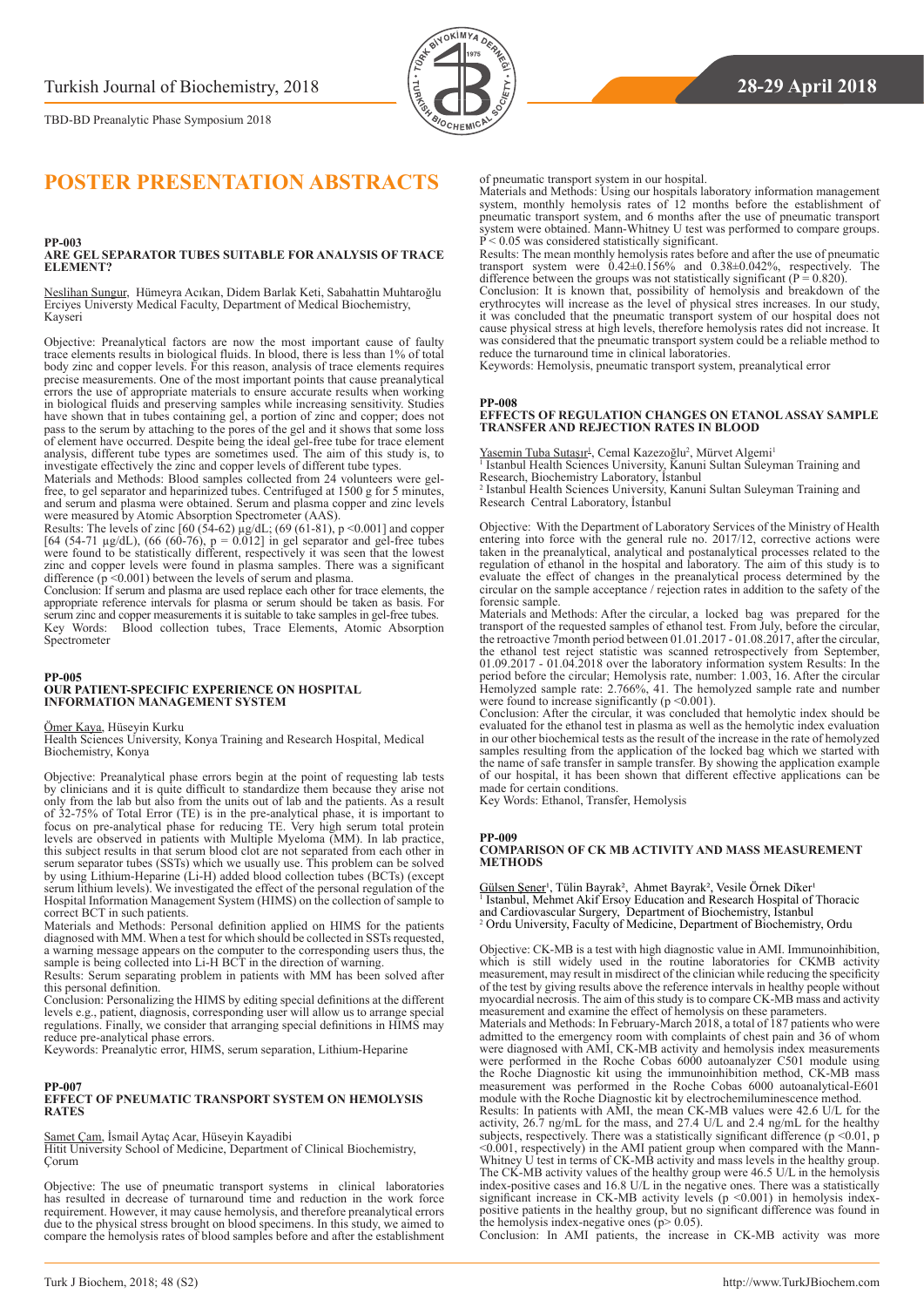

significant, while the increase in mass and CK-MB activity was significant. While CK-MB activity measurement is affected by hemolysis, mass measurement is not affected by hemolysis. In AMI, CK-MB mass seems to be a better method than activity because it is more susceptible to mass measurement and prevents unnecessary further examination and treatment due to interferences in emergency services where hemolysis (hemolysis index was found high in 36% (54) of 151 healthy cases in healthy group) is seen at a higher rate. Key words: Hemolysis, AMI, CK-MB

#### **PP-010**

#### **COMPARISON OF SOME BIOCHEMICAL TESTS IN DIFFERENT BLOOD COLLECTION TUBES**

Arzu Kösem<sup>1</sup>, Canan Topçuoğlu<sup>1</sup>, Sevilay Sezer<sup>1</sup>, Şimal Köksal Cevher<sup>2</sup>, Ezgi<br>Çoşkun Yenigün<sup>2</sup>, Fatih Dede<sup>2</sup>, Turan Turhan<sup>1</sup>

<sup>1</sup> Ankara Numune Training and Research Hospital, Biochemistry Laboratory, Ankara

<sup>2</sup> Ankara Numune Training and Research Hospital, Nephrology Clinic, Ankara

Objective: Blood Collection Tubes(BCT) related interferences in test results can adversely influence patient outcomes, decrease laboratory efficiency, delay test results, and increase the cost per test due to recollection and retesting. Blood from patients who are receiving anticoagulant therapy may take longer to clot. We compared with BD (Becton- Dickinson, Franklin Lakes, USA) Vacutainer Serum Separator Tubes (SST), BD Vacutainer® Barricor™ Plasma Blood Collection Tubes, BD Vacutainer® RST (Rapid Serum Tube).

Materials and Methods: 32 samples were obtained after the dialysis were included in the study. 8 routine clinical chemistry parameters (AST, creatinin, urea, PTH, glucose, LDH, PTH, K, calcium) were analyzed on Beckman Coulter AU 5800. The results of biochemistry tests obtained from, BD Vacutainer® RST (Rapid Serum Tube) and BD Vacutainer® Barricor™ Plasma Blood Collection Tubes were compared with BD Vacutainer SSTs as reference tubes. The significance of the differences between samples was assessed by paired t-test or Wilcoxon Rank test after checking for normality. Evaluation of clinical significance was performed based on total allowable error.

Results: Results of Glucose, K, Urea, LDH, PTH were statistical significantly different between the BD Vacutainer SSTs and BD Vacutainer® Barricor™ Plasma Blood Collection Tubes (p=0.017, p=0.00, p=0.011, p=0.019, p=0.00 respectively). Results of PTH was significantly different BD Vacutainer Serum Separator Tubes (SST) and BD Vacutainer® RST(p=0.00). Statistical significance of test results was not clinically significant for the biochemical parameters.

Conclusion: BD Vacutainer® Barricor™ Plasma Blood Collection Tubes provides a fast, clean, high-quality plasma samples, safety results and may lower times and costs.

Key words: Blood collection tube; Plasma; Serum

#### **PP-012**

#### **EFFECT OF DELAYING EDTA CONTAINING TUBES VERTICALLY OR HORIZONTALLY ON CBC RESULTS**

İsmail Aytaç Acar, Samet Çam, Hüseyin Kayadibi

Hitit University School of Medicine, Department of Clinical Biochemistry, Corum

Objective: Prolonged delay of EDTA-containing whole blood specimens vertically or horizontally may cause preanalytical errors. The purpose of this study is to evaluate the effect of delaying EDTA-containing tubes vertically or horizontally for two hours on complete blood count(CBC) results. Materials and Methods: CBC analysis of 100 patients was performed within

10 minutes after the sample acceptance. 50 of these samples were kept in the vertical position, while remaining 50 were kept in horizontal position for two hours and analyzed afterward. Paired samples t-test or Wilcoxon signed-ranked test was used for the comparison of groups. P<0.05 was considered statistically significant.

Results: WBC, MCV, MPV, PCT, PDW, PLT, RDW, neutrophil counts and lymphocyte counts of 2-hour vertically delayed group were significantly different than their first results (P<0.001, P<0.001, P<0.001, P<0.001, P<0.001, P<0.001, P<0.001, P<0.001, P<0.001, respectively). WBC, RBC, HGB, MCV,

MCH, MPV, PCT, PDW, PLT, RDW, neutrophil counts and lymphocyte counts of 2-hour horizontally delayed group were significantly different than their first results(P=0.003, P=0.022, P<0.001, P=0.026, P<0.001, P<0.001, P<0.001, P<0.001, P<0.001, P<0.001, P<0.001, respectively).

Conclusion: Keeping the blood samples with EDTA-containing tubes horizontally or vertically for two hours caused statistically significant differences in CBC results. Therefore, it is important to perform CBC analysis immediately to ensure correct results. If sample admission time for the EDTA-containing blood samples will be as much as two hours, transferring the blood samples vertically can minimize the incorrect results.

Keywords: Complete blood count, EDTA, horizontal, preanalytical error, vertical.

#### **PP-013**

#### **HYPOPOTASEMIC PERIODIC PARALYSIS, DRAMATIC RESPONSE TO POTASSIUM TREATMENT: CASE REPORT**

Oznur Koylu<sup>1</sup>, Hulya Vatansev<sup>2</sup>, Emrullah Kabinkara<sup>3</sup>

<sup>1</sup> University of Health Sciences, Konya Education and Research Hospital, Department of Biochemistry,Konya

² Necmettin Erbakan University, Faculty of Medicine, Department of Chest Diseases, Konya

³ University of Health Sciences, Konya Education and Reswearch Hospital, Department of Emergency Medicine,Konya

Objective: The hypopotassemic periodic paralysis is an uncomman and autosomal dominant disease characterized by recurrent muscle weakness. It occurs due to mutations in the sodium, potassium or calcium channels. If appropriate treatment is not received, patient may be lost due to cardiac arrhythmias or insufficiency in respiratory muscles. We wanted to present a case with quadriparesia and also affecting respiratory muscles, because of the hypopotassemic periodic paralysis. Case: 18-year-old girl was brought to emergency department with complaints of weakness and respiratory distress. She had a history of similar complaints about two times in last one year. There was no trauma history before and no pathological finding except for neurological assessment on her physical examination. Quadriparesia near to quadriplegia was detected. In laboratory tests, serum potassium level was too low (1.8mEq/L). The other hematological and biochemical tests were in normal range. And blood gas analyzes were also normal except potassium (1.5mEq/L). To exclude a central and respiratory event, radiological images were taken. Patient was taken to the emergency observation unit and potassium replacement was done quickly. The muscle strength and respiratory distress were recovered within hours. According to the clinical and laboratory investigations and the response to treatment, hypopotassemic periodic paralysis was considered. The patient was discharged by arranging treatment after 12 hours observation and genetic tests (mutation in gene CACNA15) and short exercise EMG were suggested for definite diagnosis. Conclusion: Although it's rare, low potassium level with widespread muscle weakness let us consider hypopotassemic periodic paralysis. The patients should be warned about some conditions can trigger the the attacks just as more exercise, carbohydrate-heavy meals, infection deseases, stres and trauma. Key words: hypopotassemia, paralysis, respiratory distress

#### **PP-014**

#### **INVESTIGATION OF THE FACTORS AFFECTING TURNAROUND TIMES IN ETHANOL TESTING**

#### Hikmet Can Çubukçu, Erdinç Devrim

Ankara University, Faculty of Medicine, Department of Medical Biochemistry, Ankara

Objective: Turnaround time (TAT) is an important indicator of the laboratory quality. In the present study, it is aimed to investigate the differences between the TATs of the ethanol test ordered from different clinics in the hospital, the influence of chain of custody on TATs, and the contribution of intra-laboratory and extra-laboratory TATs to the total TAT in ethanol testing.

Materials and Methods: 15 months of TAT data of ethanol test was gathered from laboratory information system. The differences between TATs of the ethanol test ordered from discrete clinics were analyzed by Kruskal-Wallis test. Mann-Whitney U test was used for comparing the TATs before and after the chain of custody procedure. The relationship between sub-processing times and the total TAT was evaluated by Spearman test.

Results: The chain of custody procedure had no influence on total TAT (p=0.441). The TATs of samples from the psychiatry clinic were found higher than the emergency service and the reanimation clinic (p<0.001, p=0.018 respectively). While preanalytical and extra laboratory TAT had a very high (r=0.925) and high (r=0.722) positive correlation with total TAT respectively, low positive correlation ( $r=0.310$ ) was found between analytical TAT and total TAT ( $p<0.001$ ). Conclusion: The chain of custody procedure did not extend total TAT. TATs of the ethanol test ordered from distant clinics were found prolonged. Furthermore, preanalytical and extra laboratory TATS constituted the majority of total TAT. Establishing satellite laboratories close to the remote clinics or the utilization of pneumatic tube systems to transport samples can help to achieve better TATs. Keywords: turnaround time, ethanol, preanalytic phase

#### **PP-015 A DIFFERENT VIEW ON THE PRENATAL SCREENING TEST REQUEST RATES OF KAYSERI REGION IN RECENT YEARS**

#### Nahide Ekici Günay

Department of Clinical Biochemistry, University of Health Sciences, Training and Research Hospital, Kayseri

Objective: It is aimed to investigate the prevalence of clinical request of prenatal double and triple screening testing for Turkish citizens (TC) and immigrant refugees(IR).

Materials and Methods: Between January-2015 and April-2018-approximately 40 months-were scanned and evaluated statistically for the double and triple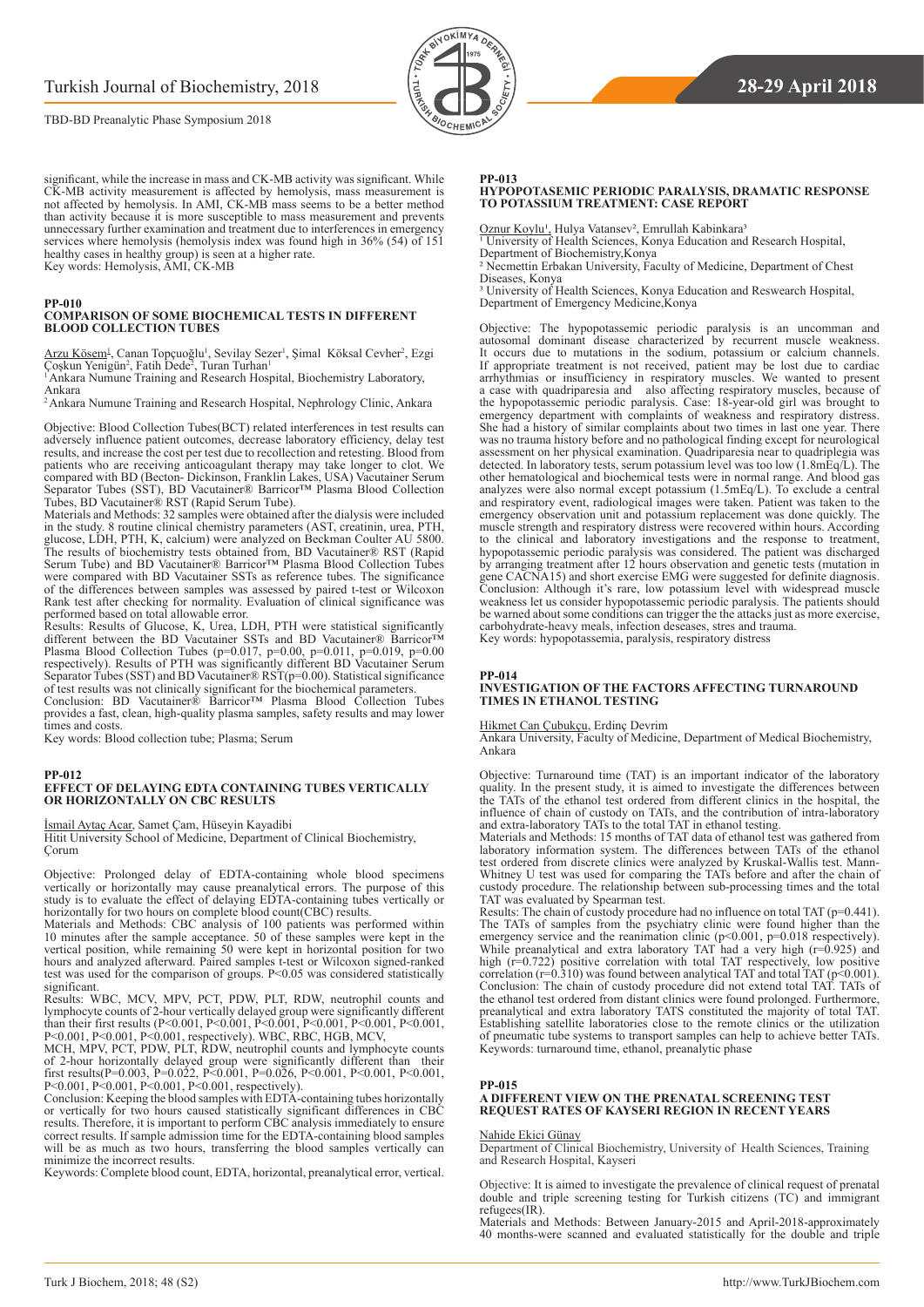

screening test numbers requested in the Clinical Biochemistry laboratory. Results: Total number in double and triple test requests; 18.216 and 19.047 for TC and 1.853 and 2.320 for IR, respectively. When the distributions of the dual test requests according to years are examined; The average monthly demand rate for TC's in 2015 was 94%, compared to 89% in 2017. For triple test; For IR, the rate for 2015 was 8%, compared to 14% in 2017. Double test request rates for TV have been changed from 23%, 4% and -4%, respectively, to the previous year from 2015, and to 6%, - 0.6% and - 8% for the triple test. For IR, the double test request rates have been 46%, 29% and 16% from 2015 onwards, respectively; for the triple test has been 17%, 29% and 13%.

For TC, in 2016, the percentage of increase in the average number of dual test requests compared to the previous year was 23%, compared to 47% for IR. For TC by 2017, the percentage of increase in the average number of dual test requests compared to the previous year was 4%, while for GM this rate was 29%. While the percentage of increase in triple test request worked in total in 2017 was 3.4, this ratio has been 7 percent for double test.

Conclusion: During the research period, it was seen that the majority of the pregnancy follow-ups were TC, and about 10% of the total pregnancy cases constituted IR. Based on the year 2015, it has been determined that the demand rate of the tests increases in 2016 and 2017. It has been determined that these increases are similar between TC and IR. In addition, when laboratory planning is done, it is predicted that annual test demand can be met with an increase of about 7% compared to the previous two years. Key Words: triple test, double test, rate

#### **PP-016 EFFECTS OF VITAMIN D ON ISCHEMIC STROKE**

Senol Arslan<sup>ı</sup>, Elif Funda Sener<sup>2</sup>, <u>Nahide Ekici Günay<sup>3</sup>,</u> Seniz Demiryürek<sup>4</sup>,<br>Uhut Gülderen<sup>ı</sup>, Tugba Topaloglu<sup>2</sup>, Nurullah Günay<sup>ı</sup>, Abdullah T. Demiryürek<sup>5</sup> <sup>1</sup> Erciyes University, Faculty of Medicine, Department of Emergency Medicine, Kayseri

2 Erciyes University, Faculty of Medicine, Department of Medical Biology;

Erciyes University, Genom and Stem Cell Center, Kayseri 3 Department of Clinical Biochemistry, University of Health Sciences, Training and Research Hospital, Kayseri

4 Gaziantep University, Faculty of Medicine, Department of Physiology, Gaziantep

5 Gaziantep University, Faculty of Medicine, Department of Medical Pharmacology, Gaziantep

Objective: Ischemic stroke (IS) is a heterogeneous multi-factorial disorder and attenuated 25- hydroxyvitamin  $\tilde{D}$  [25(OH)  $\tilde{D}$ ] levels are reported to be associated with increased risk of IS. We aimed to investigate the possible contributions of serum 25(OH) D and vitamin D binding protein (VDBP) levels along with leukocyte vitamin D receptor (VDR) gene expression in patients with IS. Materials and Methods: From December 2016 to February 2017, consecutive stroke patients admitted to the emergency department at our University Hospital were identified and enrolled to this study. A total of 90 participants, 51 diagnosed with acute IS and 39 control individuals, in the same age range were examined. Severity of IS was assessed at admission using the National Institutes of Health Stroke Scale (NIHSS) score. Gene expression of vitamin D receptor in leukocyte was assessed by real time polymerase chain reaction.

Results: Vitamin D deficiency was detected in both control and patients group. The serum VDBP levels were not markedly modified in IS patients. Additionally, no marked changes were observed in the leukocyte VDR gene expressions in patients with IS when compared to controls. However, we detected a negative correlation

between 25(OH) D levels and the NIHSS score  $(r = -0.3201, P = 0.0342)$ .<br>Conclusion: Our results suggest that there is a correlation between serum 25(OH) D levels and severity of IS assessed by NIHSS. Our data showed that serum VDBP levels and leukocyte VDR gene expressions did not contribute the pathogenesis of IS.

Keywords: Ischemic stroke, vitamin D, vitamin D binding protein, gene expression

#### **PP-017 THE RATE OF UNSUITABLE SPECIMENS IN URINARY ORGANIC ACID TEST REQUESTS**

Sedat Abuşoğlu, Ali Ünlü, Abdullah Sivrikaya Department of Biochemistry, Selcuk University Faculty of Medicine, Konya

Objective: Organic acids are analyzed in patients suspected of having a broad range of metabolic disorders including inborn errors of amino acid, fatty acid, carbohydrate, neurotransmitter, vitamin, sterol, mitochondrial energy, and purine and pyrimidine metabolism. The aim of this study was to find out the rate of unsuitable specimens in urinary organic acid test requests.

Materials and Methods: Samples sent to the biochemical metabolism laboratory from Selçuk University Faculty of Medicine clinics between 2017-2018 years for organic acid analysis were included in this study. The percent of urine creatinine values below 5 mg/dL in these samples was calculated as a ratio to the total number of requests.

Results: In our laboratory, 208 urinary organic acid test were requested in a year period and 40 (19.2%) urine creatinine values were found below 5 mg/dL.

Conclusion: Quantitative error may occur in the analysis of some acids (keto or polar) extracted from urine specimens with low creatinine. the extent of the error resulting from the dilution effect may be such that the quantitative response is significantly altered, possibly changing the clinical interpretation when successive samples from a given patient are monitored.

Keywords: Organic acid analysis, Inherited metabolic disease, Urine creatinine

#### **PP-018**

#### **HOW IS UNNECESSARY REQUEST OF PROSTATE-SPECIFIC ANTIGEN TESTING PREVENTED?**

#### Cuma Mertoglu<sup>1</sup>, Aliseydi Bozkurt<sup>2</sup>

1 Clinical Biochemistry, Erzincan University Faculty of Medicine, Erzincan 2 Urology, Erzincan University Faculty of Medicine, Erzincan

Objective: In this study, it was aimed to show how the unnecessary desired free prostate-specific antigen (sPSA) test changes with some regulation.

Materials and Methods: The sPSA requirements when total PSA values below 4 ng/mL or above 10 ng/mL were considered 'unnecessary test request'. To do this, the relevant physicians were informed and the sPSA test was arranged to have a separate second window on the request panel and physicians were requested only tPSA test requests. An additional sPSA test was conducted by the laboratory staff from patients with a tPSA score of 4-10 ng / mL.

Results: It was seen that 1236 sPSA and 1292 tPSA tests (sPSA/tPSA = 95.6%) were performed in our hospital between 17.01.2017 and 09.03.2017 while 328 sPSA and 1139 tPSA tests were performed between 17.01.2018 and 09.03.2018  $(sPSA / tPSA = 28.7%)$ . The ratio of sPSA test request to tPSA test request was found to be reduced by 66.9 %.

Conclusion: It was prevented significant financial and labor loss reducing the number of unnecessary sPSA tests with regulations made at the test prompt.

Keywords: Prostate-specific antigen, unnecessary testing request, laboratory, cost analysis

#### **PP-019**

#### **COMPARISON OF PREOPERATIVE AND POSTOPERATIVE APELIN, CALCIUM AND ALBUMIN LEVELS UNDERGOING UNILATERAL TOTAL KNEE ARTHROPLASTY PATIENTS WITH TOURNIQUET**

Esra Paydas Hataysal<sup>1</sup>, <u>Hakan Vatansev<sup>2</sup>,</u> Sadettin Ciftci<sup>3</sup>, Busra Ecer<sup>1</sup>, Ahmet Yildirim<sup>3</sup> Husamettin Vatansev<sup>1</sup>

<sup>1</sup> Selcuk University, Faculty of Medicine, Department of Clinical Biochemistry,

Konya <sup>2</sup>Necmettin Erbakan University, Meram Vocational High School, Department of Food Processing, Konya

3 Selcuk University, Faculty of Medicine, Department of Orthopedics and Traumatology, Konya

Objective: Apelin is a peptide-based molecule whose pathophysiological effects have begun to be identified in recent years, it shows its effect via APJ named receptor. APJ activation depends on the regulation of various intracellular effectors such as adenylate cyclase inhibition, intracellular calcium increase and activation of extracellular signal regulatory kinases. The aim of our study was to compare preoperative and postoperative (1th and 24th hours) apelin, calcium and albumin levels undergoing unilateral total knee arthroplasty (UTKA) patients with tourniquet.

Materials and Methods: Twenty-nine patients who underwent UTKA with tourniquet in Selcuk University Faculty of Medicine Clinic of Orthopedics and Traumatology were included in the study. Patients with diabetic microangiopathy, cardiovascular disease history, peripheral arterial disease, and three months extremity surgery history were excluded from the study. Serum calcium and albumin levels were analyzed by routine biochemistry autoanalyzer (Beckman Coulter AU5800). Serum apelin levels were analyzed by ELISA device (Kayto RT- 2100-C Microplate Reader). Paired sample t test was used for statistical analysis by IBM SPSS 20.0.

Results: It was seen a reduction between Ca0-Ca1, Ca0-Ca24, Alb0-Alb1, Alb0- Alb24 periods (p=0.001; p=0.025; p=0.001; p=0.013), respectively. It was not seen no significant differences in other periods and parameters, especially in terms of decreased postoperative apelin levels.

Conclusion: In many studies, it was reported that usage of tourniquet during surgery increases oxidative stress status depending on ischemia in knee arthroplasty. According to our results, we think that apelin levels were decreased due to enhanced oxidative stress status. But it was observed that these reductions were not significant in our study.

Keywords: Total knee arthroplasty, tourniquet, apelin, calcium, albumin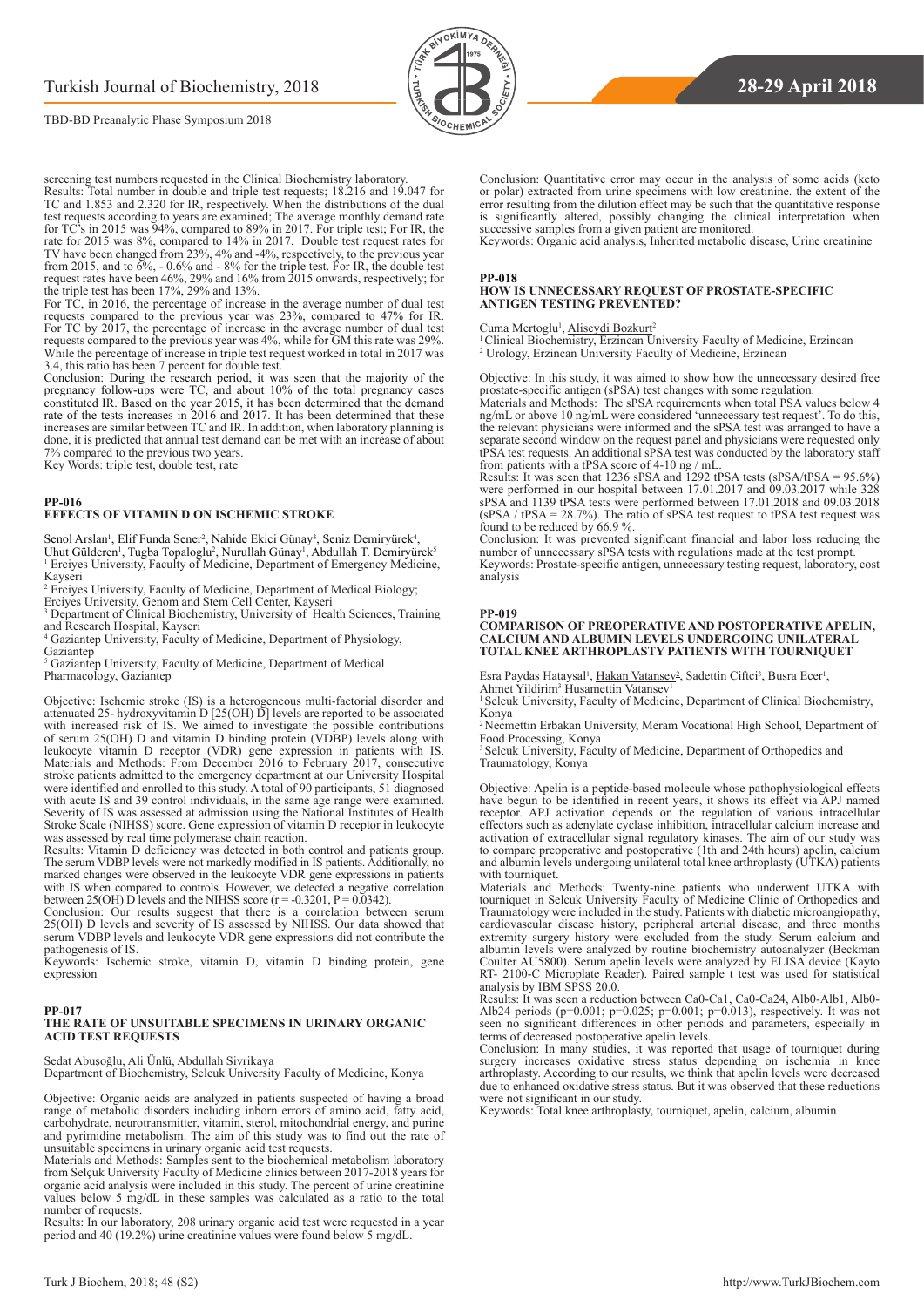#### **PP-020 COMPARISON OF THE LIPID PROFILE AND THE ICTERUS AND LIPEMIA INDEX**

Erdem Çokluk, Tuba Batur Yüzüncü Yıl University School of Medicine, Department of Medical Biochemistry, Van

Objective: Haemolysis, lipemia, and other factors that interfere with test results can be identified as qualitative or semiquantitative. Serum indices of serum lipid profile and bilirubin levels were investigated in this study.

Materials and Methods: During January-February 2018, the SI values determined by Abbott Architect CI16200 autoanalyzer were retrospectively screened. 23.891 SI values were semiquantitatively grouped.

Results: When Lipemia Index categorized as 0= 0-50, 1=51-100, 2=101-150, 3=151-200 and 4≥200, TG, total-cholesterol, HDL-C, LDL-C, total-bilirubin, direct-bilirubin, albumin , total-protein and TG/LI were statistically significant(p <0.05). When Icterus Index categorized as  $0 = 2$ ,  $1 = 2 - 4$ ,  $2 = 4, 1 - 10, 3 = 10, 1 - 20$ , 4≥20, total-cholesterol, HDL-C, total-bilirubin, direct-bilirubin, total-protein and TG/LI, there was a statistically significant difference between variables(p

<0.05). According to multi-factor ANOVA results of variables correlating with LI and II, it was determined that LI was associated with LDL-C, totalcholesterol, total-bilirubin, direct-bilirubin, albumin and II with TG, HDL-C, total-bilirubin and direct-bilirubin. For regression analysis of related values, we found 0,468+1,086\*total-bilirubin for II with r2=0,28 and -10,383-0,241\*LDL-C+0,232\*total-cholesterol for LI with r2=0,17.

Conclusion: Lipemia defined as tribudity that can be seen with the naked eyes in the sample. It is known that the contribution of all lipoproteins to the increase in turbidity is not equal, the increase is mostly associated with large lipoprotein molecules. However, the presence monoclonal, polyclonal gammaglobulin increase, etc. that may cause turbidity increase should be considered, lipemia and triglyceride incompatibilities should be carefully examined. It should also be taken into account the II can interact with serum total-bilirubin level and directbilirubin and also other tribudymetric effects may also interfere with these. Keywords: Lipid profile, lipemia index, icterus index

#### **PP-021**

#### **EFFECTS OF TIME AND TEMPERATURE ON STABILITY OF SOME TUMOR MARKERS AND HORMONES**

Gökhan Çakırca<sup>ı</sup>, Hüseyin Erdal<sup>2</sup>

1 Sanliurfa Mehmet Akif Inan Training and Research Hospital, Department of Biochemistry, Sanliurfa

2 Mustafa Kemal University, Faculty of Medicine, Department of Molecular Biochemistry and Genetics, Hatay

Objectives: In this study, the stability of analytes measured by immunoassay at different times and temperatures was examined in serum gel tubes and plain tubes. Materials and methods: Ten healthy subjects were recruited and blood was collected into four tubes, two with and two without gel separator. All samples were allowed to clot for 30 min at room temperature before centrifugation. Analyzing the baseline samples in 30 min, all were stored at 4 °C and 24°C for 6, 24, 48, 72 and 96 h. Thirteen analytes were measured on each sample. If the change between the initial and subsequent measurement results were greater than the acceptable change limit (ACL), it was considered clinically significant. Results: On the fourth day, most analytes remained stable including AFP, Ca-125, Ca-15-3, Ca-19-9, fT3, fT4, TSH, FSH, LH ve PRL regardless of tube types at 4 °C and 24°C. Insulin was stable 6 h at 24 °C in gel tubes and then decreases, but was stable 96 h at 4 °C. Also, insulin was stable less than 6 h at 24 °C in plain tubes. At 24 °C, PTH was stable up to 24 h in gel tubes and up to 6 hours in plain tubes. B12 was stable up to 72-h at 24 °C in serum gel tubes and plain tubes. Conclusions: Serum gel or non-gel tubes might be used interchangeably for all analytes at 24 °C or  $4^{\circ}$ C as long as four days, except for insulin, PTH, and B12. Keywords: Stability, temperature, time, tubes

## **PP-022**

#### **EFFECT OF PREANALYTICAL EXTRACTION METHOD FOR URINARY CORTISOL DETERMINATION**

Ali Unlu, Sedat Abusoglu, Fikret Akyurek, Duygu Eryavuz, Abdullah Sivrikaya Department of Biochemistry, Selcuk University Faculty of Medicine, Konya

Objective: Cortisol is lipophilic and is transported bound to cortisol-binding globulin (CBG) and albumin; a small fraction (10%) of total serum cortisol is unbound and biologically active. Automated immunoassays are used to measure cortisol but lack specificity and show significant inter-assay differences. The aim of this study was to compare the effect of extraction on urinary cortisol measurement in immunoassay systems.

Materials and Methods: A total of 30 urine samples were analyzed with Roche cortisol commercial immunoassay kit. 24-hour urine samples were collected and liquid-liquid extraction was performed for a portion of urine sample via dichloromethane. Urine cortisol was analysed in both extracted and unextracted samples. Statistical analysis was performed with SPSS v21. p<0.05 value was considered as statistically significant

Results: According to paired sample t test, there was a statsitically significant difference between extracted and unextracted 24-hour urine cortisol measurement in immunoassay platform. The mean values were 80±62 and 337±232 mcg/24 hours for extracted and unextracted urine samples, respectively (p<0.001)

Conclusion: Cortisol immunoassays are thus deteriorated by varying degrees of antibody cross-reactivity with other steroids, endogenous and exogenous and can be unreliable in certain clinical settings such as congenital adrenal hyperplasia (CAH) and in patients treated with synthetic glucocorticoids. According to this study's results, It might be effective to analyze the samples with liquid-liquid extraction in immunoassay systems.

Keywords: Cortisol, Dichloromethane, Immunoassay

#### **PP-023**

**SIVOKIMYA** 

#### **RATIO OF HIGH HEMATOCRIT LEVELS AS A CAUSE FOR FALSE RESULTS IN COAGULATION TESTS**

#### Ozlem Dogan

Ankara University Faculty of Medicine Department of Biochemistry, Ankara

Objective: One of the many preanalytic variables which affect the results of routine coagulation tests is the high hematocrit value. In many studies, it has been found that PZ and aPTZ increase with an increase in hematocrit value. CLIA and CAP suggested to adjust the amount of citrate used for blood samples with high hematocrit value. In our study, we aimed to evaluate the coagulation results of patients with high hematocrit (> 55%) from the automation system.

Materials and Methods: Ankara University Medical Faculty Cebeci Biochemistry Laboratory automation system patient data were obtained between November 2017 and January 2018 for hemogram and coagulation tests. Hematocrit> 55% patient outcomes were evaluated. For coagulation tests, a tube with a total volume of 1.8 mL containing 3.2% citrate was used.

Results: Twenty-one (0.22%) of the 9451 patients who required hemogram and coagulation tests at the same time, had hematocrit value> 55%. Two patients with hematocrit> 55% had a high PT with a hematocrit of 60.2% and high aPTT with a hematocrit of 70.5%. All other outcomes were among the normal reference intervals.

Conclusion: CLIA and CAP recommend adjustment of citrate concentrations in patients with high hematocrit ( $> 55\%$ ). Adjustment of citrate concentrations can be done using a normogram in CLIA documents or a mathematical formula  $C = (1.85 \times 10-3)$  (100 - Hct) (VBlood). Both methods provide suitable citrate concentrations for elevated hematocrit values. With this application, more accurate and reliable results are obtained in the presence of coagulation test results incompatible with patient clinic. Each laboratory should develop a procedure for eliminating errors at high hematocrit levels

Keywords: Preanalytical variables, hematocrit, prothrombin time, aPTT

#### **PP-024**

#### **ISTANBUL PROVINCIAL HEALTH DIRECTORATE PUBLIC HOSPITAL SERVICES-2 CENTRAL LABORATORIES-2 EFFECT OF INCREASED WORK LOAD ON TRANSFER PERIODS**

#### Pinar Eker, Yasemin Tunakan

Istanbul Provincial Health Directorate Public Hospital Services-2 Central Laboratories-2, Istanbul

Objective: The central laboratory began serving on March 13, 2014. The service is based on the principle of transferring the samples at certain times of the day via the couriers. This study examines how additional workload impacts sample transfer periods.

Materials and Methods: In the Central Laboratory, the transfer periods are recorded with the data logger which is used together with a special bag transfer software program and also the RFID system which is in the vehicles.

Results: Haydarpaşa RTH, Beykoz State Hospital, Üsküdar State Hospital, Ümraniye RTH, Zeynep Kamil RTH, Siyami Ersek RTH, Şile State Hospital, Medeniyet University Göztepe RTH, Erenköy Psychiatric and Neurological Diseases Hospital, Erenköy Physical Therapy Hospital, Fatih Sultan Mehmet RTH and affiliated outpatient clinics started with 15 different centers and reached to 26 in 2017 and continued till 8 January 2018.

The average transfer times for 2015, 2016 and 2017 are 44,46,41 minutes respectively.

The average 2-minutes increase in 2016 was optimized by a 5-minutes decrease in the average over 2017.

Conclusion: The transfer times are reviewed every month, and due to the deviations, the courier program is constantly revised to be optimized as follows: 1. Vehicle-based records are examined and data control is provided.

2. Route changes were made to the additional centers for traffic flow. 2. Route changes were made to the system.<br>3. A new vehicle is included in the system.

As a result, despite the increase in workload, there was no significant increase in transfer times, and by the end of 2017 the average transfer time was provided with shorter recovery activities.

Key Words: Central lab, transfer, improving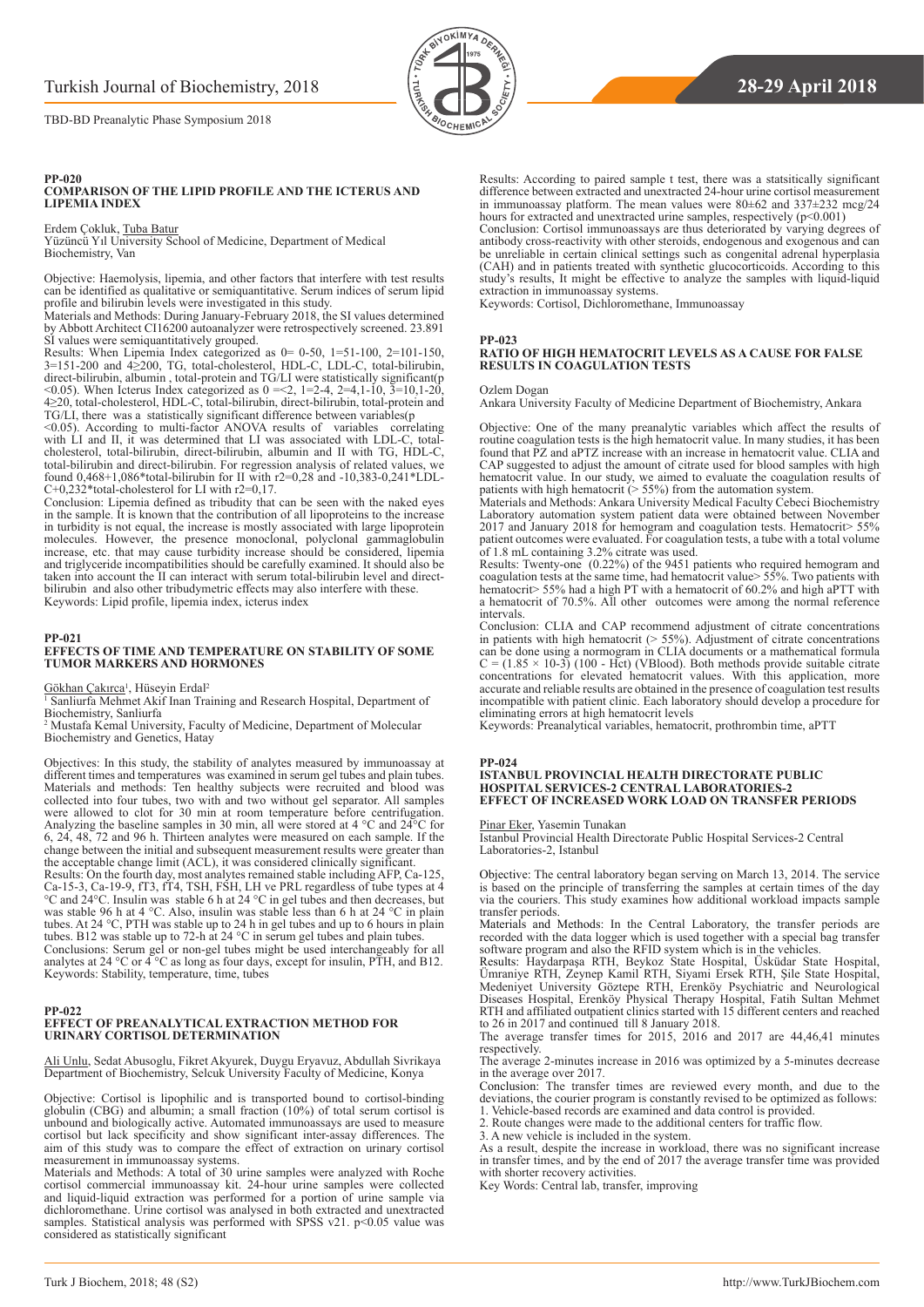#### **PP-025 A COMPARISON BETWEEN THE VES-MATIC 200 ERYTHROCYTE SEDIMENTATION RATE INSTRUMENT AND A MODIFIED WESTERGREN METHOD**

Hümeyra Öztürk Emre, Bağnu Orhan, Çiğdem Topkaya Osman Oğuz,

Berrin Berçik İnal Istanbul Training and Research Hospital, Laboratory of Medical Biochemistry, Istanbul

Objective: Estimation of the erythrocyte sedimentation rate (ESR) has a long history. The ESR measurement is inexpensive and easy to use in clinical laboratories of various sizes. The methodology and measuring principles vary markedly according to method although, in principle, all methods should be evaluated in comparison with the reference standardized method to obtain harmonization. Although EDTA samples would be usable for both ESR and hematology measurements, 1:5 citrate diluted samples are widely used for ESR analysis. The International Council for Standardization in Hematology (ICSH) has prepared recommendations for the measurement of ESR. The calibration of ESR is very important for accurate measurements because of the differences in blood sample quality (citrate or EDTA, sampling tubes), measuring principles and measuring times. Some of the automated methods use EDTA as an anticoagulant, which is ideal because of its usability in other hematological measurements. Our aim in the present study was to compare the 'modified Westergren' method and the vesmatic-200 method by analyzing the same patient with EDTA sample.

Materials and Methods: The study included 32 samples. Blood drawn in patients in the same time with EDTA and Citrate tubes and studied different methods. Intrarun precision determined with 3 patient samples, each analyzed 3 times during the same 8 hour period. The interassay CV% was measured by using a commercial control. A correlation coefficient, Bland-Altman plot and PassingPablok analysis were used in analysis.

Results: The study included 32 patients. The intra-assay CV% was 9.8 % in Vesmatic 200 method. The interassay CV% was measured by using a commercial control and it was 7.3% in Ves-matic 200. The mean ESR was 22.93 mm/h in Ves-matic 200 analyzer and 23.53 mm/h in the modified Westergren method. The difference between the averages was 0.59 mm/h (2.3%). The overall correlation coefficient was 0.92 according to the Passing-Pablok method comparison (y  $= 1.9799 + 0.8738$  x, intercept 1.9799and slope 0.8738). There was a non- linear relationship between the two methods. (P value < 0.05)

Conclusion: Since the ESR has a marked role globally in the diagnosis and follow-up in patient care, the different ESR methods should better agree with each other because the reference ranges used are the same. We found that the vesmatic 200 method is highly corelated with modified Westergren method we used to have. We thought that same referance ranges are usefull both tecniques. Every laboratory should do that comparison and decide their referance ranges before changing methods.

Keywords: Erythrocyte sedimentation Rate (ESR), EDTA, citrate

#### **PP-026**

#### **EVALUATION OF PREANALTIC ERRORS of URINARY ANALYSIS IN A TERTIARY HOSPITAL**

Pınar Koyuncu<u>, Sema Nur Ayyıldız</u>, Elmas Öğüş, Doğan Yücel Department of Medical Biochemistry, Ankara Training and Research Hospital, Health Sciences University, Ankara

Objective: Laboratory errors are classified as preanalytical, analytical and postanalytical errors. Today, preanalytical errors account for more than 70% of laboratory errors. The aim of our study is to identify major sources of error, especially by determining the percentage distributions of error sources in our urine analysis laboratory.

Materials and Methods: Between January 2017 and April 2018, routine urine and emergency urine analysis and 24-hour quantitative urine anaysis were retrospectively screened by the laboratory information management system (LIMS). The reasons for rejected samples were investigated and the error rates were calculated.

Results: The total number of urine samples studied during this period was 239 814 while the number of rejected samples was 218 (0.09%). 98% of the rejected samples were caused by preanalytical error. Rejection rate was higher (89%)in emergency laboratory than that of the routine laboratory. The first three most common error sources were inadequate specimens, macroscopic haematuria, and empty specimen vessels.

Conclusion: Among the sources of errors in our urine laboratories, we have found that preanalytical errors are the major error source and that the most common preanalytical error sources are insufficient samples (92%). Preanalytical errors should be detected and required precautions should be taken. The staff must be trained to inform the patients. The results should be presented faster and more accurately.

Key words: Preanalytical error, urine, error analysis

#### **PP-027**

#### **COMPARISON OF PREOPERATIVE AND POSTOPERATIVE OMENTIN AND VISFATIN LEVELS UNDERGOING UNILATERAL TOTAL KNEE ARTHROPLASTY PATIENTS WITH TOURNIQUET**

Esra Paydas Hataysal<sup>1</sup>, Hakan Vatansev<sup>2</sup>, Sadettin Ciftci<sup>3</sup>, Busra Ecer<sup>1</sup>,

Ahmet Yildirim<sup>3</sup>, Husamettin Vatansev<sup>1</sup>

<sup>1</sup> Selcuk University, Faculty of Medicine, Department of Clinical Biochemistry, Konya

<sup>2</sup>Necmettin Erbakan University, Meram Vocational High School, Department of Food Processing, Konya

<sup>3</sup> Selcuk University, Faculty of Medicine, Department of Orthopedics and Traumatology, Konya

Objective: It is thought that adipokines secreted by white adipose tissue, as well as extreme mechanical loadings of obesity, play a critical role in the etiology of rheumatic diseases such as osteoarthritis and rheumatoid arthritis. The aim of our study was to compare preoperative and postoperative (1th and 24th hours) omentin and visfatin levels undergoing unilateral total knee arthroplasty (UTKA) patients with tourniquet.

Materials and Methods: Twenty-nine patients who underwent UTKA with tourniquet in Selcuk University Faculty of Medicine Clinic of Orthopedics and Traumatology were included in the study. Patients with diabetic microangiopathy, cardiovascular disease history, peripheral arterial disease, and three months extremity surgery history were excluded from the study. Serum omentin and visfatin levels were analyzed by ELISA device (Kayto RT-2100-C Microplate Reader). Paired sample t test was used for statistical analysis by IBM SPSS 20.0. Results: There was not found a significant difference between Omt0- Omt1, Omt0- Omt24, Omt1-Omt24, Vft0-Vft1, Vft0-Vft24, Vft1-Vft24 periods (p=0.404; p=0.200; p=0.172; p=0.563; p=0.502; p=0.329), respectively.

Conclusion: Beginning with reduction of blood flow to the tissue and oxygen deficiency ischemic tissue damage results inflammation, which is caused by increased free radicals triggers the accumulation of inflammatory cells in the region. Cytokines released through the interaction between endothelial and inflammatory cells cause expanding of damage due to reperfusion. In our results, it was seen that omentin levels decreased in the postoperative 1th hour, increased in the 24th hour, visfatin levels increased in the 1th hour slightly and after decreased to preoperative levels in the 24th hour. But these changes have not realized significant.

Keywords: Total knee arthroplasty, tourniquet, omentin, visfatin

#### **PP-028 TURNAROUND TIME (TAT) IN ROUTINE BIOCHEMISTRY PARAMETERS**

Çiğdem Fi̇dan, Gülşah Demı̇rci, Erdinç Devrı̇m, Hasan Serdar Öztürk Ankara University School of Medicine, Department of Biochemistry, Sıhhıye, Ankara

Objective: TAT is defined as "elapsed time between two specified points through pre-examination, examination, and post-examination processes" according to ISO 15189:2012, which includes time of clinician requisition, sample collection, sample transportation, sample analysis, etc. TAT is one of the most vital quality indicators of laboratory services. It is aimed to compare the TAT values of routine biochemical parameters in different days and hours and to determine the factors influencing these time periods.

Materials and Methods: In our study, we randomly selected a weekday and a weekend day. We collected the data (sample requisition, sample reception, input to the autoanalyzer, result arrival from autoanalyzer and result reporting times) belonging to biochemistry parameters requisition from the Central Laboratory of the University of Ankara Medical Faculty, Ibni Sina Hospital via laboratory information system. Using our collected data we calculated the pre-analytical time (time between sample requisition and autoanalyzer entry); analytical time (time between autoanalyzer entry and result arrival from autoanalyzer); postanalytical time (the time between result arrival from autoanalyzer and result reporting times) and TAT (time between sample requisition and result reporting times). A statistical analysis of the calculated times (mean±standart deviation) was performed.

Results: In our study, when weekday and weekend biochemistry parameters requisition data were compared; there was no significant difference between intra-laboratory TAT (time between sample reception and result reporting times) values (respectively 87.8±40.31 and 61.3±24.79). Weekday pre-analytical  $(80.05\pm29.7 \text{ min})$  and analytical  $(15.45\pm2.4 \text{ min})$  durations were significantly lower than weekend pre-analytical (103.4±62.8 min) and analytical durations  $(20.6\pm6.6 \text{ min})$  (p<0.001 for each one). It was found that the weekday postanalytical duration (29.5±35.6 min) was significantly higher than the weekend post-analytical duration  $(10.9\pm11.3 \text{ min})$  (p<0.001).

Conclusion: In this study, both of the weekday and weekend TAT values for routine biochemical parameters were found to be not to exceed the intralaboratory TAT goal (180 min) predetermined for our laboratory. Key Words: TAT, pre-analytical, biochemistry parameters.

Turk J Biochem, 2018; 48 (S2) http://www.TurkJBiochem.com

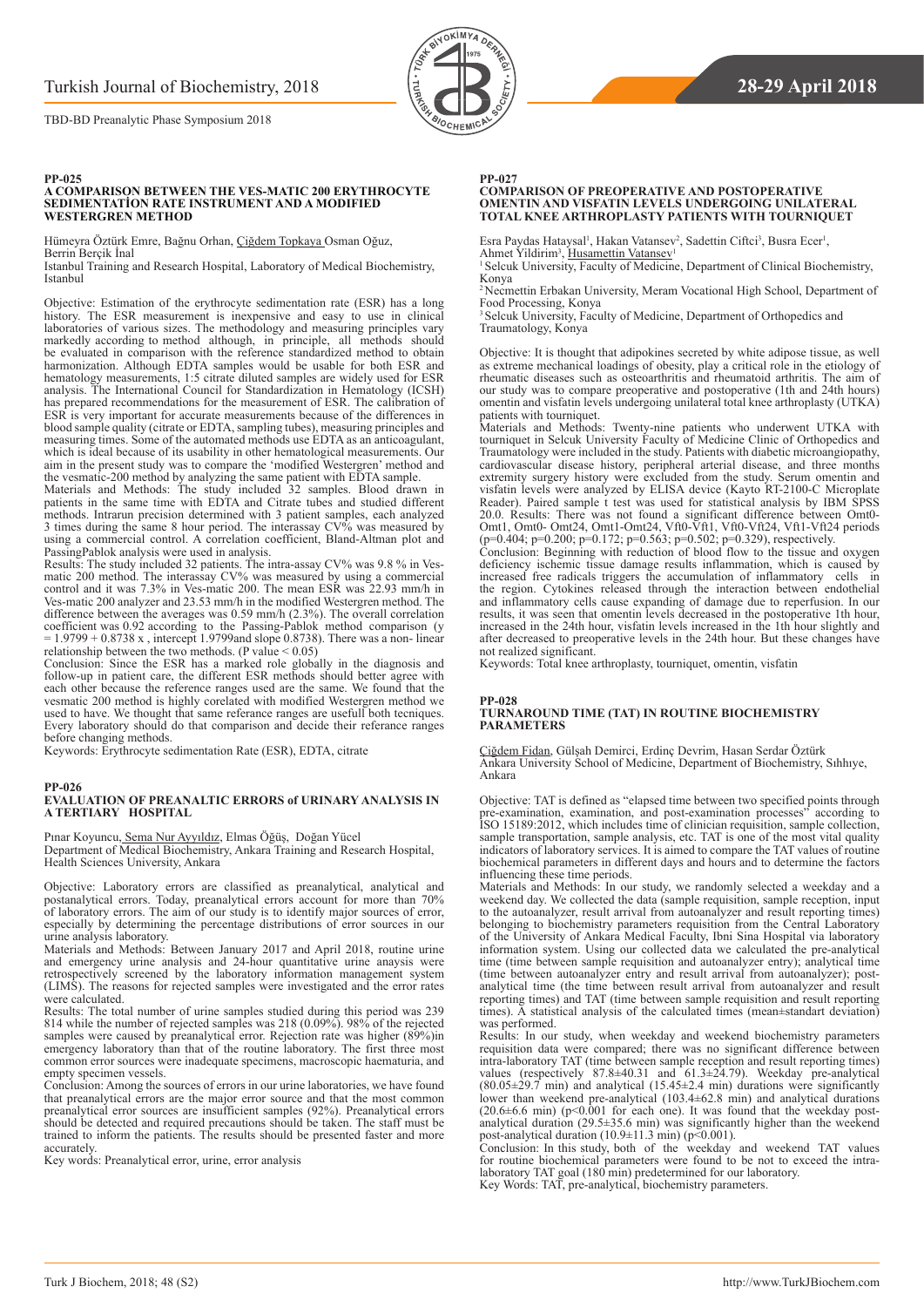## Turkish Journal of Biochemistry, 2018 **28-29 April 2018**



#### **PP-029 COMPARISON OF TROPONIN TURNAROUND TIME (TAT) VALUES ON WEEKEND AND WEEKDAYS**

Gülşah Demirci, Çiğdem Fidan, Erdinç Devrim, Hasan Serdar Öztürk Ankara University School of Medicine, Department of Biochemistry, Sıhhıye, Ankara

Objective: Turnaround time (TAT) is commonly defined as the duration between a test's order and result report time, which includes pre-analytical, analytical and post-analytical stages. Early diagnosis and treatment of a disease and also early discharge of patients from emergency departments depend on TAT. The aim of this study is to investigate how TAT results of troponin, one of the most frequently requested tests in emergency department, is influenced by the performance of laboratory employees on different days and at different hours of the day.

Materials and Methods: In our study, we randomly selected a weekday and a weekend day. We collected the data (sample requisition, sample reception, input to the autoanalyzer, result arrival from autoanalyzer and result reporting times) belonging to troponin requisition from the Central Laboratory of the University of Ankara Medical Faculty, Ibni Sina Hospital via laboratory information system. Using our collected data we calculated the mean pre-analytical time (time between sample requisition and autoanalyzer entry); analytical time (time between autoanalyzer entry and result arrival from autoanalyzer); post-analytical time (the time between result arrival from autoanalyzer and result reporting times) and TAT (time between sample requisition and result reporting times) values. Calculated values (mean  $\pm$  standart deviation) were statistically compared. Results: In our study when weekday and weekend troponin data were compared; there was no significant difference between TAT values. When the weekday and weekend day working hours were divided into three groups (1st group; 08:00- 12:00, 2nd group; 12:00-17:00 and 3rd group; 17:00-08:00), only at the weekend the postanalytical period of 3rd group (13,4±13,7 min) was significantly higher than 1st  $(4,8\pm5,3 \text{ min})$  and 2nd group  $(2,5\pm2,1 \text{ min})$  (p<0,05).

Conclusion: The TAT values calculated in this study was found to be compatible with our laboratory's predetermined TAT goal (90 min). The statistically significant difference in the weekend group wasn't evaluated to be clinically significant. Since; the mean intra-laboratory TAT we calculated for troponin is 63 min in weekdays and 48 mins at weekend, neither of which exceeds intralaboratory TAT goal.

Key Words: TAT, pre-analytical, troponin.

#### **PP-030**

#### **MACROPROLACTIN; SHOULD IT BE SCREENED IN ALL HYPERPROLACTINAEMIC PATIENTS**

Didem Barlak Keti, Sabahattin Muhtaroglu, Faruk Arda, Hakan Kutlu, Hatice Saracoglu

Medical Biochemistry, Faculty of Medicine, Erciyes University, Kayseri

Objective: The different forms of prolactin (PRL) are defined according to molecular size: monomeric PRL (predominant form, 23kDa), big PRL (50– 60kDa), and big-big PRL (macroprolactin, 150-170kDa). Macroprolactin is described as a complex of PRL with immunoglobulin G which is related to antiprolactin autoantibodies. This formulation of PRL may cause limited bioactivity. Immunoassays show variability in the detection of macroprolactin. The aim of this study was to perform macroprolactin screening in patients with hyperprolactinemia and determine the problems encountered in routine practice. Materials and Methods: Macroprolactin screening was performed by precipitation with polyethyleneglycol (PEG) in 900 patient samples with hyperprolactinemia over a period of approximately 6 months. Recovery values of less than 40% and greater than 60% were considered as macroprolactinemia and predominantly monomeric PRL, respectively. 40–60% recovery formed borderline values. PRL levels were analysed by cobas e-602.

Results: 900 (17.9%) of the 5007 reported prolactin results were out of reference range. 31 (3.4%) of patients with hyperprolactinemia had a recovery percentage of less than 40. However, the macroprolactin test was requested from only 171 patients over a period of approximately 6 months and 7 of these patients had less than 40% recovery. Although macroprolactin test was not requested by clinics, we detected predominantly macroprolactin in 24 patient samples.

Conclusion: Patients with high prolactin levels may be screened for macroprolactin to avoid unnecessary test repetition, examinations and inappropriate treatment. However, the screening of all hyperprolactinemic patients is not cost effective. Therefore, it is important to inform clinicians and activate the consultation process between the departments.

Key words: Macroprolactin, hyperprolactinaemia, PEG precipitation



#### **PP-032**

#### **THE EFFECT OF SERUM SEPARATOR TUBES ON THE STABILITY OF THYROID FUNCTION TESTS**

Belkıs Narlı, Canan Yılmaz Demirtaş, Nigar Afendiyeva,

Şehri Elbeg, Özlem Gülbahar Gazi University Faculty of Medicine, Department of Medical Biochemistry, Ankara

Objective: Gelled tubes are known to cause interference in immunoassay methods. Serum FT3, FT4 and TSH levels were aimed to compare gelled tubes with gel-free tubes and were planned to evaluate the FT4, which is indicated in the literature, to be the most adsorbed and to cause false low measurement. Materials and Methods: Blood was collected into three different tubes from 21 patients who applied to our hospital. Becton Dickinson(BD) and Türkplast(TP) were used as gelled tubes, Vacusera was used as gel-free tube. During drawing blood, the tube line was randomized. Serum TSH, FT3 and FT4 assays were measured on Beckmann-UniCelDXI800 devices without incubation. Also, after the tubes were waited for five hours, FT4 was run again. We assessed whether there was a difference in terms of potential gel interferences between the groups. Results: When the groups were compared, there was no statistically significant difference (p values for TSH, FT3, FT4 are p:0.998, 0.930, p: 0.890, respectively). In addition, after the tubes were left for five hours, FT4 was run again and there was no significant difference between the three tubes. To add, no differences were found when comparing the first and last measurements of the tubes themselves (p values for BD, TP, Vacusera are p: 0.753, 0.530, p: 1 respectively).

Conclusion: Three of the tubes can be used for thyroid function tests. In the repeated measurements within five hours, the FT4 test was not found to be statistically significant. Each laboratory should make tube selection and verification.

Keywords: Thyroid Function Tests, Preanalytic, Gel, Immunoassay

## **PP-033**

#### **THE EFFECT OF IN VITRO HEMOLYSIS ON SERUM NITRIC OXIDE LEVELS**

Kardelen Kocaman, Belkıs Narli, Canan Yilmaz Demirtas Gazi University Faculty of Medicine, Department of Medical Biochemistry, Ankara

Objective: NOx ,which is formed by the nitric oxide synthase enzyme from L-arginine, affects host defense and immunity, as well as plays an important role in the regulation of many physiological events, including blood vessel tone and neuronal transmission. There are many studies about the pre-analytic hemolysis on laboratory test results. This study was carried out to investigate the effect of hemolysis, which is an endogenous interference example, on NOx during scientific research.

Materials and Methods: This study was carried out in our Research Laboratory of Department of Medical Biochemistry. Blood was taken simultaneously from 20 volunteer patients to two gel-free biochemical tubes. Clear serum was obtained from one of the tubes, visible hemolyzed(+) serum was obtained after vortexing other tube for fifteen seconds. In both groups, NOx measurement was performed with colorimetric kit of Cayman brand.

Results: Statistical analysis of the data was performed with the SPSS20 program. Mann-WhitneyU test was used to compare the NOx levels, p<0.05 was taken to be statistically significant. As a result of comparison, the mean of the control group and the hemolyzed group were found to be  $2.86 \pm 2.41 \mu$ mol/L and  $5.66 \pm 2.41 \mu$ 2.33μmol/L ,respectively. There was a statistically significant difference between the NOx levels  $(p \le 0.001)$ .

Conclusion: Hemoglobin spectrally shows a strongly absorbing peak at wavelengths of 415, 540 and 570nm. In the Griess method ,which we used for NOx measurement, the measured wavelength coincides with this spectrum therefore hemolyzed samples must not be included in the study. Keywords: Hemolysis, Nitric Oxide (NOx), Interference

#### **PP-035**

#### **EVALUATION OF ALCOHOL TEST WITH SIX SIGMA METHODOLOGY IN EMERGENCY LABORATORY**

Hatice Sürer, Aytün Şadan Kılınç, Elmas Öğüş, Doğan Yücel Department of Medical Biochemistry, Ankara Training and Research Hospital, Health Sciences University, Ankara

Objective: Six Sigma methodology is based on statistical evaluation of internal quality control and external quality assessment data for analytical reliability of laboratories. In our study, we aimed to evaluate the alcohol test in our emergency biochemistry laboratory with six sigma methodology.

Materials and Methods: Internal quality control data for the alcohol test between January 2017 and March 2018 were obtained from the laboratory information management system and external quality data were obtained from the results of the external quality assessment scheme in the same period. Sigma values were determined using bias, coefficient of variation (CV%) and allowable total error (TEa) goal.

Clinical Laboratory Improvement Amendments (CLIA 88) data was used for TEa.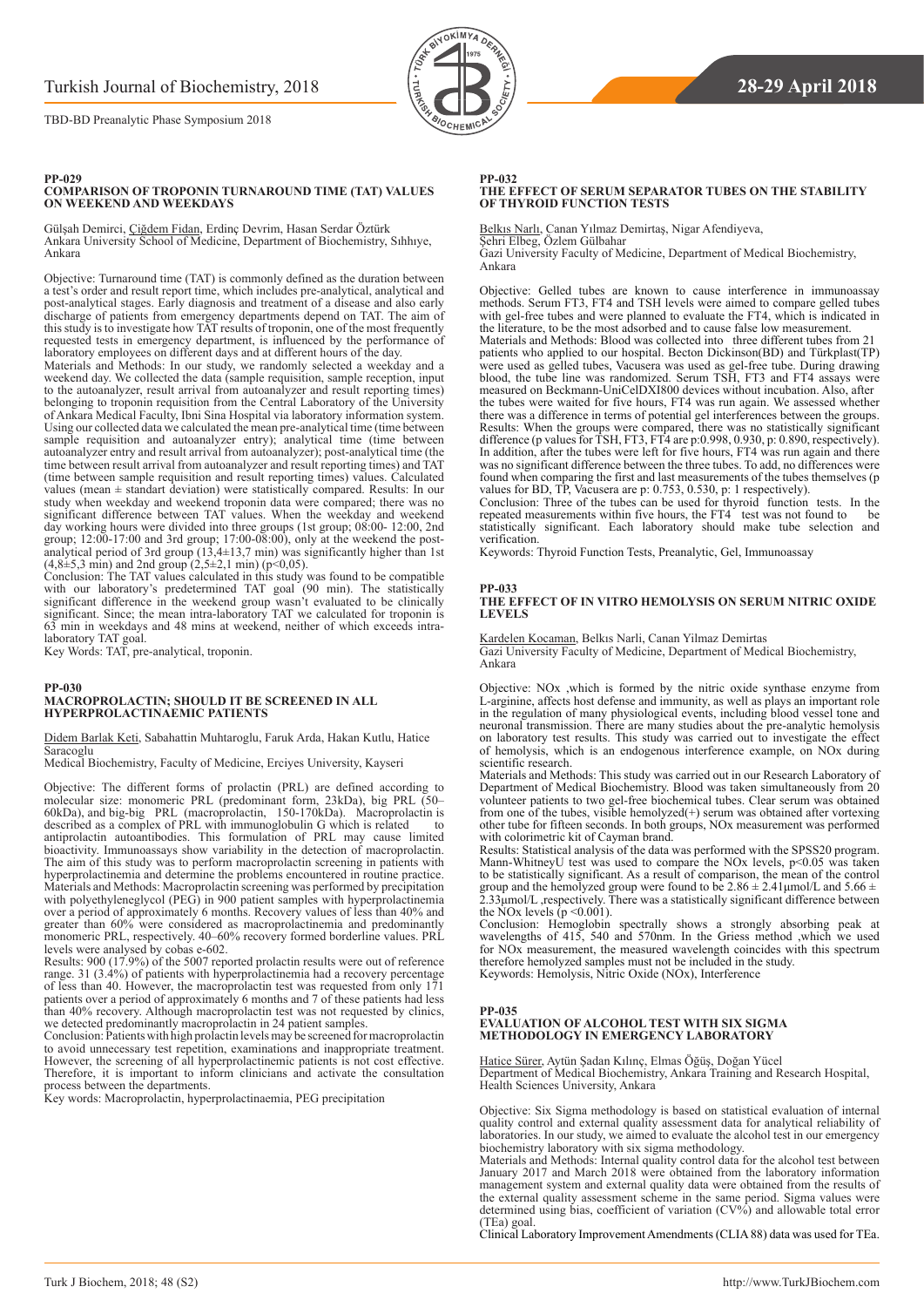

Sigma values were <3 unacceptable, 3-6 were acceptable, ≥6 were considered optimal.

Results: Process sigma value; for alcohol testing was calculated as 3,98 for the normal level of the internal quality control and 4,05 for the pathological level. Conclusion: In emergency laboratories, tests with problematic processes should be evaluated carefully. The Six Sigma methodology can also be useful in identifying variables in process evaluation in such tests. Keywords: Six sigma, alcohol, quality control

#### **PP-037**

#### **THE EFFECT OF PREANALYTICAL ERRORS ON THE TEST QUALITY IN CLINICAL LABORATORIES**

Ziya Hopa, Zeliha Cansel Özmen, Köksal Deveci, Leyla Aydoğan Gaziosmanpaşa Unıversity, Medicine Faculty, Departmen of Biochemistry, Tokat

Objective: Preanalytic period; "Procedures that begin with the clinician's request, chronologically, the test procedure, the identification and preparation of the patient, the retrieval of the primary samples, the transfer of the primary samples in the laboratory and the laboratory, and the end of the analysis process". Today, preanalytical errors account for more than 70% of laboratory errors. The majority of preanalytical errors; preparation of the patient, collection of samples, transportation, preparation for analysis and storage. Errors such as improper labeling, hemolyzed samples, lipemic samples, clotted samples, improper containers, insufficient samples are causing time and money loss.

Quality indicators have been determined based on these errors. Our aim in this study is to evaluate the distribution of faults in the preanalytical period and to use them as quality indicators.

Materials and Methods: Preanalytical process error data from January 2017 to January 2018 was obtained from the laboratory information system. Monthly percentages were calculated and evaluated for each type of error by the IFCC Working Group according to the Quality Indicators (QI) developed by Laboratory Errors and Patient Safety (WG-LEPS).

Results: In the samples coming to the biochemistry, hormone and urine laboratory, the quality indicators calculated according to the error types in the preanalytical period were determined at the optimum performance level in line with the quality targets. Among the error rates, "hemolyzed sample" was the first and "insufficient sample" was the second.

Conclusion: Continuous monitoring and management of preanalytical errors is crucial for the quality of laboratory performance. Our findings have shown that quality indicators may be useful in evaluating the preanalytic process. Errors in the laboratory can cause clinicians to report incorrectly, which can significantly affect health care services. According to quality indicators, the root of the errors affecting patient safety can be determined, corrective and preventive actions can be made. The monitoring of the preanalytical process as well as the analytical process to prevent laboratory errors will increase the reliability of the patientphysician relationship.

Keywords: Preanalytical errors, preanalytical process, laboratory performance

#### **PP-038**

#### **EDTA-DEPENDENT PSEUDOTHROMBOCYTOPENIA**

Serap Kant, Sevim Kahraman Yaman

Ahi Evren Chest, Heart and Vascular Surgery Hospital, Biochemistry Department, Trabzon

Objective: Thrombocytopenia in a complete blood count, firstly false thrombocytopenia should be considered after incorrect identification, a clotted sample, inappropriate sample size and other sources of error are excluded. Platelet clusters developed due to antibodies in the bloodstream are counted as giant platelets or small lymphocytes by the analyzer when EDTA is generally used as an anticoagulant. Therefore, the platelet count may be inaccurately low. Materials and Methods: A 55-year-old male patient with hyperlipidemia and atherosclerosis who admitted to the polyclinic cardiology was scheduled for coronary angiography after complaints of dyspnea and reduced exercise capacity. Thrombocytopenia was detected in the whole blood count despite the fact that the patient was incompatible with the clinical findings and the story, and then the whole blood count measurements were made by taking a sample of the citrate anticoagulant with the assumption that the patient may have pseudo thrombocytopenia due to EDTA.

Results: The EDTA anticoagulant showed a significant decrease in platelet<br>counts at the 0., 60. and 120th minutes  $(13x10^3/\mu L, 10x10^3/\mu L)$  ve  $5x10^3/\mu L$ ,<br>respectively); platelet counts at the 0, 60th, and 120th minutes The result of the measurement was reported by confirming the diagnosis of pseudothrombocytopenia.

Conclusion: Pseudothrombocytopenia may occurs with the use of anticoagulantcontaining tubes such as citrate, oxalate, heparin for complete blood count and often associated with EDTA. This condition usually interferes with the diagnosis of true thrombocytopenia and leads unnecessary diagnostic tests, false diagnosis and treatment approaches, labor force, cost and time loss.

In the case of thrombocytopenia, it is important not to ignore this condition, taking a

new sample containing a different adjuvant and detecting the thrombocyte clusters in the peripheral blood smear in order to exclude pseudothrombocytopenia. Keywords: Pseudothrombocytopenia, EDTA, citrate

#### **PP-039**

#### **IMPACT OF FORMALIN-FIXED PARAFFIN –EMBEDDED (FFPE) TISSUE PROCESS AS A PREANALYTICAL FACTOR**

#### Handan Tuncel

Istanbul University, Cerrahpasa Medical Faculty, Department of Biophysics, Istanbul

Objective: Formalin fixation and paraffin embedding is a timeless method of preserving tissue. This reservoir of specimens is increasingly being used for DNA and other molecular analyses. For that reason to evaluate the impact of preanalytical factors associated with the formalin fixation and paraffin embedding process on molecular methods is important.

Materials and Methods: Potential sources of preanalytical variability associated with the procurement, fixation, and storage of FFPE tissue were identified based on the experience of our molecular biophysics laboratory.

Results: Investigations of the potential effects of tissue size, before fixation, found that PCR success rates were highest when DNA was extracted from specimens that were to 10 mm in diameter as opposed to smaller specimens or larger specimens. Importantly, extraction method and amplicon size have been shown to influence. Also, when unbuffered formalin and neutralbuffered formalin (NBF) were compared, our results shown that DNA extracted from NBF-fixed tissues gave greater yields and genotype determination success rates.

Conclusion: We must be careful about the archival FFPE tissue when the handling. Fixation, processing, and storage parameters for a specimen are unknown. With a concerted effort and attention to detail, accuracy, and awareness, FFPE tissue can serve as an important resource to clinical and research activities.

Keywords: Formalin-fixed, paraffin-embedded (FFPE) tissue, preanalytical factors

#### **PP-040**

#### **ARRANGEMENT OF CAUSES OF REJECTION IN THE PRE-ANALYTICAL PROCESS AT THE UNIVERSITY HOSPITAL CENTRAL LABORATORY**

Zeki Arı, Habib Özdemir, Cevval Ulman, Raziye Yıldız,

İsmail Taştan, Ece Onur, Yeşim Güvenç Demirağcı, Fatma Taneli Manisa Celal Bayar University Faculty of Medicine, Department of Medical Biochemistry, Manisa

Objective: Preanalytical process is the time between the test request and arrival of the specimens. We aimed more efficient pre-analytical process management targeted by optimizing sample rejection causes.

Materials and Methods: Reasons for rejection have been re-examined and categorized, taking into account the EFLM recommendation and laboratory needs, in order to use the reasons for rejection more efficiently in Manisa Celal Bayar University Hafsa Sultan Hospital.

Results: In consideration of the reasons for rejection manually entered in the previous 24 reasons for retrial and other categories and for the requirements and EFLM proposals, the top 10 headings and the total 20 reasons for rejection were determined as follows.

1. Inappropriate quantity: a) Inadequate, b) Overfilled

 $\frac{1}{2}$ . Inappropriate tube: a) Incorrect, b) Empty, c) Over expired date

- 7. Icteric
- 8. Contaminated: a) with EDTA, b) with fluid

9. Barcode error: a) Double barcode, b)Sample-patient incompatibility

10. Transport fault: a) Opened cap, b) Inappropriate transport, c) Inappropriate timing

In year 2017, 15,228 samples (%1.50) were rejected among 1,010,569 samples. Rejection causes for the samples starting from the most frequent were inadequate  $(\frac{641.2}{641.2})$ , clotted  $(\frac{629.6}{641.2})$ , hemolyzed  $(\frac{618.7}{641.2})$ , inappropriate test requests  $(\frac{65.6}{641.2})$ and inappropriate tubes (%3.9). The reasons for rejection were determined by paying attention to these ratios and a user friendly system was aimed.

Conclusion: For good process management one should be open to innovations, follow the literature and take into account the needs of the laboratory. This change in the system will provide a more efficient pre-analytical process management. Key words: rejection analysis, preanalytical process, process management

<sup>2.</sup> Clotted 3. Hemolyzed

<sup>4.</sup> Inappropriate test request: a) Missing parameter, b) Double, c) False, d)Notanalyzed in the night shifts

<sup>6.</sup> Lipemic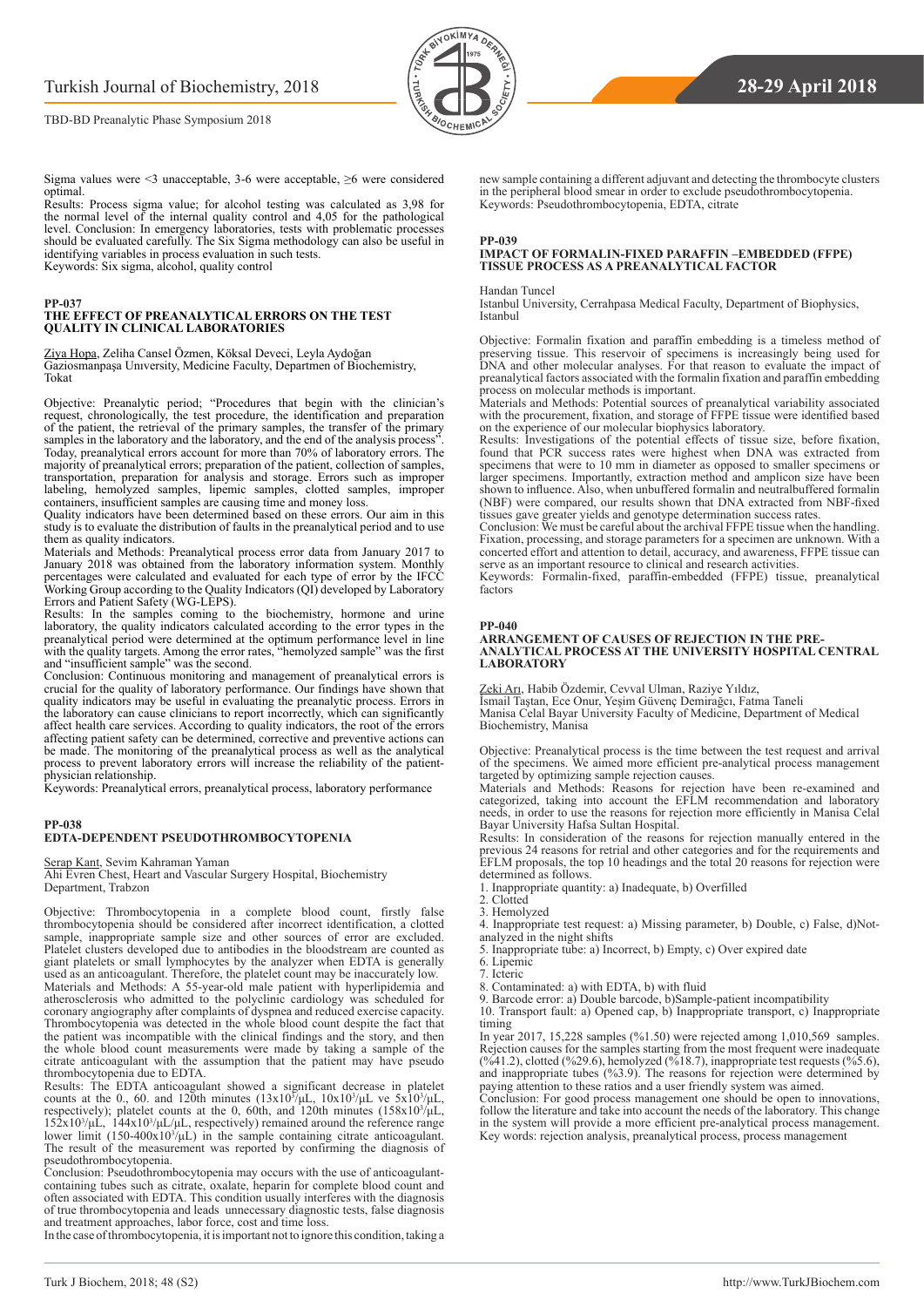## Turkish Journal of Biochemistry, 2018 **28-29 April 2018**

TBD-BD Preanalytic Phase Symposium 2018

#### **PP-041 THE EFFECT OF FREEZING-DISPOSITION ON PLASMA HOMOCYSTEIN MEASUREMENTS**

Duygu Eryavuz, Mehmet Yildirimel, Sedat Abusoglu, Ali Unlu, Abdullah Sivrikaya

Department of Biochemistry, Selcuk University Faculty of Medicine, Konya

Objective: Homocysteine is an independent risk factor for cardiovascular disease. The current recommendation for the collection of homocysteine samples is to centrifuge within 1 hour and place on ice. Plasma homocysteine levels are stable for at least 24 hours at room temperature and may stabilize for a few months when stored frozen. Our goal in our study is to evaluate the effects of these preanalytical error sources on the stability of homocysteine samples during donation and storage of samples by performing freeze-thaw procedures on homocysteine samples.

Materials and Methods: The homocysteine samples were frozen at -20 ° C and the subsequent analyzes were carried out on a fresh sample, followed by a twoday frozen-thaw procedure and analyzed with a Thermo Scientific Ultimate 3000 UPLC instrument. The preanalytical error level that could be attributed to this procedure was statistically evaluated using the Spss IBM 21 program.

Results: We found that the plasma homocysteine measurement between the fresh sample and frozen-thawed sample showed statistically significant difference in the chromatographic platform compared to the paired t-test. The mean values for fresh and frozen plasma samples were  $5.46 \pm 1.66$  and  $4.52 \pm 1.53$  µmol / L, respectively ( $p \leq 0.001$ ).

Conclusion: For homocysteine measurement, it may be more reliable to analyze plasma samples without freezing.

Keywords: Homocysteine, storage, stability

#### **PP-042 THE EFFECT OF STORAGE ON EXTRACTED SAMPLES FOR CHROMATOGRAPHIC HOMOCYSTEINE MEASUREMENT**

Mehmet Yildirimel, Duygu Eryavuz, Sedat Abusoglu, Ali Unlu, Abdullah Sivrikaya

Department of Biochemistry, Selcuk University Faculty of Medicine, Konya

Objective: One of the significant preanalytical factors that can affect the reliability of homocysteine measurements is storage. The reported stability for homocysteine measurement was two days after extraction in the commercial kit insert. The aim of this study was to demonstrate the effect of storage on extracted samples for chromatographic homocysteine measurement.

Materials and Methods: A total of 30 plasma samples were analyzed. 50 µL plasma was added to 50 µL internal standart, 20 µL reducing agent and 100 µL derivatizating agent. After vortex and incubation for 10 minutes at 60 0C, plasma samples were colled on 2-8 0C. 100 µL precipitation reagent was added, vortexed and incubated again. Samples were centrifuged at 10000 rpm for 5 minutes. 20 µL supernatant was injected to the chromatography system. A portion of extracted supernatant was stored for 5 days at 2-8 0C and reanalyzed for plasma homocysteine.

Results: According to Wilcoxon test, there was a statistically significant difference between first analysis and stored sample for homocysteine measurement in chromatography platform. The mean values were 6.60 (1.57-48.6) and 6.43  $(1.55-45.\overline{8})$  µmol/L for first and stored plasma samples, respectively (p=0.003). Conclusion: It might be more reliable to analyze the plasma samples immediately after sample collection for homocysteine measurement. Although the extracted supernatant was stored in 2-8 0C, the stability was deteriorated after five-day storage.

Keywords: Homocysteine, storage, stability

#### **PP-043**

#### **EFFECTS OF LIPEMIA ON PROTROMBIN TEST, A CASE REPORT**

Abdullah Sivrikaya, Busra Ecer, Sedat Abusoglu, Fikret Akyurek, Ali Unlu Department of Biochemistry, SelcukUniversityFaculty of Medicine, Konya

Objective: In biochemistry laboratories interferences are common that affect the result of the measurements. Lipemia is one of these interferences. Lipid molecules cause light scattering and affect the result of the analysis. It causes false evaluations affecting laboratory results in blood samples of patients. To avoid lipemia interferences, different methods are used to remove lipids, such as ultracentrifugation, extraction with organic solvents and detergent addition. In this case report, our aim was to prove that the correct results can be obtained by using different brand test kits on lipemic samples in coagulation test measurements. Materials and Methods: A 46-year-old male patient was admitted to the orthopedic

and traumatology clinic of Selçuk University Faculty of Medicine with a complaint of joint pain. Laboratory results of the patient were examined, serum lipemia index was +4 positive. A blood sample of patient which was drawn to citrate tube with a milky white plasma after centrifugation was suggestive of lipemia. The PT, INR analysis was performed on the Sysmex CA-1500 autoanalyzer using the Siemens Innovin brand test kit and resulted as no coagulation. Due to clinical and laboratory incompatibility of the patient, for explain abnormalities the test was reanalyzed on the BFT-2 instrument using Siemens Thromborel S test kit, PT: 15

s and INR: 1.39 were measured. The same patient sample was also detected as PT:14, INR:1.38 using the Siemens Tromborel S test kit with the manual hook fine needle method.

Results: To avoid misdiagnosis in lipemic samples, abnormal coagulation results should be carefully evaluated in terms of measurement technique. False elevations should be considered according to the clinical condition of the patient and appropriate technical measurements should be considered. Otherwise, improper treatment might be performed for the patient. Keywords: Lipemia, prothrombin time, INR

#### **PP-044**

**SIVOKIMYA** 

#### **THE RATE OF HEMOLYSIS IN AMMONIA SAMPLES ADMITTED TO BIOCHEMISTRY LABORATORY**

Erman Yaldiz, Abdullah Sivrikaya, Esra Paydaş Hataysal, Sedat Abuşoğlu, Fikret Akyürek, Ali Ünlü Department of Biochemistry, Selcuk University Faculty of Medicine, Konya

Objective: Hemolysis is defined as the breakdown of erythrocytes and the spread of hemoglobin content outside the cell. Hemolyzed samples causes latency of laboratory results thus increasing health costs and workload, excessive sample collection from patient and delay of clinic decision. In this study, our aim was to investigate the rate of hemolysis in ammonia samples admitted to our laboratory from pediatric clinics.

Materials and Methods: Ammonia samples of 710 patients that admitted to Selcuk University Faculty of Medicine Pediatric Services between 2012-2017 were examined retrospectively in our laboratory. Hemolysis indexes were assessed using the Abbott Architect c16000 and c8000 autoanalyzer. Hemolysis indexes were evaluated with a hemoglobin values  $>200$  g/dL as  $(+++,+++)$ .

Results: In our hospital, it was determined that the rate of hemolysis in the samples with ammonia test requested from the pediatric clinics over 5 years period was 8.4%.

Conclusion: Erythrocyte ammonia content is three times higher than plasma. The stability of ammonia is 3 hours in 2-8 degrees, 24 hours in -20 degrees. It has to be transported on ice to laboratory. Because of the difficulty in obtaining blood from newborns, the exclusion of urea cycle defects may be a good laboratory practice if samples with hemolysis are analyzed and their value is in the reference range.

Keywords: Hemolysis, pediatric sample, Ammonia.

#### **PP-045 THE EVALUATION OF INTERN KNOWLODGE ABOUT THE FACTORS WHICH CAUSE TO PREANALYTIC ERRORS**

<u>İnayet Güntürk</u>', Fatma Dağlı<sup>2</sup>, Cevat Yazıcı<sup>ı</sup>, Kader Köse<sup>ı</sup><br><sup>1</sup> Erciyes Univ. Fac. of Medicine, Dep. of Medical Biochemistry, Kayseri.

2 Çetin Şen Science and Art Center, Kayseri

Objective: The clinical laboratory's results are very important for accurate clinical diagnosis and prognosis. Preanalytical variables can account for up to 70% of laboratory errors. The most of the preanalytical errors occur during preparing patients, sampling, storage and transporting of the samples. In our hospital, usually interns are responsible for these processes. We aimed in this study is to determine knowledge of interns about taking and transferring laboratory samples. Materials and Methods: Sixty volunteer interns were included in the study. A survey containing 44 different types of questions was used by the researchers to

collect data. Results: According to the survey results, it can be said that in our hospital, blood and urine samples are collected by interns however in the previous period they have not gained sufficient experience. It was also determined that more than half of the participants did not have adequate and / or correct knowledge of most of the venous blood sampling stages and the transfer of the blood gas sample. Interestingly, about half of the whole group (% 49,2) stated that they did not want to receive training on preanalytical factors. When assessed individually, it was also shown that there was no significant relationship between students' GPAs and course demands and the scores they had received on this test.

Conclusion: It is extremely important to control the preanalytical faults that have the most impact on the quality of the results produced by the laboratory and which have the most faults and to produce accurate and concurrent quality results when these results are evaluated, it can be argued that theoretical biochemistry courses taught to medical faculty students are not clinically adequate and students should be trained practically for the clinical biochemistry course. Key Words: Preanalytic, survey, intern.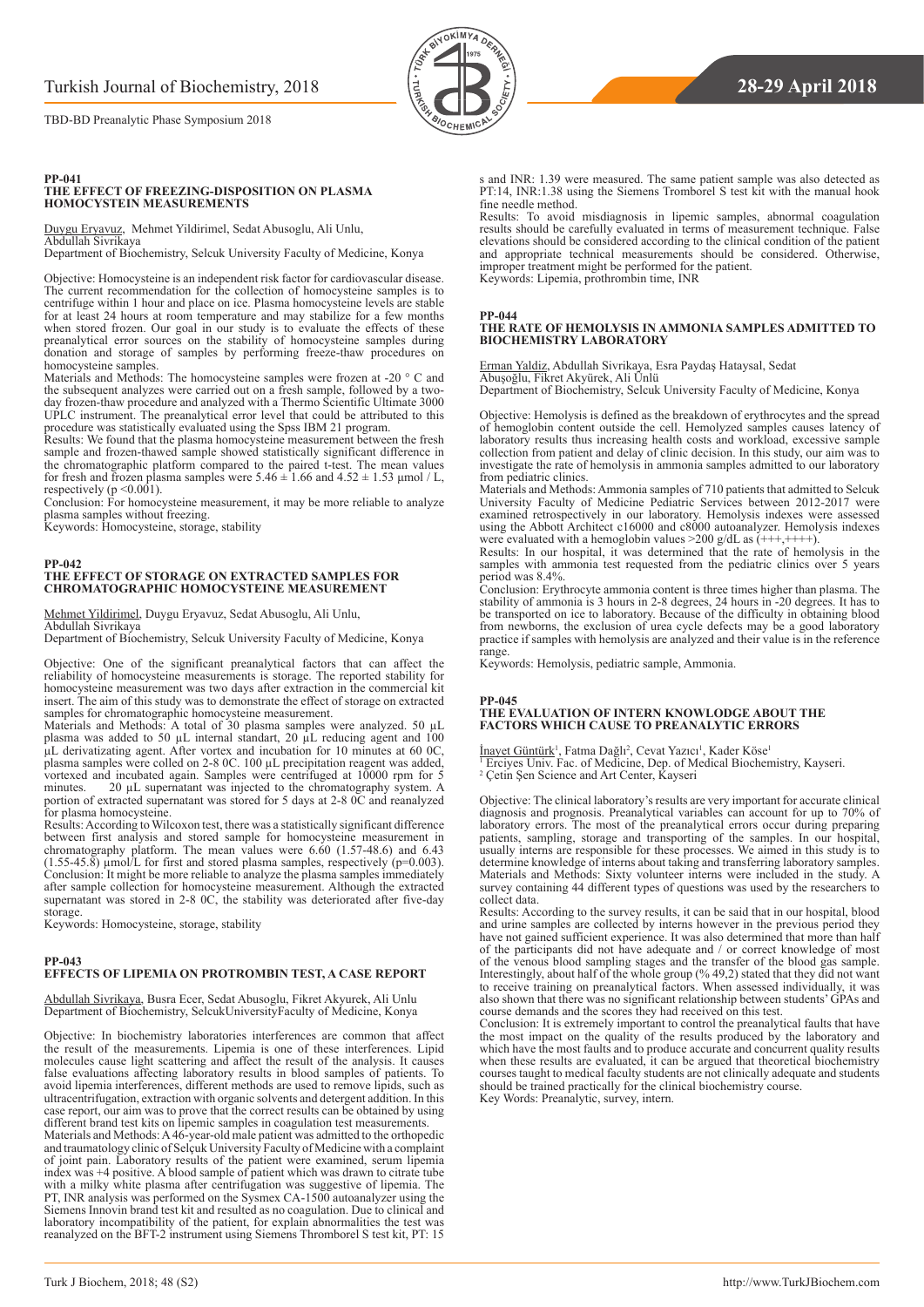## Turkish Journal of Biochemistry, 2018 **28-29 April 2018**

TBD-BD Preanalytic Phase Symposium 2018

#### **PP-046 EFFECTS OF DIFFERENT PREANALYTIC CONDITIONS ON LYMPHOCYTE SUBGROUPS**

Hayriye Erman, Nevin Genc Kahraman, Emre Yalcınkaya, Rabia Korkmaz, Ferruh Kemal İsman

Istanbul Medeniyet University Göztepe Training and Research Hospital, Medical Biochemistry, Istanbul

Objective: The analysis of whole blood samples by flow cytometry for pharmacodynamic and biomarker assessments in clinical studies has been limited by the necessity to test these samples within a short time frame after blood collection. In most clinical studies, blood specimens are shipped to a centralized testing facility; it is critical to demonstrate specimen stability over a period of time which will encompass the time elapsed between specimen collection and testing. We examined the effect of time and temperature on the stability of markers for T lymphocytes (CD3, CD4, CD8), B lymphocytes (CD19), NK cells (CD16+CD56).

Materials and Methods: Blood samples from 5 volunteers were collected to two EDTA tubes form each volunteer and lymphocyte subgroup analysis were done. While one of the samples was kept at room temperature, the other was kept at + 4ºC. Measurements were made at 0. - 8. - 24. -32. -48. hours for each sample. Lymphocyte subgroups were analyzed on the BD FACS CANTO2 device. Relative error rates based on 0. hour samples data were calculated using Microsoft Excel 2015. Relative error percentage values were compared with the total change limits recommended by the ICSH and appropriate operating conditions were assessed.

Results: Mean relative change values for CD4 and CD8 T lymphocytes were <5%, B lymphocytes <10%, and NK cells <15%. T lymphocytes, B lymphocytes, stability of NK cells were not affected until 48 up to storage at 4  $\degree$  C and at 25  $\degree$  C. Conclusion: Cooling time or samples can be delayed up to 48 hours. It is advisable to work in a larger population and patient group to achieve optimal results. Keywords: T lymphocytes, B lymphocytes, NK cells, Stability

#### **PP-048**

#### **THE EFFECT OF THE DIFFERENT BRAND INSULIN INJECTORS ON BLOOD HEPARINIZATION**

F<u>atma Dağlı<sup>1</sup>,</u> İnayet Güntürk<sup>2</sup>, Cevat Yazıcı<sup>2</sup>, Kader Köse<sup>2</sup><br><sup>1</sup> Çetin Şen Science and Art Center, Kayseri

2 Erciyes Univ. Fac. of Medicine, Dep. of Medical Biochemistry, Kayseri.

Objective: The blood gas collection with liquid heparin is one of the sources of preanalytical errors. It was reported that collection of blood gas samples into the syringe with liquid heparin caused dilutional errors. But, heparinized blood collection for blood gas analysis in some hospitals is still preferred in plastic syringes with liquid heparin instead of syringes with dry heparin due to economical and traditional reasons. In this study, it was aimed to calculate dead space volumes for different brand syringes.

Materials and Methods: Five different BRAND insulin syringe was used for this study. Dead space was calculated with the remaining amount of pure water in syringes which were filled with pure water and then emptied. Also percent dilution ratio was calculated by using pure water density.

Results: The dilution rate of different insulin syringes during heparinization varies according to the injector brands used. Although attempted to standardize the heparinization procedure, different results were observed within the same group.

Conclusion: Considering these results, it was observed that the dilution ratio with heparin was very variable due to the difference in the dead space volumes of the syringes used. This may result in more dilution than is accepted, and may result in insufficiency of the anticoagulant effect. Therefore, it is very important to standardize the injector type and heparin concentration used to reduce the preanalytical error rate in blood gas analysis.

Key Words: Blood gas, preanalytic errors, heparinization, dead Space.

#### **PP-049**

#### **FACTORS AFFECTING PREANALYTICAL STANDARDIZATION IN PERIPHERAL SMEAR-STAINING SYSTEM**

#### Ibrahim Kilinc

Necmettin Erbakan University, Meram Faculty of Medicine, Department of Medical Biochemistry, Konya

Objective; Complete blood count is composed of the analysis of quantitative morphological and content measurements of the plasma, erythrocytes, leukocytes and platelets and their calculated parameters. Whole blood count and evaluation of the peripheral smear-staining are used on clinical diagnosis, treatment and follow-up. Cells are assessed according to the characteristics of being mature, immature and pathologic cells of the bone marrow. The preanalytical process should be standardized for the quality of evaluation of peripheral blood smear and staining used as a clinical and reflex test. The programming of the sample and smear system for standardization should be flexible according to the sample parameters.

Materials and Methods; Control samples were analysed by the Sysmex XN 1000 whole blood count autoanalyzer in our standardized laboratory. The programmed

spread volume-angle-rate and incubation time in solutions are defined according to the hematocrit values in the Sysmex SP1000i automatic peripheral spreadingstaining system. Peripheral smear-staining was performed ten times according to the hematocrit value of the specimens and fixed hematocrit value of the control specimens.

Results; Peripheral blood smear and staining process is completed with Sysmex SP1000i system. The preparations were evaluated under the microscope. The smear and staining qualities were similar. Cell characteristics and distribution of erythrocytes, leukocytes and thrombocytes were evaluated. There was no significant difference between different smears of the same sample.

Conclusion; The preanalytical process has been standardized with the optimization of the laboratory environment, the concentration of the solutions, the stability of the solutions, hematocrit value of the sample, smear thickness, smear angle, smear rate, residence times in solutions.

Key Words; Peripheral smear, peripheral staining, preanalytical standardization, automated system.

#### **PP-050**

**SIVOKIMYA** 

#### **THE EFFECTS OF INTENSE EXERCISE ON BILIRUBINE RESULTS**

Tuncay Seyrekel, Damla Kayalp Yozgat City Hospital, Medical Biochemistry, Yozgat

Objective: It is usually thought that laboratory tests reflect patient's actual status. But in some cases, factors that can affect the test results may occur. The control stage of laboratory includes mostly the analytic phase not the whole process. Most of the laboratory errors are come up during the preanalytic phase. The aim of this study is to identify and fix the error source which effects bilirubin results. Materials and Methods: 150 samples that arrived in our laboratory on 8th of March belonged to police academy students who gave blood after an effort test. In approximately 100 samples of 150, the bilirubin levels were high while other parameters are normal. Upon this we applied calibration and control, asked technic service to check up on the device. Despite all our efforts there had not been any change in the results. Whereupon we remeasured these samples in two different hospitals and listed the results in a chart.

Results: There was not a significant difference between the bilirubin results that we measured with three different devices (AU680-AU5800, AU6801-Beckman Coulter, Architect CI2200-Abbott). Patients with high bilirubin level had normal values in other parameters that could be related with bilirubin and hemolysis (such as the number of red blood cells, hemoglobin, iron). There was also no increase with liver and muscle enyzmes.

Conclusion: Total bilirubin largely depends on the degree of hemolysis which increase with physical efforts. In our study the examined hematological parameters did not indicate the occurence of increased hemolysis, also there was no significant relationship between the total bilirubin concentration and the other parameters.

At the end, these elevated concentrations of total bilirubin appear to be due to changes caused by exercise and it should be noted that the reference ranges depend not only on the population but also on other factors. Keywords: Exercise, bilirubin, reference range

#### **PP-051**

#### **AUTOMATIC SEPERATION OF BLOOD SAMPLES: A UNIVERSITY EXPERIENCE**

#### Oytun Portakal

Hacettepe University Faculty of Medicine, Department of Medical Biochemistry and Hacettepe University Hospitals, Central Laboratory, Ankara

Objective: Separation of blood samples is the critical step of pre-analytical phase of total testing process. It is expected that this step will be accurate and precise because of the errors in this step can cause incorrect results. The aim of this study is to investigate the analytical performance of a stand-alone blood separation system.

Materials and Methods: In this study an automatic stand-alone blood separation system was investigated. For this aim an observational study was planned. In a random week from Monday to Friday, the workflow of the stand-alone system was observed from 8:00 am to 4:30 pm in each day. Dispensing tube number and dispensing laboratory zone number were determined in different periods of a day. Then the weekly data was taken from the device and compared with observation. Results: Total about 11000 samples were observed, 6600 of them were outpatients. The maximum total sample number dispensed by the automated system was found to be on Monday. A decrease was observed from Monday to Wednesday. The lowest number was on Friday. It was also showed that the most frequent (85%) dispensing tube number was one-tube whereas the least one was 3-tubes (4.5%). Dispensing laboratory zones contained thirteen different zones. In each different period of a day, those were different. However on each day the most frequent dispensing laboratory zones were serum protein laboratory followed by Immunoassay-1 and ELISA-2 laboratories.

Conclusion: The stand-alone blood-fractionation system in the laboratory showed a suitable analytical performance. Therefore, it is concluded that it can be used in clinical laboratories.

Key words: sample processing, blood fractionation, pre-analytical errors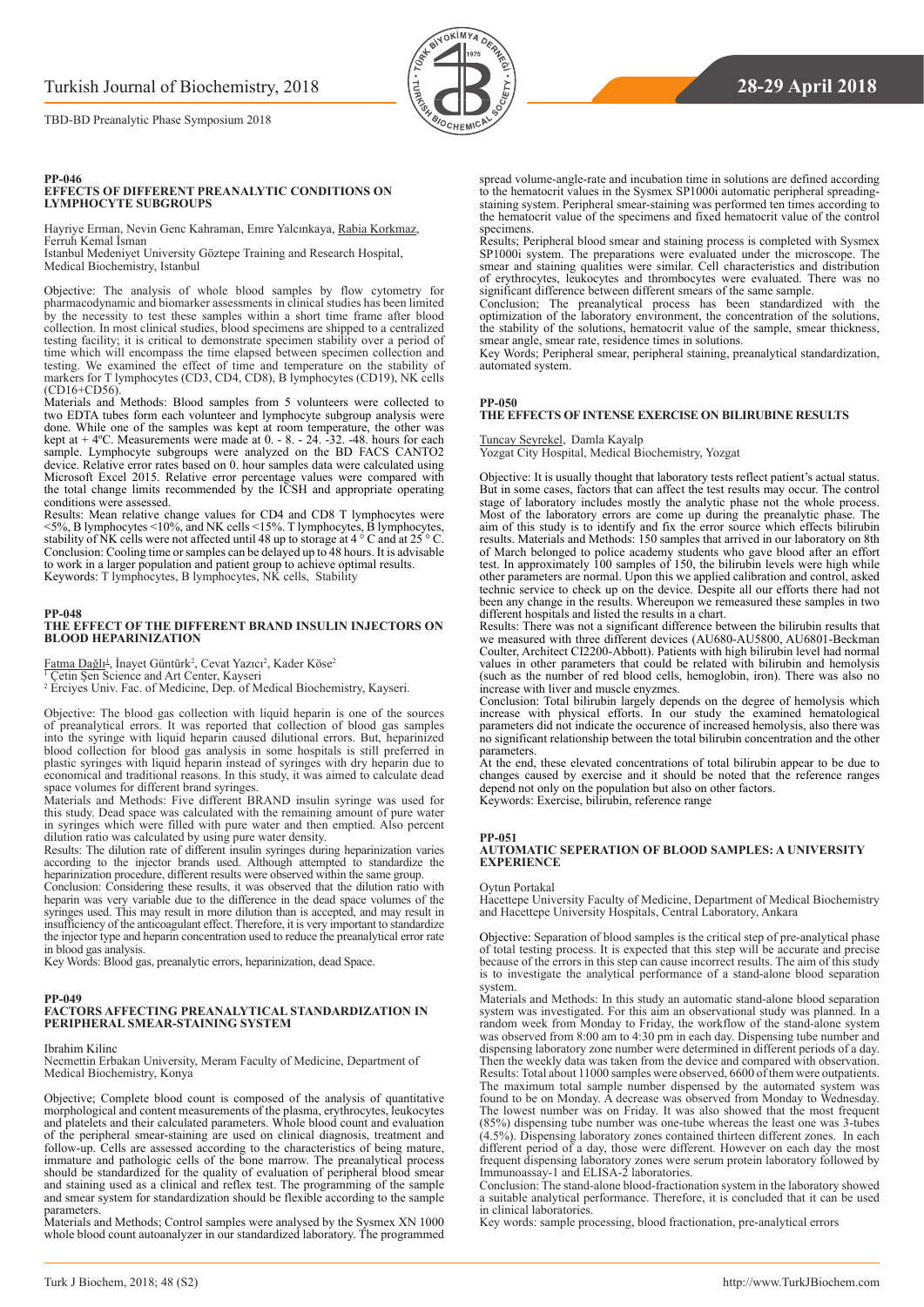

# **SIVOKIMYA**

#### **PP-052 PREANALYTIC PROCESS IN A STATE HOSPITAL BY THE NATIONAL LABORATORY ERROR CLASSIFICATION SYSTEM**

Mehmet Fatih Alpdemir, Medine Alpdemir Balıkesir State Hospital, Department of Clinical Biochemistry, Balıkesir

Objective: The national Laboratory Error Classification System (LECS) was developed to improve the quality processes of laboratory and patient safety by the Turkish Ministry of Health in 2015. In this study, we aimed to evaluate the total laboratory process and quality indicators (QIs) in biochemistry laboratories according to LECS.

Materials and Methods: This retrospective study included 3700 samples according to LECS out of total 489156 samples between 1 January 2017 and 30 December 2017. The number and type of rejected samples were obtained by the laboratory information system of Balıkesir State Hospital. Laboratory processes were organized by the LECS. The data were expressed in percentage.

Results: The rates of pre-analytical phases were 81.7%. The maximum error type was clotted samples (0.37%). The main place of error was emergency service (26%). The error time intervals were between 8:00-12:00 (34%). The major profession group which made errors was the nurse group (53%).

Conclusion: Different QIs have been used in clinical laboratories in Turkey and in the world in recent years to comply with the requirements of accreditation standards. In this study, laboratory error rates were evaluated according to the LECS system used in Turkey. The results were similar to other studies. We believe that our work will contribute to future laboratory total testing proccesses and reduce error rates.

Key Words: Laboratory errors, quality indicators, laboratory process, laboratory error classification

#### **PP-053**

#### **THE EFFECT OF HEPARIN ON HIGH SENSITIVE TROPONIN T AND CREATIN KINASE MB ASSAYS**

Yunus Emre Haskılıç, Emel Çolak, İlknur Alkan Kuşabbi, Mehmet Şeneş, Doğan Yücel

Health Sciences University Ankara Health Research and Training Center, Department of Medical Biochemistry, Ankara

Objective: The aim of this study was to investigate the effect of heparin on the measurement of high-sensitivity troponin T (hs-cTnT) and creatine kinase MB (CK-MB).

Materials and Methods: Residual sera of the patients who applied to emergency service and having hs-cTnT results of 14-20 ng/L, 50-100 ng/L, 100-200 ng/L, >500 ng/L; CK-MB results of 1-3 ng/mL, 3-5 ng/mL, 5-10 ng/mL, >10 ng/mL were collected and 4 serum pools were prepared. Heparin was added to the pools at a concentration of 50, 98, 450 IU/mL, and hs-cTnT and CK-MB were measured in duplicate in each sample. The mean percent change (MPC) values of serum pools were calculated and displayed as interferograms. Critical systematic error (ΔSEc) values were found by the formula '[(TEa-Bias) / CVa]-1.65' and MPC values were also evaluated by ΔSEc, by calculating the coefficient of variation (CVa) values separately according to the normal and pathological control results. Results: Negative interferences exceeding the 10% limit of 450 IU/mL heparin concentration were observed in pools with hs-cTnT levels of 50-100 ng/L and >500 ng/L according to OMD values. No changes in other hs-cTnT and CK-MB pools were found beyond the 10% limit. ΔSEc was found to be 6.7% for low level hs-cTnT, 7.02% for low level CK-MB, 20.5% for high level hs-cTnT and 9.6% for high level CK-MB. There was a negative interference at 50 IU/mL and higher heparin concentrations in the pool with hs-cTnT 50-100 ng/L and at 98 and 450 IU/mL heparin concentrations in the pool of hs-cTnT 100-200 ng/L.

Conclusion: In our study, heparin was observed to reduce hs-cTnT at most levels, but there was no effect on CK-MB. There are studies in the literature that heparin affects troponin and CK-MB measurements in different directions. Our study has shown that heparin can affect hs-cTnT results negatively.

Keywords: Heparin, Interference, Troponin, Creatin Kinase MB

#### **PP-054**

#### **EFFECT OF HEMOLYSIS ON HIGH SENSITIVE TROPONIN T AND CREATINE KINASE MB ASSAY**

Emel Çolak, İlknur Alkan Kuşabbi, Yunus Emre Haskılıç, Mehmet Şeneş, Doğan Yücel Health Sciences University Ankara Health Research and Training Center,

Department of Medical Biochemistry, Ankara

Objective:The aim of this study was to investigate the effect of hemolysis on high-sensitivity Troponin T(hs-cTnT) and creatine kinase MB(CK-MB) measurements.

Materials and Methods:Serum pools with three different pathological analyte concentrations were prepared from the residual sera of the patients who applied to emergency department and requested hs-cTnT and CK-MB. Hemolysate was added to these pools to obtain a Hb concentration of 20 g/L and then serial dilution was performed. Analytes were studied in both pools. Using the data obtained, the mean percentage change (MPC) values of each serum pool were calculated

and displayed as interferograms. Two critical systematic error(ΔSEc) values were calculated for each parameter using the normal and pathological control coefficient of variation (CVa) with ΔSEc=[(TEa-bias)/CVa]-1.65 formula. The MPC values were evaluated accordingly.

Results: The concentrations of hs-cTnT in pools were 14, 122 and 360 ng/L. CK-MB concentration was found to be 2.5, 5.5, 11.6 ng/L. There was a negative interference exceeding 10% limit when the Hb value was 5g/L for all of the pools for hs-cTnT. No effect exceeding the 10% limit for CK-MB was detected. ΔSEc is 6.7% and 20.5% for hs-cTnT; 7.02% and 9.6% for CK-MB. Regarding ΔSEc; there was a negative interference exceeding 6.7% limit when the Hb was 5g/L in pools with concentrations of 14 and 122 ng/L hs-cTnT. Negative interference exceeded 20.5% limit when the Hb value was 9g/L in a pool with a concentration of 360ng/L hs-cTnT. Hemolysis effect on CK-MB did not exceed ΔSEc limits. Conclusion: The results indicate that hemolysis negatively interferes with the hs-cTnT test in a concentration-dependent manner.CK-MB was not affected by

hemolysis up to 20g/L Hb concentration. Keywords: Hemolysis, interference, troponin T, creatin kinase MB

#### **PP-055**

#### **EFFECT OF LIPEMIA ON HIGH SENSITIVE CARDIAC TROPONIN T AND CREATINE KINASE MB MEASUREMENTS**

İlknur Alkan Kuşabbi, Yunus Emre Haskiliç, Emel Çolak, Mehmet Şeneş, Doğan Yücel

Health Sciences University Ankara Health Research and Application Center, Department of Medical Biochemistry, Ankara

Objective: Aim of this study is to investigate the effect of lipemia on highsensitive cardiac troponin T (hs-cTnT) and creatine kinase MB (CK-MB). Materials and Methods: Serum pools containing hs-cTnT at pathological levels  $(14-20 \text{ ng/L}, 50-100 \text{ ng/L}, 100-200 \text{ ng/L} \text{ and } 500 \text{ ng/L})$  were collected from the remaining serum samples of patients who applied to emergency department and hs-cTnT and CK-MB mass assays were studied. In these pools CK-MB mass was also determined. Serum pools were divided into two. Oliclinomel N4-550e  $(10\%)$  was added to pools to create a lipid concentration of 20 g/L to mimic lipemia. Serial dilutions were carried out to obtain serum pools containing lipids at concentrations of 20, 10, 5, 2.5 and 1.25 g/L. In the other half, deionized water was added to remove dilution effect. Triglyceride levels and lipemia index were measured in pools with and without lipid emulsion. Using the data obtained, mean percentage change in each serum pool was calculated. Interference was determined according to mean percentage change values and it was accepted that the assay was affected by changes exceeding the 10% limit. The critical systematic error (ΔSEc) of the measurements was calculated using formula [(TEa-Bias) / CVa] -1.65 and compared with mean percentage change results.

Results: Positive interference exceeding 10% limit at 2350 mg/dL triglyceride level was observed in the pool with hs-cTnT level 14-20 ng/L according to mean percentage change values. No change in other pools exceeding the 10% limit was detected. Using CVa values obtained from normal and pathological level control results, for hs-cTnT, ΔSEc was 6.7% and 20.5%; and 7.02% and 9.6% for CK-MB, respectively. According to these values, the serum pool of hs-cTnT in the range of 14-20 ng/L had an effect exceeding the 6.7% limit of 1151 mg/ dL triglyceride. Other levels were not affected according to ΔSEc percentages.

Conclusion: In hs-cTnT pool at a concentration of 14-20 ng/L, a positive interference exceeding the 10% limit was detected when the triglyceride value was 2350 mg/dL. When evaluated according to critical systematic error, there was an effect in the same serum pool exceeding 6.7% limit at a concentration of 1151 mg/dL triglyceride.

Key words: Lipemia, Interference, Creatine kinase, Troponin

#### **PP-056 UNCERTANITY OF HEMOGLOBIN A1c MEASURED BY CATION EXCHANGE CROMATOGRAPHY**

Derya Koçer, Çiğdem Karakükcü, Leyla Öz, Selma Buldu Kayseri Education and Research Hospital, Department of Medical Biochemistry, Kayseri

Objective: Medical laboratories primarily contribute to clinician and consequently patient management about clinical decision. Because no test result can represent absolute truth, the measurement uncertainty is crucial for the test result to be used for patient benefit. The aim of this study is to calculate the measurement uncertainty using the test performance data of the HbA1c test measured in the Kayseri Training and Research Hospital Medical Biochemistry Laboratory.

Materials and Methods: The measurement uncertainty calculations described in the GUM and EURACHEM guidelines were used in this study. HbA1c measurement was performed by on a BIO-RAD Variant II Turbo 2.0 HPLC cation exchange chromatography and VariantTM II Turbo HbA1c kit. Standard combined uncertainty and expanded uncertainty was calculated after determining the uncertainty components.

Results: The measurement uncertainty which arises from calibrator, calibration bias, the external quality control, and the reproducibility for HbA1c was calculated. The standard combined uncertainty for HbA1c was %3.01 and expanded uncertainty was found as %6.02 at %95 confidence interval.

Conclusion: We found that the measurement uncertainty for the method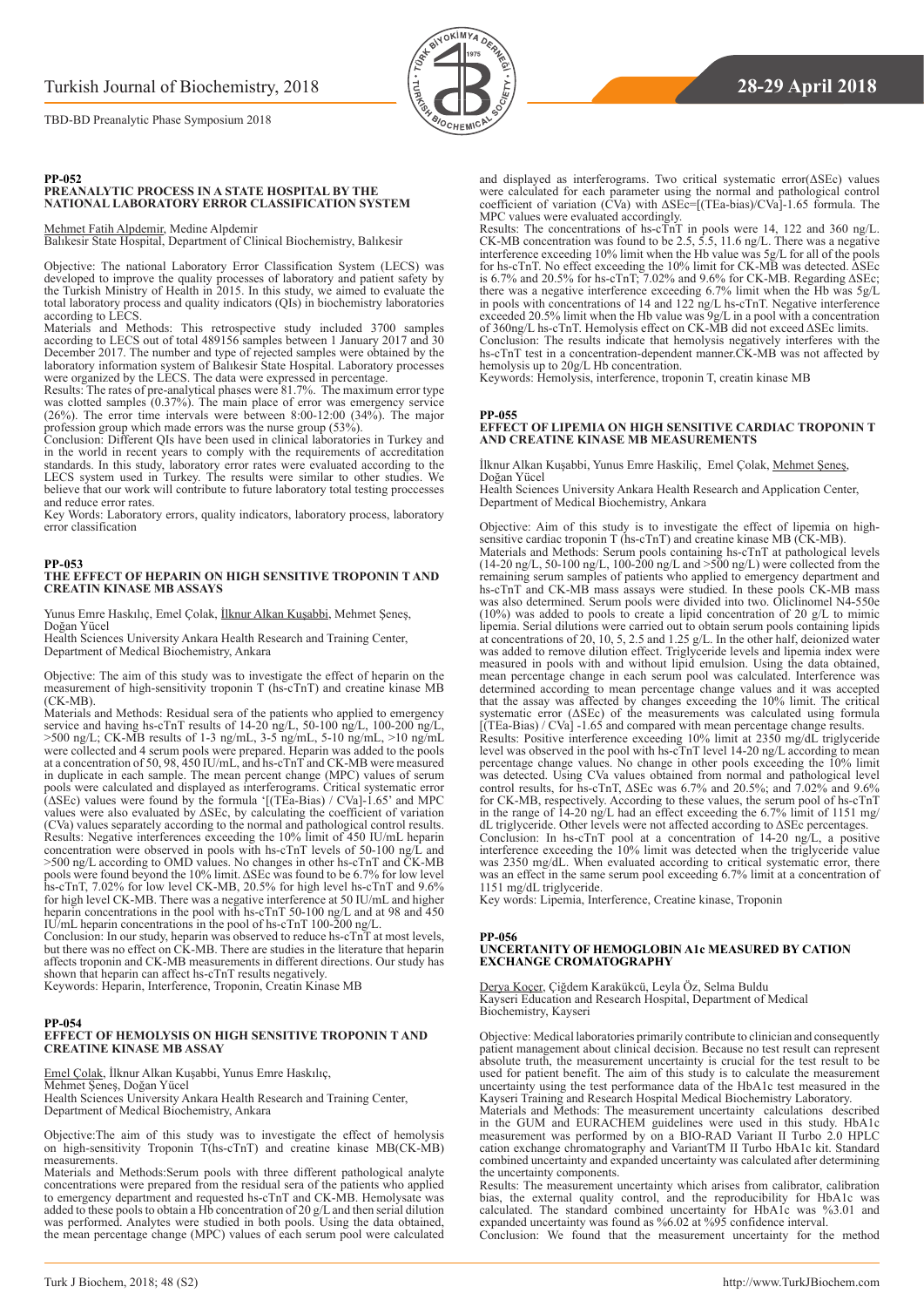

used in our laboratory at the %6.5 HbA1c decision level, which could be the diagnostic criterion for diabetes alone, could affect the clinical decision despite the acceptable limit for HbA1c. For this reason, clinical laboratories should calculate the measurement uncertainty especially for tests with clinical decision level and reports these values together with the test results. Thus, the analytical reliability of the results will be checked and the clinician will be informed about the measurement quality.

Key Words: HbA1c, measurement uncertanity, clinical biochemistry

#### **PP-057**

#### **COMPARISON OF KAYSERİ PUBLIC HEALTH LABORATORY FMEA BASED RISK ANALYSIS RESULTS WITH SAFETY REPORT SYSTEM OUTPUTS**

Canan Karadağ, Nafi Nevrez Demirel Kayseri Halk Sağlığı Laboratuvarı, Kayseri

Objective: Laboratory results are essential for at least 70% of disease diagnosis and preanalytic part has the biggest error ratio of total laboratory testing process. To control proactively the preanalytic errors with risk management strategies is an important part of international medical laboratory standard, EN ISO 15189. Turkish Ministry of Health gives importance to risk management as a part of "Standards of Accreditation in Health Laboratory Kit". This study is aimed to compare a primary health care laboratory's risk analysis results with outputs of Ministry of Health's preanalytic errors report.

Materials and Methods: The preanalytical errors seen at Kayseri Public Health Laboratory in 2016 evaluated with Failure Mode and Effects Analysis (FMEA) and the most frequent ones are compared with outputs of Ministry of Health's "2016 Statistical and Analysis Report of Safety Report System (SRC)". As mentioned in CLSI EP18-A2, EP 23A, ISO/TS 22367E, FMEA based risk evaluation was calculated as risk priority number (RON) which is multiplication of risk probability, risk severity and risk detectability grades.

Results: According to FMEA preanalytical risk analysis the highest degrees of RONs (≥100) were centrifuge errors, unlabeled specimens, hemolysed samples and clotted samples. The risks were not compatible with the most frequent preanalytical errors of 2016 SRC report.

Conclusion: Because of serving to wide spread multiple primary health care units including transportation process, Public Health Laboratories have some spesific preanalytical risks. An independent statistical analysis of errors in primary health care laboratories within SRC reports would be more effective for managing risk analysis and preventive actions for preanalytical process.

Key words: Pre-analytical process, risk analysis, safety reporting system

#### **PP-058**

#### **LIPEMIA INTERFERENCE IN IMMUNOASSAY METHODS**

Cemile Öz, Güzin Aykal, Merve Cesur, Seçkin Özgür Tekeli, Ayşenur Yeğin Antalya Education and Research Hospital, Department of Clinical Biochemistry, Antalya

Objective: Today, preanalytical errors account for more than 70% of total medical laboratory errors. The majority of preanalytical errors are preparation of the patient, collection of samples, transportation, preparation for analysis and storage.

In this case report, the problem of identifying and resolving the error in the test results of a patient incompatible with the clinical findings is discussed.

Materials and Methods: The blood sample of 73-year-old male patient was tasted on DXI800 autoanalyzer and the results obtained were 0.01 ng/ml for free-PSA and <0.01 ng/ml for Total-PSA. The patient's outcome was assessed as incompatible with the clinic and previous results. The current intern control results for the relevant device were within acceptable limits. The test repetition was deemed appropriate.The sample was run on a different DXI800 at the second time.Possible preanalytical errors were emphasized because the results were compatible with each other. The sample was authenticated. The macroscopic examination of the sample revealed that the amount was sufficient, there was no hemolysis, and there was slight cloudiness in the serum. TG was measured to confirm lipemia, it was 600 ng/ml. It was understood that the patient did not blood samples at absolute fasting. Results of the following day were Free-PSA:3.44 ng/ml, Total-PSA:17.96 ng/ml. These results were consistent with the patient's clinic and previous results.

Results: This case is a striking example of the fact that preanalytical errors affect laboratory results significantly. To minimize errors, preanalytical factors should be determined and pre-analysis conditions should be standardized as much as possible.

Keywords: Preanalytical errors, Interference, lipemia.

#### **PP-059 A TALE OF RED BEET**

Merve Cesur, Güzin Aykal, Cemile Öz, Seçkin Özgür Tekeli, Ayşenur Yeğin Antalya Education and Research Hospital, Department of Clinical Biochemistry, Antalya

Objective: Some laboratory tests may be affected by food intake. In this case

report, a patient with a discordance between urine strip and microscopy results is presented and the workup to find the cause of the discordance is discussed. Materials and Methods: The urine sample of a 51 year-old male patient was analysed and automated urine strip analysis showed 50 Ery/ $\mu$ l ( $\leftrightarrow$ ). Microscopic fields seen on the automated device contained approximately 1-2 erythrocyte. Manual microscopic examination showed approximately 1 erythrocyte per field.

The patient said that his only complaint was sudden color change in urine. A deeper inquiry revealed that he had consumed red beet the evening before, urine color had turned to red that night. The patient had given a urine sample for analysis in the morning, when he saw that the color change sustained. Food interference due to red beet was considered as the cause of the discordance between urine color, strip analysis and urine microscopy results. Urine analysis was repeated on the next day and the strip result was  $5-10$  Ery/ $\mu$ l (+). No erythrocyte was seen in fields on the device and upon manual microscopic examination.

Conclusion: Peroxidase enzyme found in red beet can react with the urine strip hemoglobin analysis and cause false positivity. While evaluating the urine test, items that can interfere with clinically incompatible conditions should be considered and anamnesis should be questioned in more detail. Keywords: Interference, urine analysis, urine strip

#### **PP-060**

#### **EFFECT OF CENTRIFUGAL FORCE ON COAGULATION TESTS**

İ. Ömür Acar, Vildan Fidancı, Mehmet Şeneş, Doğan Yücel University of Health Sciences, Ankara Health Training and Research Center Department of Medical Biochemistry, Ankara

Objective: Clinical Laboratory Standards Institute (CLSI) H21 A5 guideline recommends centrifugation conditions for coagulation tests to obtain citrated plasma samples with an RCF of 1500 xg, for <15 minutes at room temperature for plasma samples and plasma samples<sup>5</sup> platelet count should be  $\leq 10 \text{ X } 109$ /L. The aim of this study is to evaluate whether routine centrifugation conditions of our laboratory affect coagulation tests (protrombin time, PT; activated partial trombin time, APTT and fibrinogen) compared with the conditions recommended in the CLSI guideline.

Materials and Methods: 37 patients (24 female, 13 male) were included in the study. Three citrated blood samples were collected from each patients. First tubes were centrifuged with our routine laboratory centrifugation procedure (procedure A, 2500 xg at room temperature for 10 minutes), second tubes were centrifuged with CLSI recommendations (procedure B, 1500 xg at room temperature for 10 minutes) and citrated plasma from third tubes were prepared with double centrifugation procedure (procedure C, 1500 xg at room temperature 10 minutes). Platelet count, PT, APTT and fibrinogen tests were analyzed in all plasma samples on Stago STA-R Max coagulation analyser. Significance of the difference between results were analyzed with ANOVA test.

Results: Mean platelet counts were different between A - C and B - C procedures (p <0.05). A, B and C procedures platelet counts were  $9.45\pm15.75 \cdot 10^9/L$ ,  $10.29\pm19.32 \cdot 10^9/L$  and  $0.48\pm0.55 \cdot 10^9/L$  respectively. Ho were found among procedures for PT, APTT and fibrinogen levels  $(p > 0.05)$ .

Conclusion: There was no statistically significant difference between the coagulation tests in citrated plasma obtained with different centrifugation conditions. Our routine centrifugation procedure is suitable to obtain citrated plasma for coagulation tests.

#### **PP-061**

#### **THE IMPORTANCE OF QUANTITATIVE HEMOGLOBIN MEASUREMENT IN PREANALYTICAL STAGE**

Ayla Yıldız, Esma Yücetaş, Cihan Coşkun, Yasemin E. Döventaş, Zümrüt I. Sağlam, Macit Koldaş H.S.U. Haseki Education and Research Hospital Medical Biochemistry

Laboratory, İstanbul

Objective: Hemolysis is the most common problem in the preanalytical phase in Medical Biochemistry Laboratories. When the Ministry of Health examines the error codes in the "Laboratory Error Classification System (LHSS)" which is reported monthly, the feedback about the hemolysis is in the first place. Therefore, it is important to determine the presence of hemolysis in the samples coming to the laboratory. In general, hemolysis is detected by hemolysis index -semi-quantitative metod or subjectively -in visual method observed. In visual hemolysis evaluation, margin of error is high as well as it is difficult to determine the presence of hemolysis (namely free hemoglobin) in invisible hemolysis. Assessments made by hemolysis index are semi-quantitative methods, and there is uncertainty and lack of standardization on how to implement quality control and cut-off points. The aim of our study is to determine whether there is a difference by making quantitative hemoglobin determinations in samples from two different areas (intensive care and routine outpatient clinics) and non-visible haemolysis. Materials and Methods: Hemoglobin concentrations were measured in a total of 60 samples, 30 from Intensive Care Units and 30 from outpatient clinics of Haseki Training and Research Hospital that were not identified as hemolysis by the eye. Hemoglobin levels of the samples were quantitatively determined by the

cyanomethhemoglobin method using the commercial kit (TECO Diagnostic Hemoglobin, Anaheim, USA). Mann Whitney-U test was used for statistical